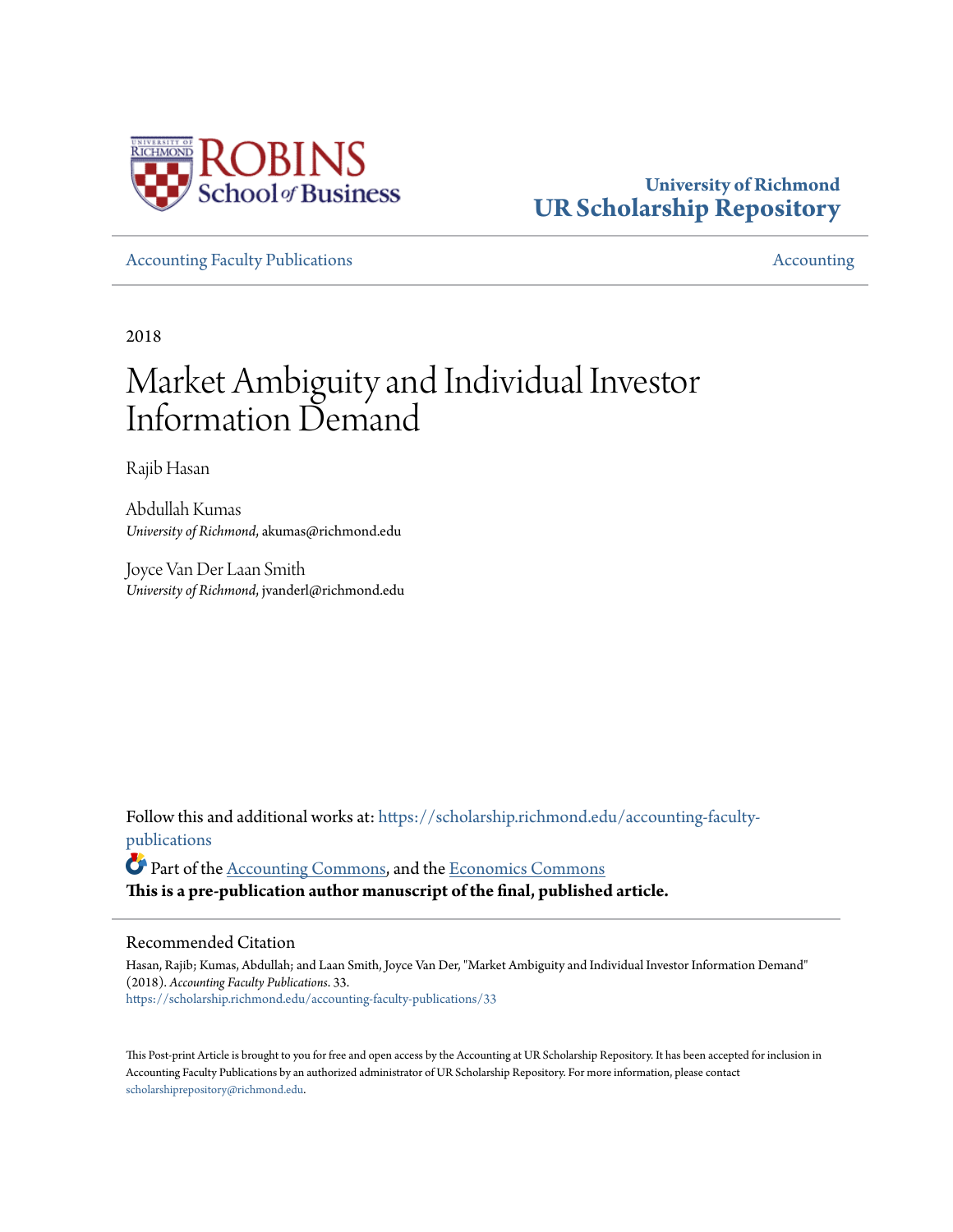#### **Market Ambiguity and Individual Investor Information Demand**

Rajib Hassan University of Houston- Clear Lake Email: [hasan@uhcl.edu](mailto:hasan@uhcl.edu)

Abdullah Kumas\* Robins School of Business, University of Richmond E-mail: [akumas@richmond.edu](mailto:akumas@richmond.edu)

Joyce van der Laan Smith Robins School of Business, University of Richmond E-mail: [jvanderl@richmond.edu](mailto:jvanderl@richmond.edu)

February 14, 2018

*Keywords:* Market Ambiguity, Uncertainty, Google Search Index, and Institutional Investors JEL Classification: G40, M20, M40

Acknowledgments:

\*Corresponding author. We gratefully acknowledge valuable comments from William Cready, Marshall Geiger, Sami Keskek, and Musa Subasi and reviewers from 2017 American Accounting Association.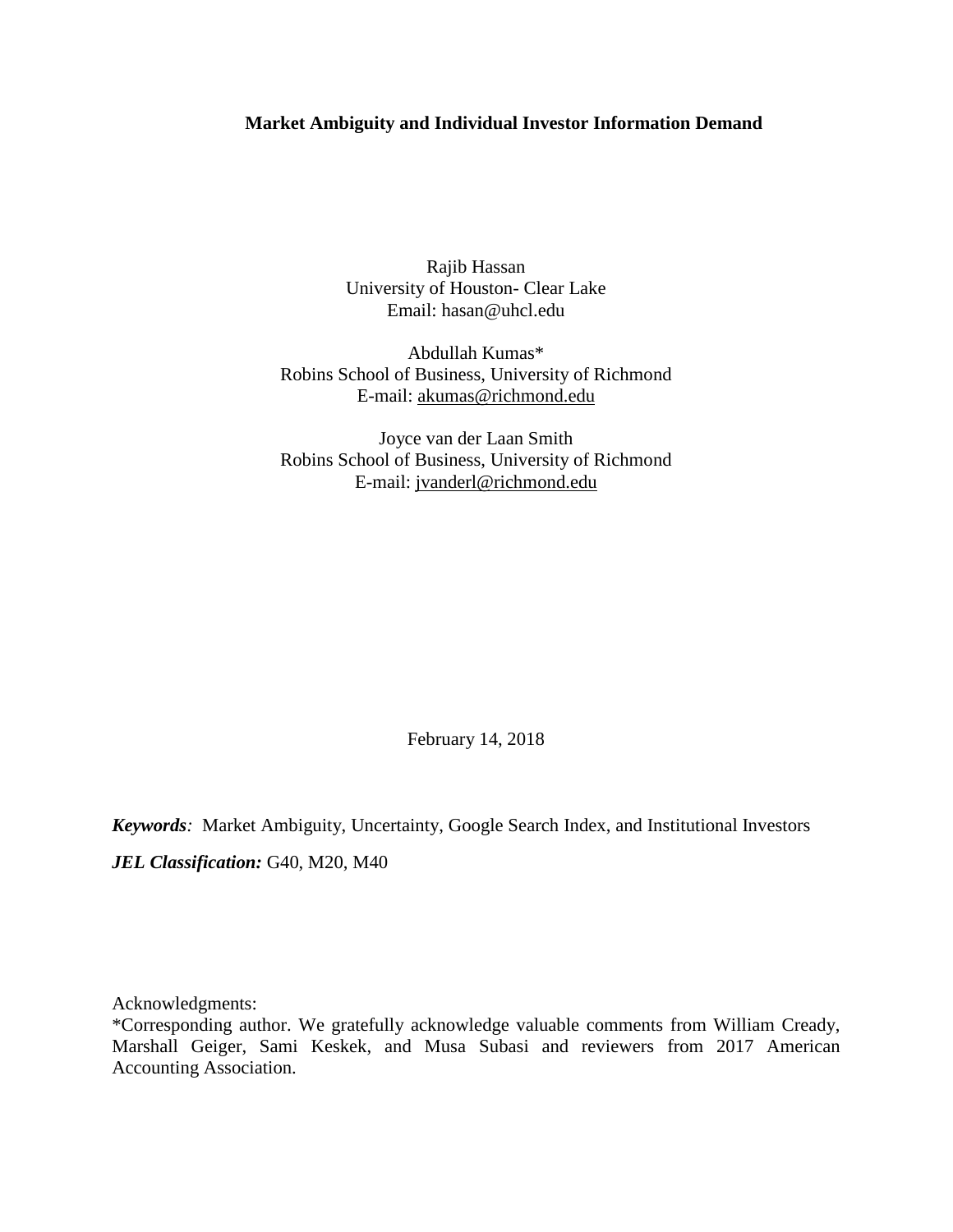#### **Market Ambiguity and Individual Investor Information Demand**

#### **Abstract**

Investigating the flow of information to uninformed market participants, we examine whether ambiguity in the market leads to an increase in information demand by individual investors. Basing our hypotheses on the asset-pricing model proposed by Mele and Sangiorgi (2015), which incorporates market ambiguity, we measure individual information demand using daily Google searches and measure market ambiguity using a metric based on the market trades of institutional investors. We find that individual investors increase their information demand during periods of greater market ambiguity. We also provide evidence that information demand from individual investors spikes around earnings announcement days primarily when market uncertainty is driven by net-selling activity. Overall, these results suggest that the disagreement among institutional investors either represents uncertainty or contributes to the uncertainty related to a stock, leading to increased demand for information from individual investors.

*Keywords:* Market Ambiguity, Uncertainty, Google Search Index, and Institutional Investors

*JEL Classification:* G40, M20, M40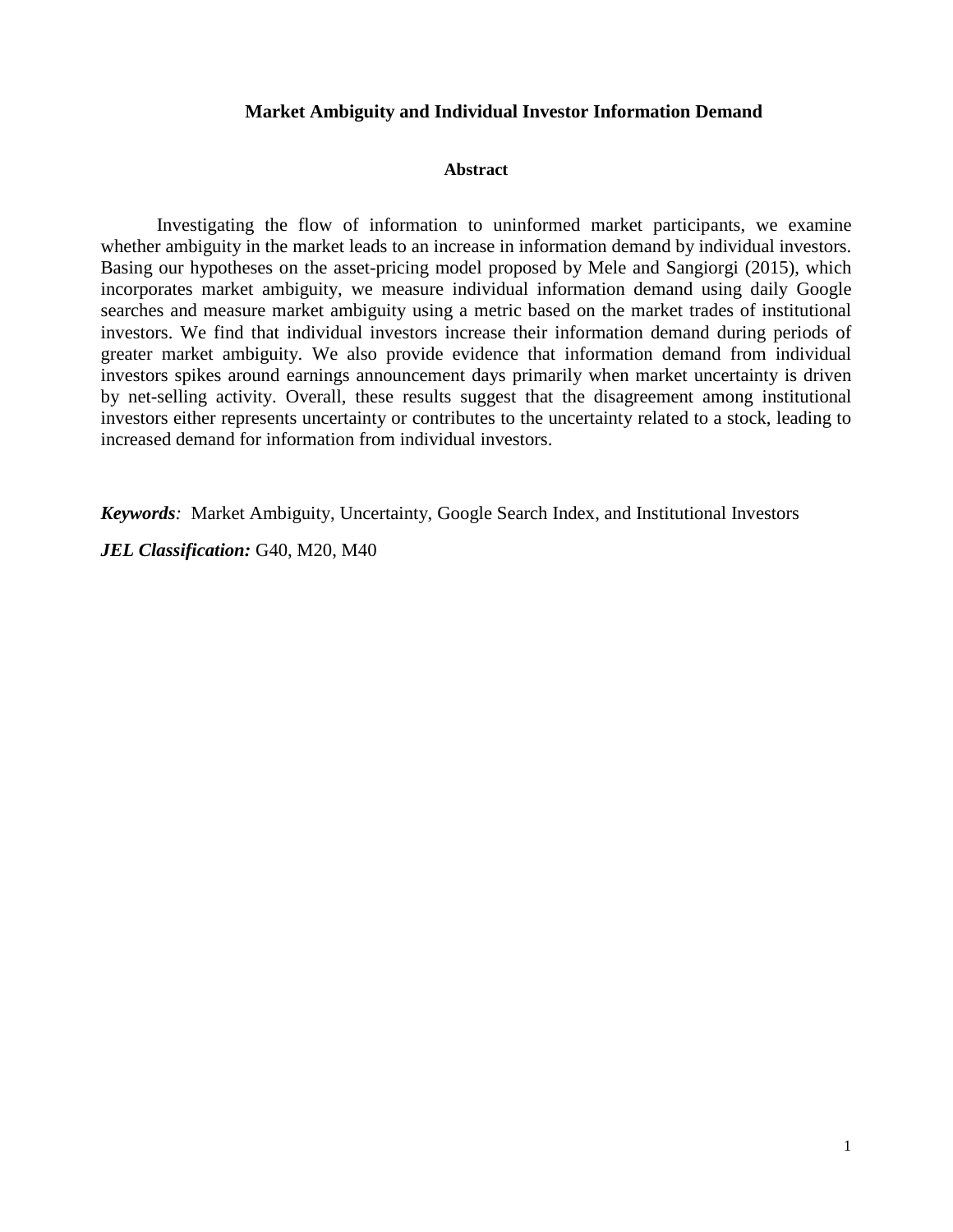#### **Market Ambiguity and Individual Investor Information Demand**

#### **1. Introduction**

Underlying the efficiency of capital markets is the flow of information. Given the importance of the information channel, it is not surprising that it has been a focus in prior research. Much of this research examines the role of information intermediaries, such as financial analysts (Healey and Palepu 2001) and the media (Peress 2014). More recent research has explored how the flow of information through the Internet and social media outlets, e.g., Twitter, affects capital markets (Drake, Roulstone and Thornock 2012; Blankespoor, Miller and White 2014). Building on this research we examine how ambiguity in the market leads to an increase in information demand by uninformed market participants, i.e., individuals, measuring individual information demand using daily Google searches (Drake et al. 2012; Brown, Stice and White 2015), and extend the research on this information channel. We base our hypotheses on the asset-pricing model proposed by Mele and Sangiorgi (2015) which shows that investors mitigate market ambiguity, Knightian uncertainty, through information acquisition. We also introduce a unique measure of market ambiguity, uncertainty among institutional investors.

The primary drivers of firm-level uncertainty are the unknown and/or random factors affecting the information environment of the firm (Diamond and Verrecchia 1991). Such uncertainty creates disagreement among not only uninformed market participants but also among informed participants, and this uncertainty is reflected in their trading practices (i.e., some will buy and some will sell). In the U.S. market, institutional investors own more than 60 percent of all publicly traded stocks and account for an even larger share of trading volume, making them one of the most important participants in the equity market.<sup>[1](#page-3-0)</sup> Prior research provides evidence that these institutional investors have the resources to analyze publicly available information and the ability to

<span id="page-3-0"></span><sup>&</sup>lt;sup>1</sup> Source: Securities Industry and Financial Markets Association (2015).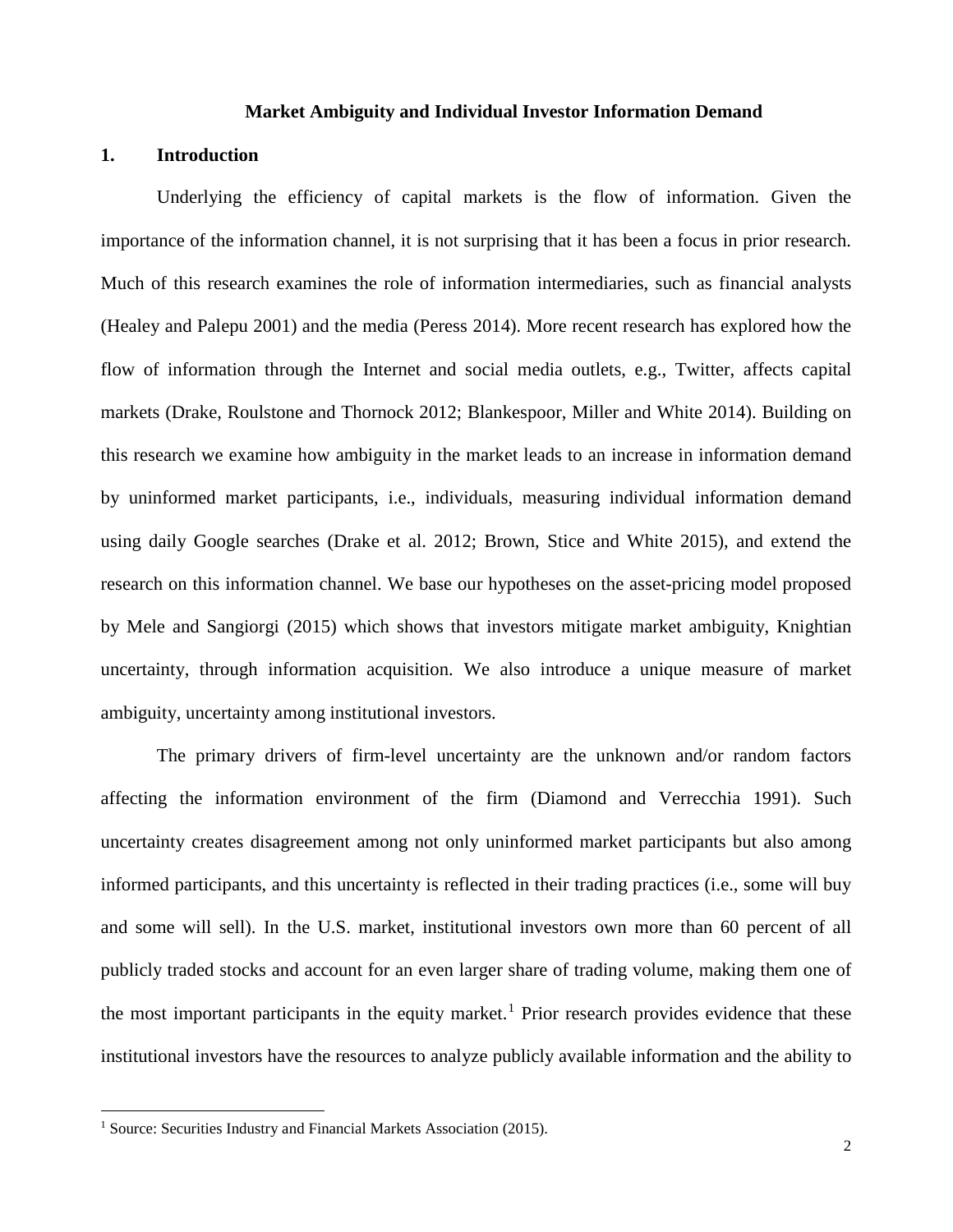access proprietary information. For example, they are invited to investor conferences with corporate executives that are not available to other market participants (Ke and Ramalingegowda 2005; Green, Jame, Markov, Subasi 2014; Ng and Troianovski 2015; Solomon and Soltes 2015). Therefore, the disagreement reflected in the trades of the most sophisticated investors suggests the existence of ambiguity about the fundamental value of the underlying stock, which leads uninformed individual investors to be uncertain about the information held by the informed institutional investors (Mele and Sangiorgi 2015).

Differential trading activity among informed institutional investors, who have the resources to assess risk, reflects the uncertainty associated with a particular security. We may also view this type of trading activity as a lack of consensus among institutional investors' interpretation of market information, i.e., some institutional investors interpret the information as good news while others interpret it as bad news. As a result, some institutional investors sell in large orders, pushing down the price, whereas other institutions buy, pushing up the price. We argue that this type of institutional investor trading behavior not only suggests a disagreement among informed investors but also proxies for market-wide uncertainty existing about the true state of the underlying security. Therefore, we assess overall market uncertainty on a particular security by measuring the level of disagreement in the trades of these informed institutional investors, i.e., *informed uncertainty*. We develop our measure of investor disagreement based on literature examining the impact of institutional investor order imbalances on market activity (Chordia, Roll and Subrahmanyam 2001; Chordia and Subrahmanyam [2](#page-4-0)004).<sup>2</sup>

Mele and Sangiorgi (2015) hypothesize that uninformed, risk averse investors in an uncertain market will be motivated to seek information from informed investors. Based on this theory, we hypothesize that individual investors not only demand information during the earnings

<span id="page-4-0"></span> $2$  Chordia and Subrahmanyam (2004) suggest a large order imbalance could denote informed trading (page 510).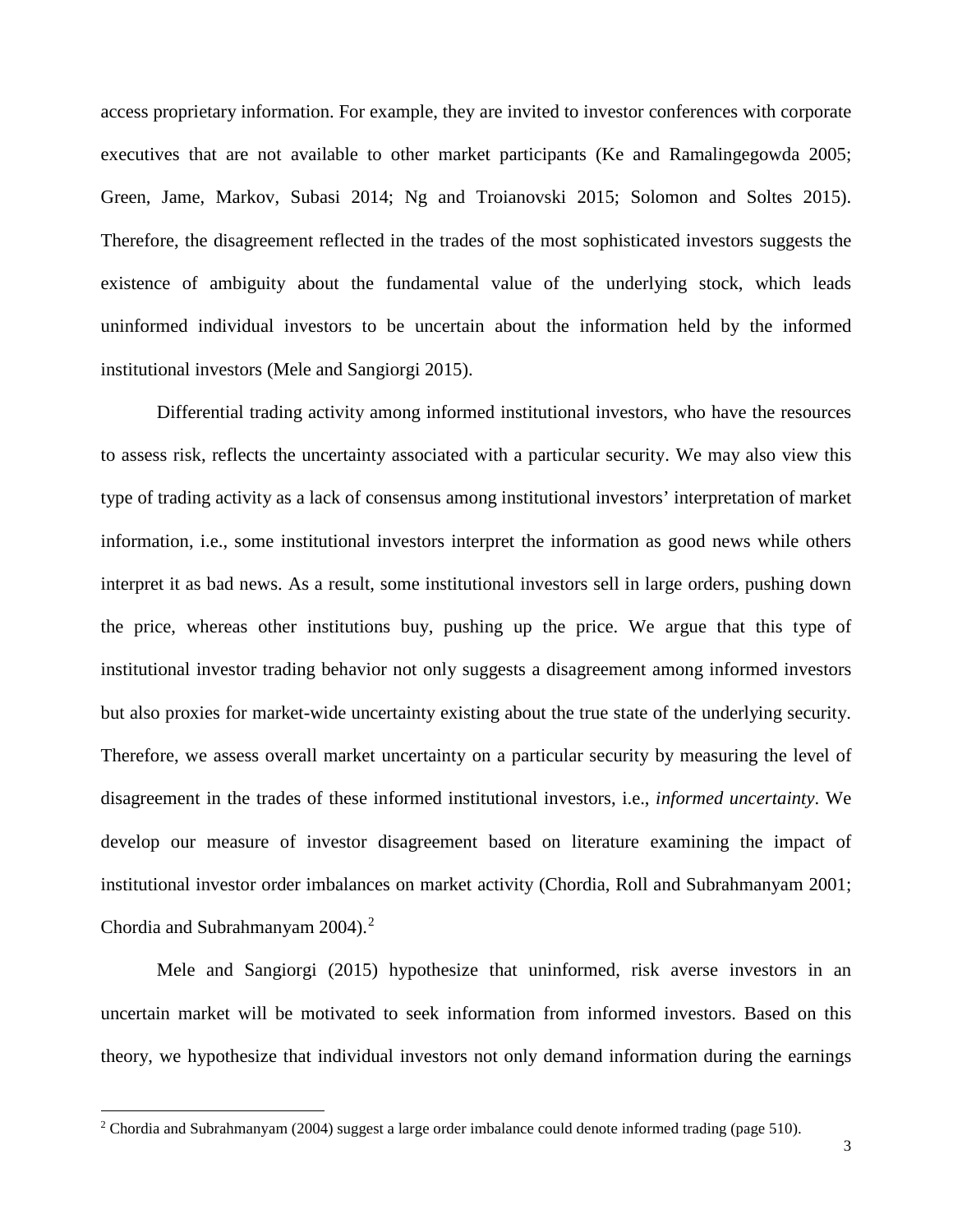announcement periods, as suggested by Drake et al. (2012), but also undertake similar information search behavior during days when the trades of informed investors indicate higher levels of differential interpretation of the market information. In other words, individual investors increase their information demand around the days when large investors' trading behavior reflects market uncertainty in an attempt to decrease ambiguity and more accurately interpret the information revealed by stock prices.

We create a metric measuring institutional investor disagreement as a proxy for market uncertainty and then investigate the relation between market uncertainty and individual investors' demand for information. We employ the daily Google Search Volume Index (SVI) on a particular security as a measure of demand for information by individual investors. We follow the construction of the search metric from Drake et al. (2012) to capture the abnormal information demand from individual investors.

Overall, we find that individual investors increase their information demand during periods of high market uncertainty. Further, our results show that during earnings announcement periods, when there is higher disagreement among institutional investors, i.e., low consensus, individual investors demand more information. While this evidence corroborates Drake et al.'s (2012) finding that information demand from individual investors spikes around earnings announcements, further analysis shows that this heightened information demand from individual investors occurs primarily around earnings announcement days when market ambiguity is driven by net selling pressure. These results collectively indicate that market uncertainty, as measured by the trading patterns of informed investors, influences information demand by uninformed investors, suggesting that the disagreement among institutional investors either represents uncertainty or contributes to the uncertainty related to a stock. This ambiguity leads to increased demand for information from individual investors.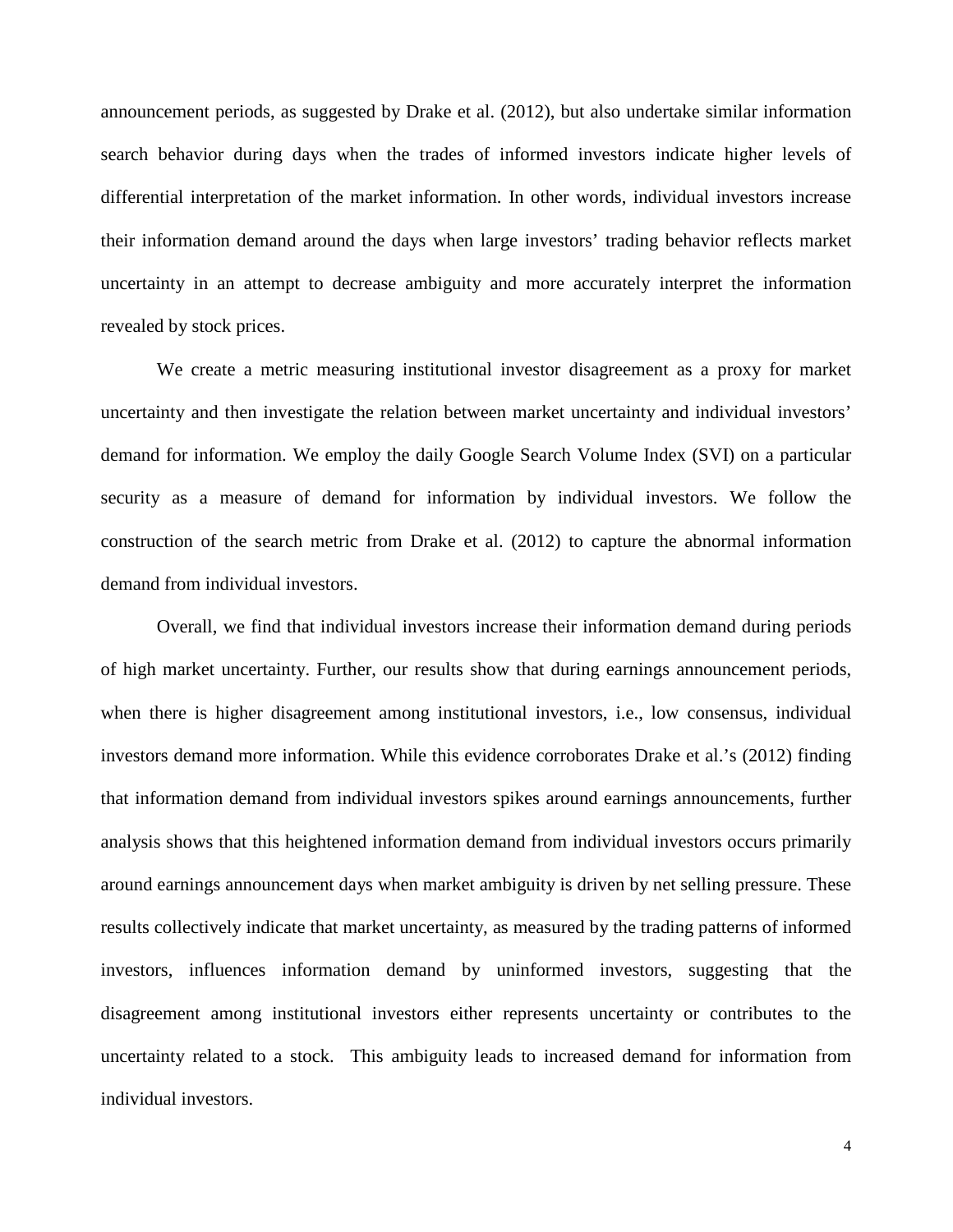Our study contributes to the literature in several ways. First, we add to the limited research seeking to understand the relation between informed uncertainty and information demand from uninformed investors. Second, we develop and introduce a unique measure of market uncertainty based on institutional investor trading activity that reflects the composition of today's equity market. Further, we expand the recent research examining the flow of information through Internet searches adding to our understanding of the ways in which information flows from firms to individual investors. We also contribute to the growing literature suggesting that information searches revise investors' beliefs by reducing information asymmetry. Thus, we expand the evidence on market efficiency and provide support for research proposing explanations for market volatility based on information demand. Finally, our measurement of trading imbalance among institutional investors adds to the work examining order imbalance and trading activity.

We organize our paper as follows. The next section discusses the literature and develops our hypotheses. Section 3 presents our Google Search Volume index extraction method and the institutional investor daily trading data used in our sample. Section 4 and 5 present our research design and results, respectively. Finally, we discuss our conclusions and research limitations in Section 6.

#### **2. Literature and Hypotheses Development**

#### *2.1 The flow of information*

The efficient flow of information is fundamental to a capital market that relies on investors to select the firms in which they wish to invest. Healey and Palepu (2001) argue that within this capital market structure the "demand for financial reports and disclosure arises from information asymmetry" (p. 406). In their model, presented in Figure 1, information flows from firms directly to individual investors through financial reports and press releases and indirectly through information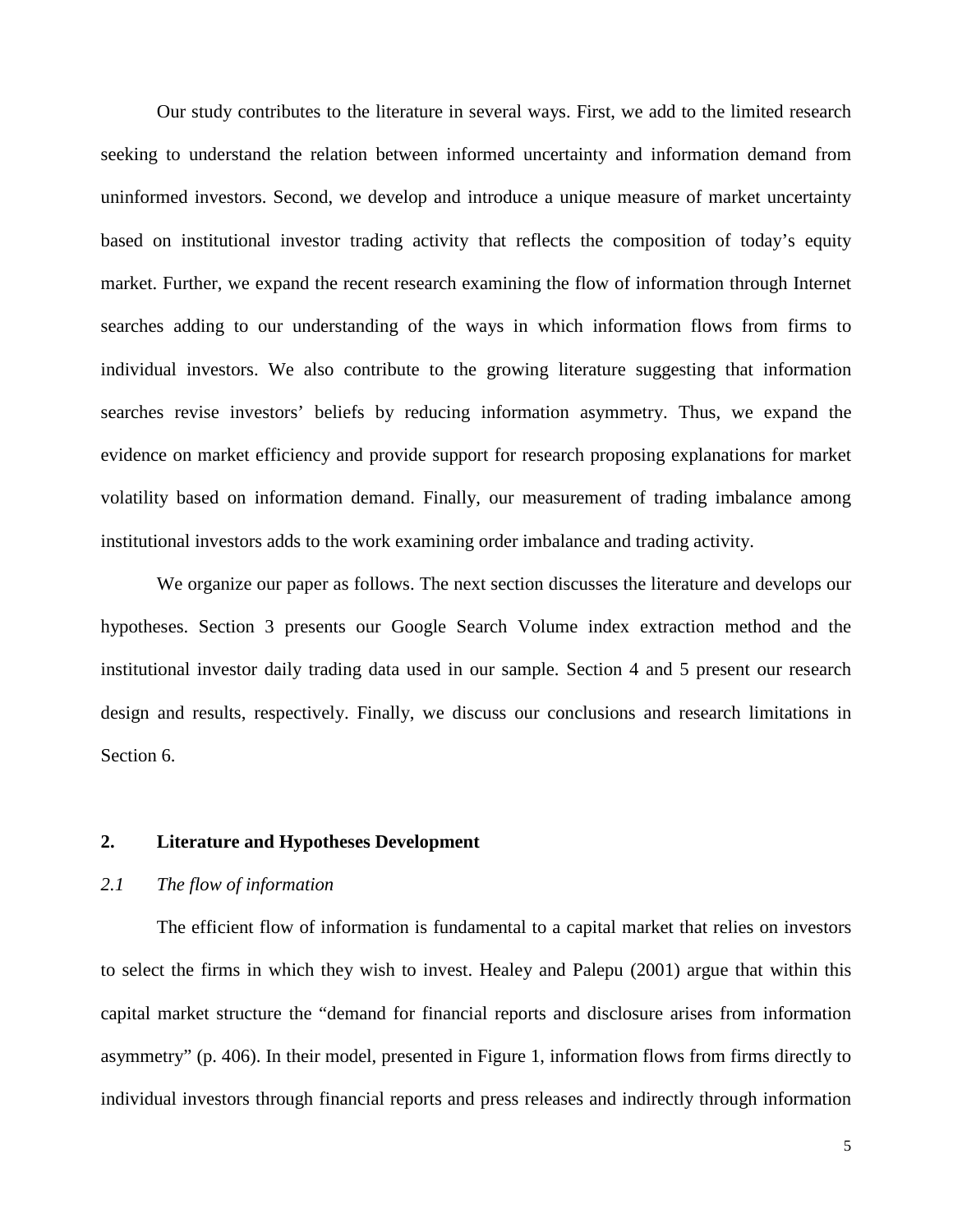intermediaries such as financial analysts. Capital flows from investors to firms through the financial markets and financial intermediaries, such as institutional investors. However, with the availability of internet technologies, the way in which firm information and financial disclosures flow to individuals is evolving. Research provides evidence that individual investors seek to resolve the long-standing information asymmetry issue by searching for firm information on Google and social media platforms such as Twitter, Facebook, and Wikipedia.

#### [Insert Figure 1 here]

Drake et al. (2012) use Google search volume index (SVI) as a proxy for individual information demand. They find that investor search activity in the pre-earnings announcement period is positively associated with trading volume and the market reaction to earnings surprises, implying that Google searches disseminate information, which the market incorporates prior to the earnings announcement. Supporting this implication is Xu and Zhang's (2013) finding that firm information provided on Wikipedia moderates investors' reaction to bad news and Brown et al.'s (2015) finding that constraints on individual investors' ability to conduct internet searches negatively impact trading volume. There is also evidence that internet information searches are positively related to trading activity (Drake et al. 2012; Xu and Zhang 2013; Brown et al. 2015) legitimizing it as an important and useful individual investor information channel.

The evidence also implies that investors are increasing their search activity in reaction to news events such as, earnings surprises and disclosures of bad news, that indicate times of uncertainty in the market. This evidence is supported by the asset pricing model developed by Mele and Sangiorgi (2015). They propose a model in which market ambiguity motivates the demand for information by uninformed investors as they seek to resolve their ambiguity. In their model, increases in the number of informed agents increase the incentives for uninformed agents to become informed. As asset prices become more informative the incentive to reduce risk decreases while the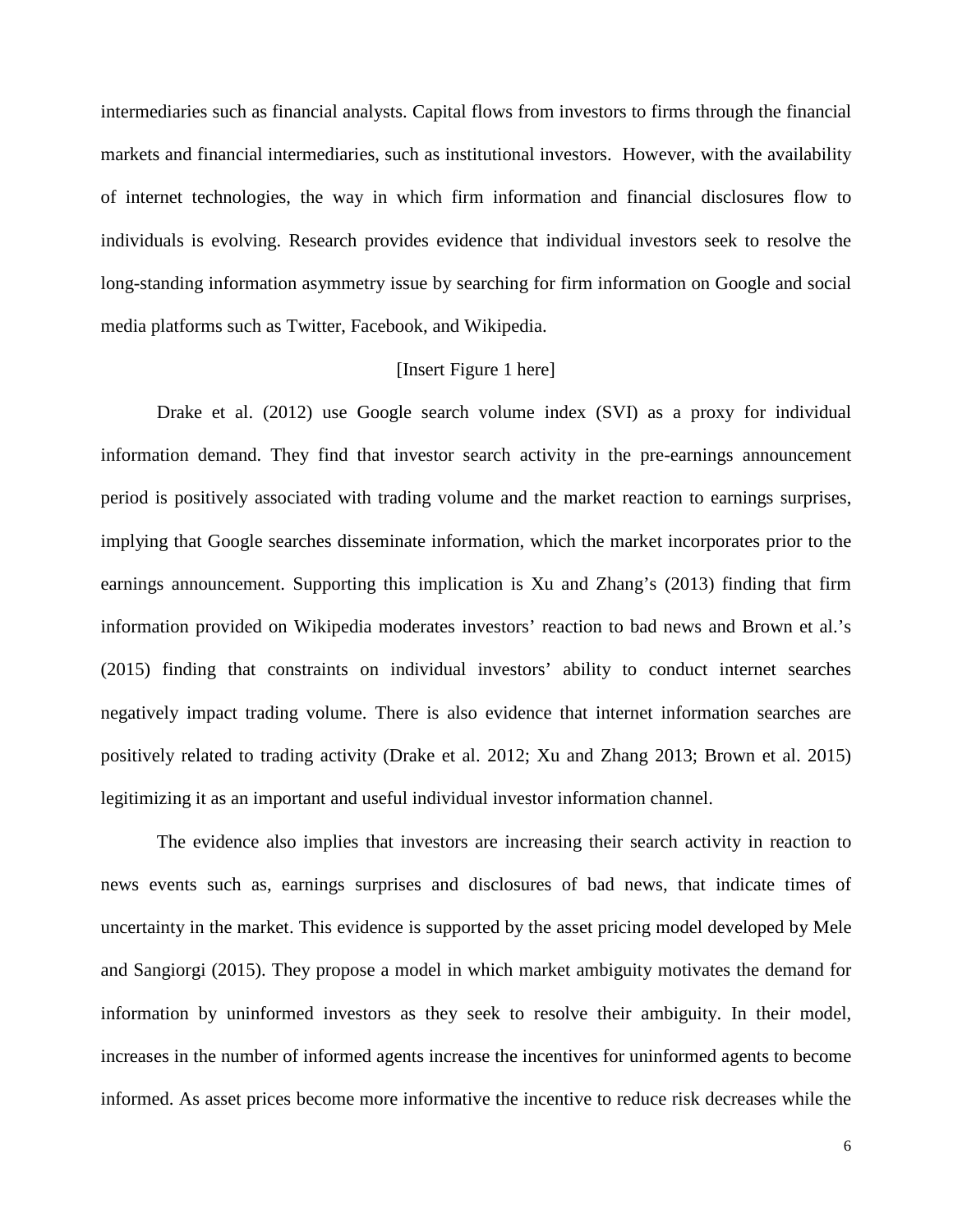incentive to reduce ambiguity does not. Therefore, uninformed investors will try to understand price changes by seeking more information from informed investors and the more information they acquire the more motivated the remaining uninformed investors will be to seek information.

This is consistent with literature examining trading volume, which finds that investor disagreement, as measured by disagreement in opinion among financial analysts, is positively associated with trading activity (Ziebart 1990; Chordia, Huh and Subrahmanyam 2007). Ziebart (1990) finds that change in the levels of consensus of belief among analysts around earning announcements is related to abnormal trading activity. Chordia et al. (2007), examining monthly trading activity over a 40-year period, also find that analyst forecast dispersion is related to trading volume, however, the number of analysts following a firm is not. They interpret these findings in a manner that supports the role of analysts as intermediaries, that is, analysts provide information through their forecasts to the public (Healy and Palepu 2001). Building on this work, we hypothesize that the availability of the Internet as an information channel provides individual investors access to a broader amount of firm information than just analysts' forecasts and direct firm communications.

#### *2.2 Institutional investors and market ambiguity*

In the U.S. equity market, institutional investors are one of the most important players, as measured by their ownership percentage of firms and market trading volume. We argue that differential trading activity among institutional investors reflects an informed disagreement about the true state of the underlying stock. These large investors have resources that can be used to obtain and/or generate superior information through either their own research or their connections with financial analysts, investment bankers, top management, and boards of directors. For example, some buy-side hedge and mutual funds are large enough to perform their own surveys and even independently able to gather private information in order to obtain valuable insights to inform their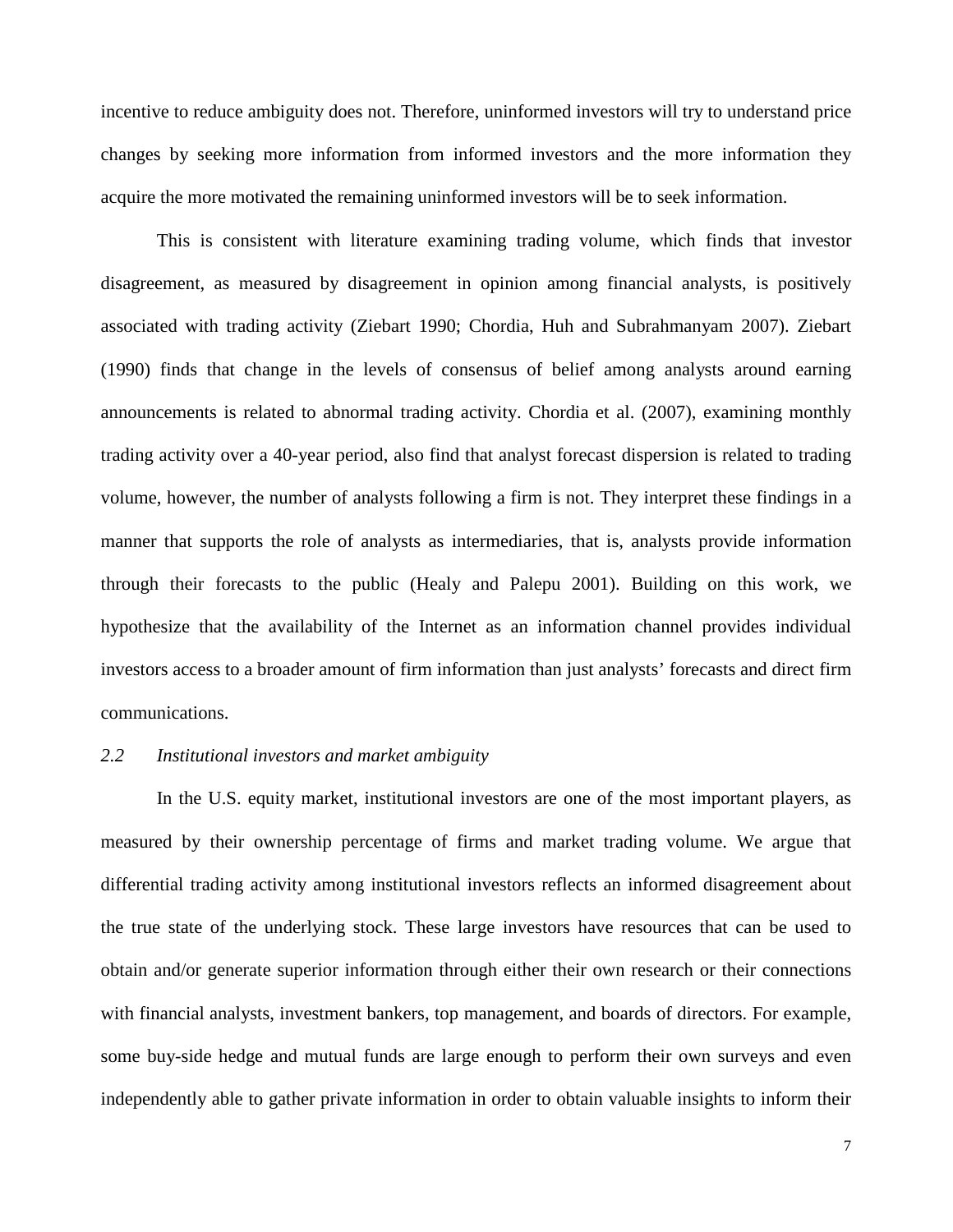investment decisions. Institutions also are more informed than the general public since they have the ability to hire skilled fund managers and star analysts to perform risk analyses, data collection and detailed analysis of publicly available firm information (Sias and Starks 1997; Boehmer and Kelley  $2009$ ).<sup>[3](#page-9-0)</sup>

Institutional investors often have access to proprietary information channels, that are mostly unavailable to individual investors who therefore generally rely on publicly available information (Jegadeesh and Tang 2010; Bushee, Jung and Miller 2011; Green et al. 2014; Soltes 2014). This access provides institutions an informational advantage (Jegadeesh and Tang 2010; Puckett and Yan 2011). For example, a recent Wall Street Journal article reports that institutional investors are granted private access to companies which provides them with company facts and perhaps more importantly, the opportunity to observe executives' body language and voice tone for subtle, unspoken clues during private meetings with top executives. [4](#page-9-1) Institutions also gain additional information by participating in singular corporate events, such as in the IPO process, which may provide non-public information to favored clients, such as, mutual funds. For example, Chemmanur, Hu and Huang (2010) show that large investors participating in an IPO equity allocation process outperform other investors in the post-IPO period when there is high information asymmetry about the IPO firm.

Finally, institutional investors have more interactions with financial analysts than individual investors (O'Brien and Bhushan 1990). In particular, they tend to have close communications with analysts who have ties to company management (Brown, Feigin and Ferguson 2014; Soltes 2014). This supplemental line of communication enables them to gain better insight regarding a company's potential performance. In line with this view, Badrinath, Kale and Noe (1995) and Boehmer and

<span id="page-9-0"></span><sup>3</sup> Jegadeesh and Tang (2010) note that the top performing mutual fund manager in 2008 attributed his success to focusing on companies with strong competitive positions, strong balance sheets and strong cash flows, suggesting that his ability to process public information gives him an advantage.

<span id="page-9-1"></span><sup>4</sup> Please see [http://www.wsj.com/articles/how-some-investors-get-special-access-to-companies-](http://www.wsj.com/articles/how-some-investors-get-special-access-to-companies-1443407097?mod=djemCFO_h&mg=id-wsj)[1443407097?mod=djemCFO\\_h&mg=id-wsj](http://www.wsj.com/articles/how-some-investors-get-special-access-to-companies-1443407097?mod=djemCFO_h&mg=id-wsj) (Last accessed April 8, 2017).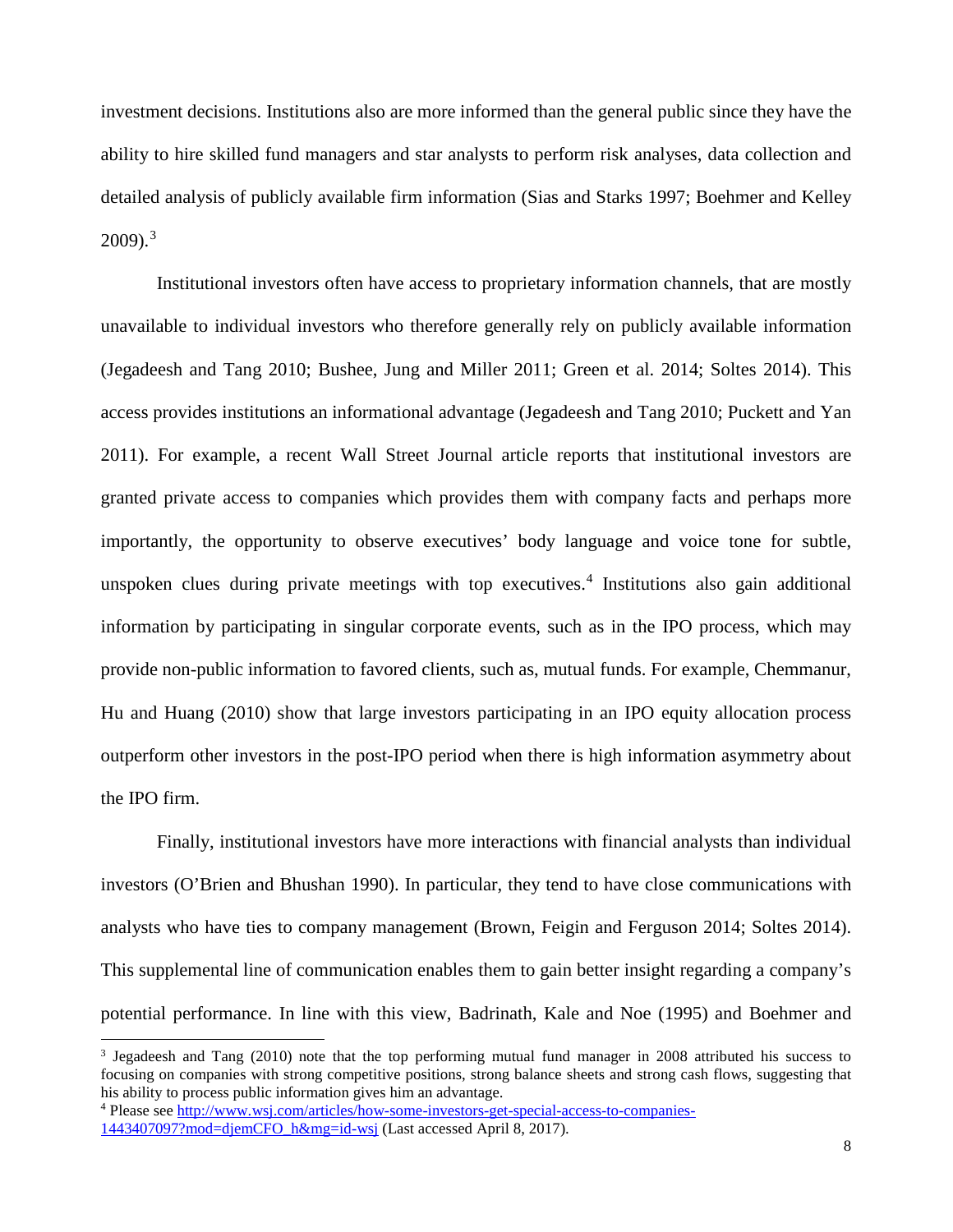Kelley (2009) show that stocks with higher institutional ownership incorporate price-relevant information into share prices faster than other stocks.

Given institutional investors' informational advantage, many studies examine trading patterns around price-relevant corporate announcements in order to assess whether informed investors use their information advantage to strategically time their trades. For example, Irvine, Lipson and Puckett (2007) investigate institutional trading patterns around analyst recommendation revisions and find that institutional investors start buying five days before the "buy" recommendations are publicly released. Similarly, Geiger, Keskek, and Kumas (2018) document that institutions begin selling shares of firms receiving first-time going-concern modified audit reports ten days prior to release date of the audit report. Overall, the preponderance of evidence suggests that institutional investors are informed traders, thus a low consensus in their trading activities (i.e., some buy and some sell) suggests investor disagreement on the fundamentals of the underlying stock, indicating market ambiguity.

#### *2.3 Hypotheses development*

As suggested by the previous literature, we employ the level of internet information search activity on firms as a proxy for the individual investors' demand for information. Given that access and information on the internet is not limited to particular periods such as earnings seasons we expect increased search activity during periods when the market is experiencing high levels of ambiguity, as reflected in the trading activity of informed institutional investors. Thus, consistent with the Mele and Sangiorgi (2015) model, we hypothesize that individual investors, when faced with market uncertainty, will increase their internet search activity for firm information and the higher the uncertainty the higher the search activity.

# **H1:** *Market ambiguity, as measured by institutional investor disagreement, is positively related to the internet search activity of individual investors.*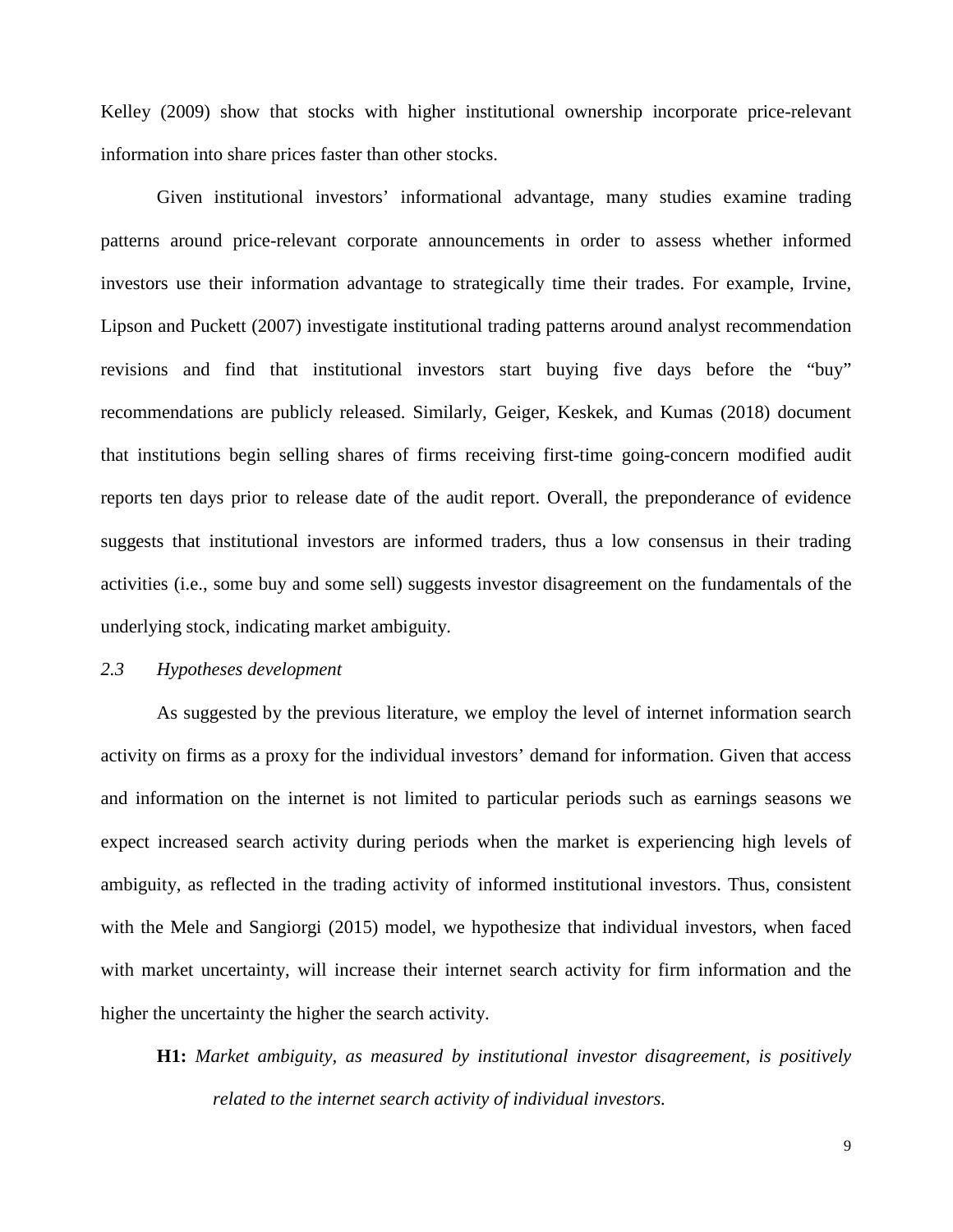Drake et al. (2012) find that internet searches increase in the period prior to an earnings announcement, at the earnings announcement, and remain high for a period after the announcement. If market ambiguity is related to investor information demand, then we would expect to see increased internet search activity around earnings announcement periods when market ambiguity is high. Our second hypothesis follows.

# **H2:** *Market ambiguity is positively related to the internet search activity of individual investors during earnings announcement periods.*

To test these hypotheses, we conduct regression analyses measuring individual information demand based on search volume on the internet and measuring market ambiguity based on the daily trading activity of institutional investors. We present a description of the sampling process, variables and our regression models in the following sections.

#### **3. Sample**

We extract SVI from *Google Trends* (previously *Google Insights for Search*) for over 500 of the largest U.S. firms (including all S&P 500 firms) for the period from 2006 to 2010. These companies represent approximately 80% of the U.S. equity market as measured by capitalization.<sup>[5](#page-11-0)</sup> We use the SVI as a proxy for the demand for firm information from individual investors (Drake et al. 2012; Brown et al. 2015). Google constructs the daily SVI for each search term. Consistent with prior research (Drake et al. 2012; Da, Engelberg and Gao 2011) we use a firm's TICKER symbol search on Google as the proxy for information demand since it is "more likely to reflect searches for financial information than searches for nonfinancial information" (Drake et al. 2012, p. 1009). We include all TICKER symbol searches even those with common words such as CAT, the ticker

<span id="page-11-0"></span> <sup>5</sup> <https://us.spindices.com/indices/equity/sp-500> (Last accessed April 8, 2017).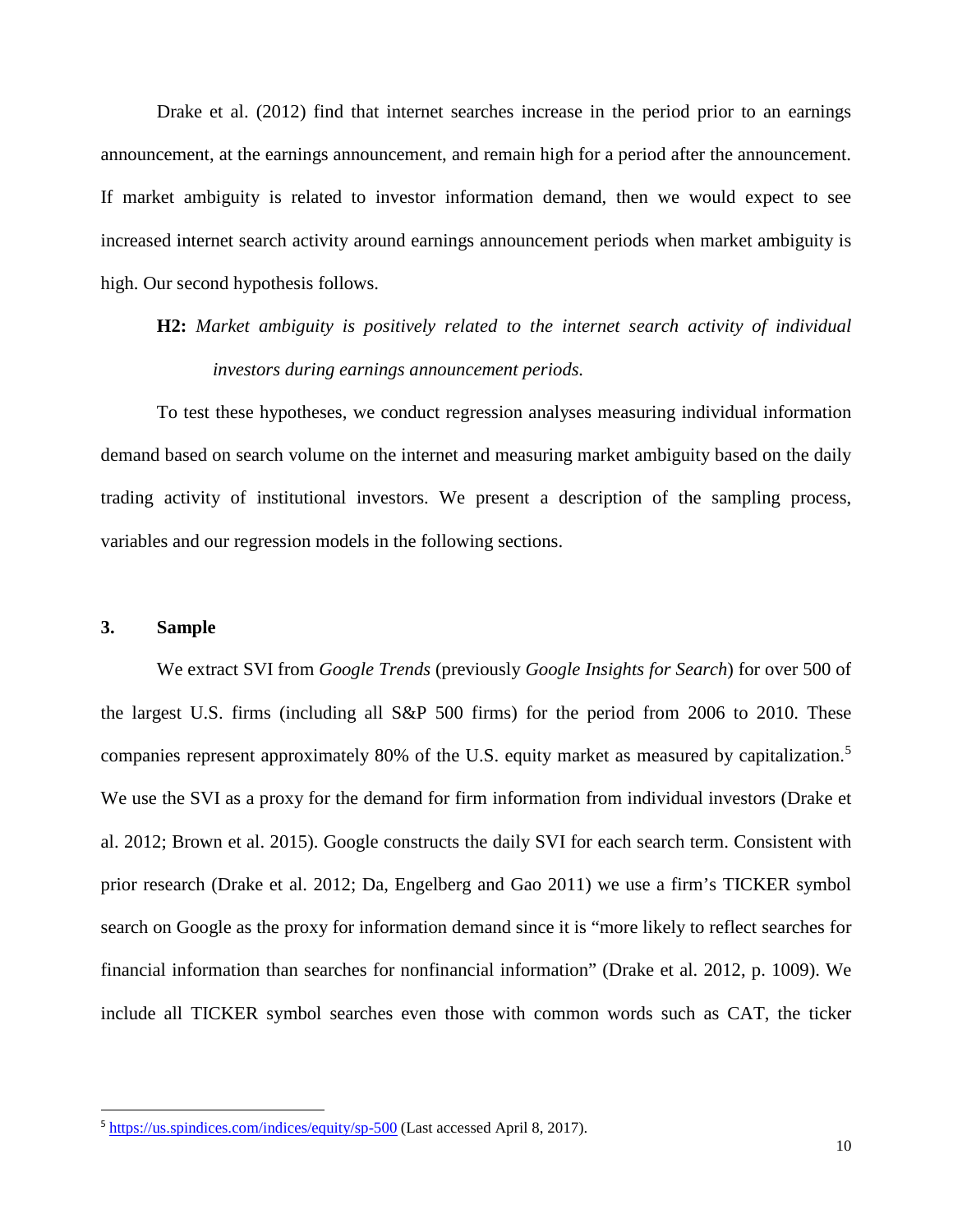symbol for Caterpillar Inc. While this is a limitation of our method, it is likely to weaken our results by possibly introducing non-financial search spikes to our data.<sup>[6](#page-12-0)</sup>

Search data may be downloaded for different windows; weekly, monthly, quarterly, or for any custom date range. We scale our data for each quarter such that the number of searches for a specific TICKER symbol is scaled by the number of searches for that symbol within that calendar quarter. The date on which the specific search term had the highest search is given an index value of 100 and searches on other days are indexed against that highest search date. Thus, an SVI of 80 means that on that on that specific date, the search for that particular term was 0.8 times that of the highest search day within that quarter. We extracted daily Google SVI data by calendar quarter, i.e. we set the range for data extraction by calendar quarter and Google Trend provided us daily SVI data for all days in that calendar quarter. When extraction range is set to any window larger than a calendar quarter, Google Trend by default changes the SVI data format to weekly index instead of daily SVI index. Hence, with quarterly extraction range, we have at least one day for each calendar quarter when SVI is 100 and SVIs for the remaining days are pegged against the highest SVI date.

Our measure of market ambiguity is computed using the institutional investor daily trading data from Ancerno Ltd. which provides transaction cost analysis for its customers (formerly known as *Abel Noser*). The Ancerno database does not provide the name of the institutional investor, but, each institution can be identified with a unique investor code and Ancerno provides company identifiers (TICKER symbol) for trades, as well as execution date, execution share volume, execution share price, and the position of the trade, i.e., buy or sell.<sup>[7](#page-12-1)</sup> We exclude firms that are not followed by at least two institutional investors from Ancerno. After merging *Google Trends*, *Ancerno*, and other firm-specific variables constructed using *CRSP, Compustat, Thomson Reuters*

<span id="page-12-0"></span><sup>&</sup>lt;sup>6</sup> We have fourteen possibly confusing tickers out of our sample of 453 distinct ticker symbols. In sensitivity analysis, excluding these fourteen tickers does not qualitatively change our results or conclusions.

<span id="page-12-1"></span> $7$  For these reasons we do not use the Lee and Ready (1991) methodology to infer the direction of the trade.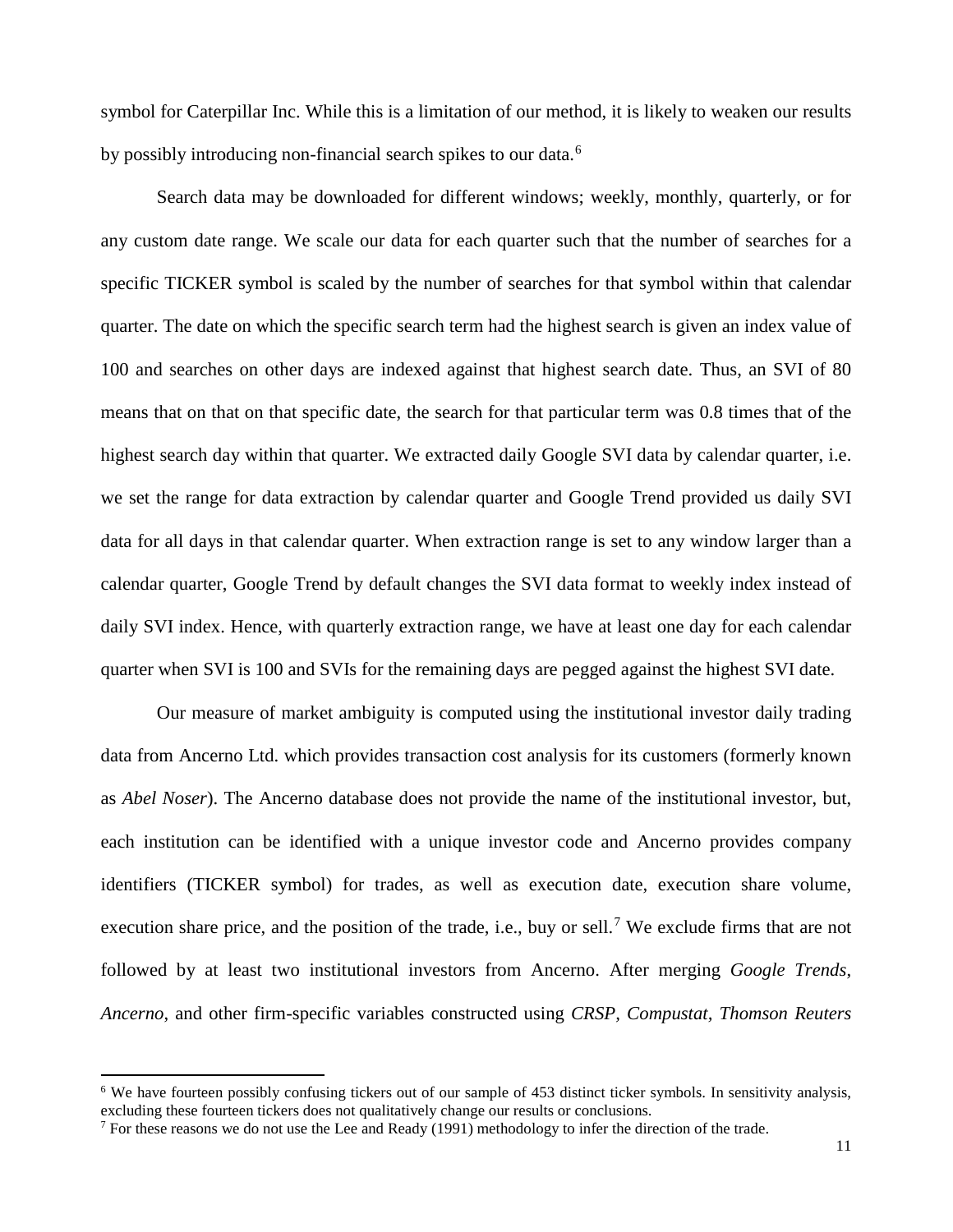and *IBES*, our final sample consists of 463,659 trading days, 453 distinct firms, and 20,947 quarterly earnings announcement days over our sample period, 2006 -2010.

#### **4. Research Design**

In order to capture the idiosyncratic nature of information demand from individual investors for each company, we construct an abnormal SVI measure, *ABN\_SVI.* Following Drake et al. (2012), *ABN\_SVI* is the average value of raw SVI for a TICKER on a given day t minus the average SVI for the same ticker on the same weekday over the past 10 weeks, scaled by the average SVI for the same ticker on the same weekday over the past 10 weeks. In other words, *ABN\_SVI,* on average, represents the percentage change for information demand for each firm on any given day *t* compared to past 10 weeks of the same weekday.

Next, we measure investor disagreement among informed market participants based on their trading activities. Following the implications of the prior literature, we assume that buy and sell order imbalances represent disagreement among investors. We closely follow the order imbalance calculation described by Chordia and Subrahmanyam (2004). However, we do not need to estimate signed trades since we have actual buy and sell trade data from Ancerno. Specifically, we construct our investor disagreement measure (*DISAGREE*) as 1 minus the absolute value of order imbalance (OIB) for firm *i* on day *t* and OIB is computed as  $(BUY_{i,t} - SEL_{i,t})/(BUY_{i,t} + SEL_{i,t})$  where  $BUY_{it}$ *(SELLit)* represents total number of shares purchased (sold) by the *Ancerno* investors in firm *i* on day *t*. Therefore,

$$
DISAGREE = 1 - Abs(\frac{BUYi, t - SELLi, t}{BUYi, t + SELLi, t})
$$
\n(1)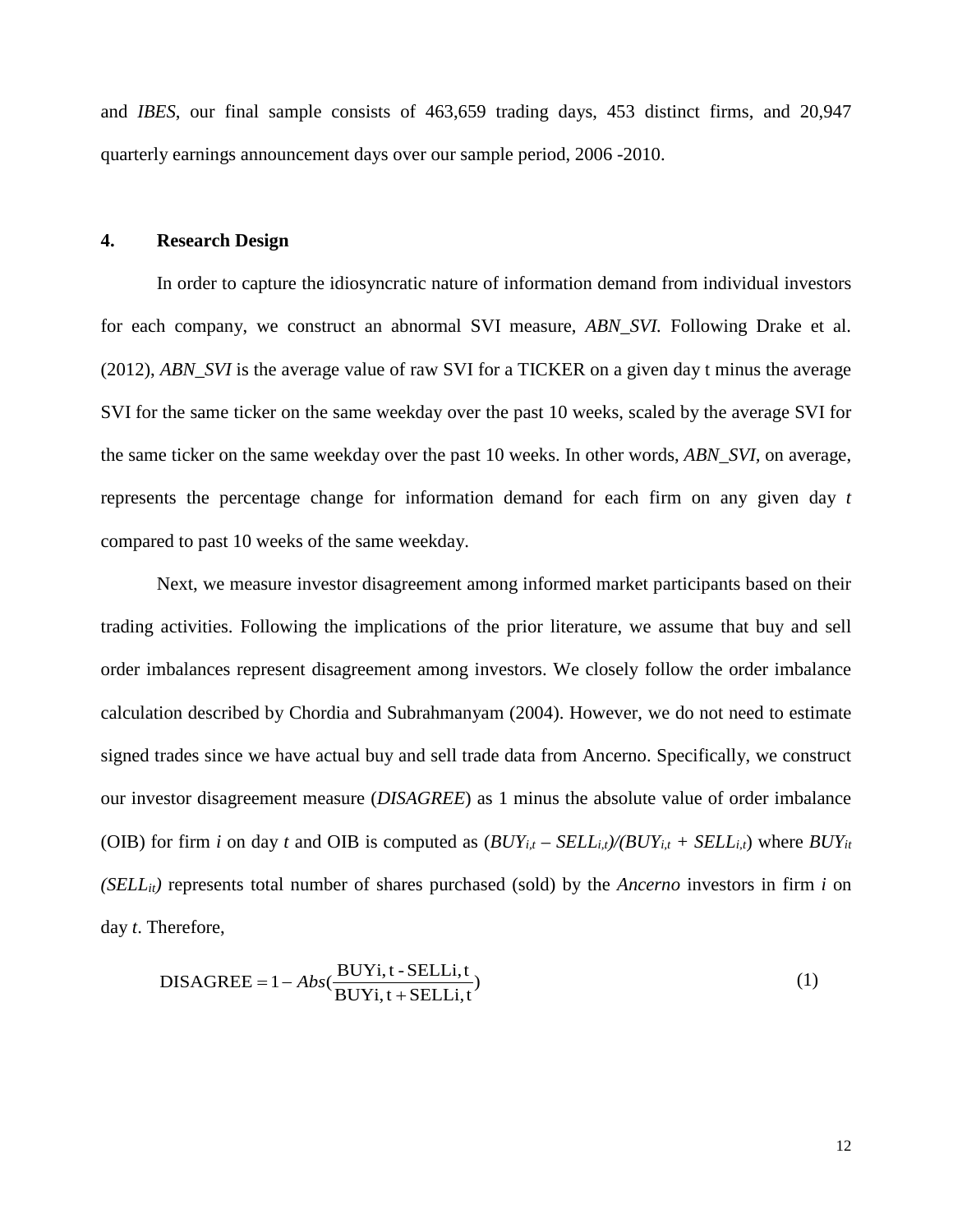For example, if total *BUY*=70 shares and *SELL*=30 shares, *DISAGREE=*0.60, suggesting that investors strongly disagree on the news circulating on day  $t^8$  $t^8$ .

We construct the disagreement measure (*DISAGREE[t-n, t])* over multiple days by averaging the *DISAGREE* for the period between day *t-n* and day *t* to incorporate informed investors' pre-disclosure information into the computation of the disagreement metric. For example, a *DISAGREE[t-n, t]* of 1 means that informed investors are equally divided between buyer and seller groups over the days from *t-n* to *t*, suggesting a strong disagreement on the content of the news. On the other hand, a *DISAGREE[t-n, t]* of 0 means that all informed investors are either buying or selling the stocks and as a result, there is no disagreement among them. Consistent with the arguments above on informed investors, we suggest that investor disagreement represents the uncertainty in the existing information environment for a particular stock and hence it may take a few days for uninformed investors to realize and react to this market ambiguity. Therefore, we employ a 4-day average disagreement measure (*DISAGREE[-3, 0]*) throughout our empirical analysis.

To test the relation between market uncertainty and individual information demand, we adapt the empirical model from Drake et al. (2012). We include controls for firm size (*SIZE*), return (*RET*), analyst following (*NUM\_ANALYSTS)*, institutional ownership (*INST\_OWNERS*) and for our earnings announcement sample, earnings surprises (*ABS\_UE)*. In addition to these control variables, we include factors that potentially explain individual investors demand for information in response to market ambiguity. For example, we include an earnings quality indicator measured by discretionary accruals (*DISC\_ACCRUALS)* and an audit quality indicator measured based on whether the company uses a Big-4 audit firm (*KPMG, EY, PWC,* and *Deloitte*) for its annual audit (*TOP4\_AUDITOR*). We also include liquidity measures, calculated based on trading volume

<span id="page-14-0"></span><sup>8</sup> Notice that *DISAGREE* mathematically can only take values between 0 and 1, with 0 suggesting no disagreement while 1 suggests perfect disagreement.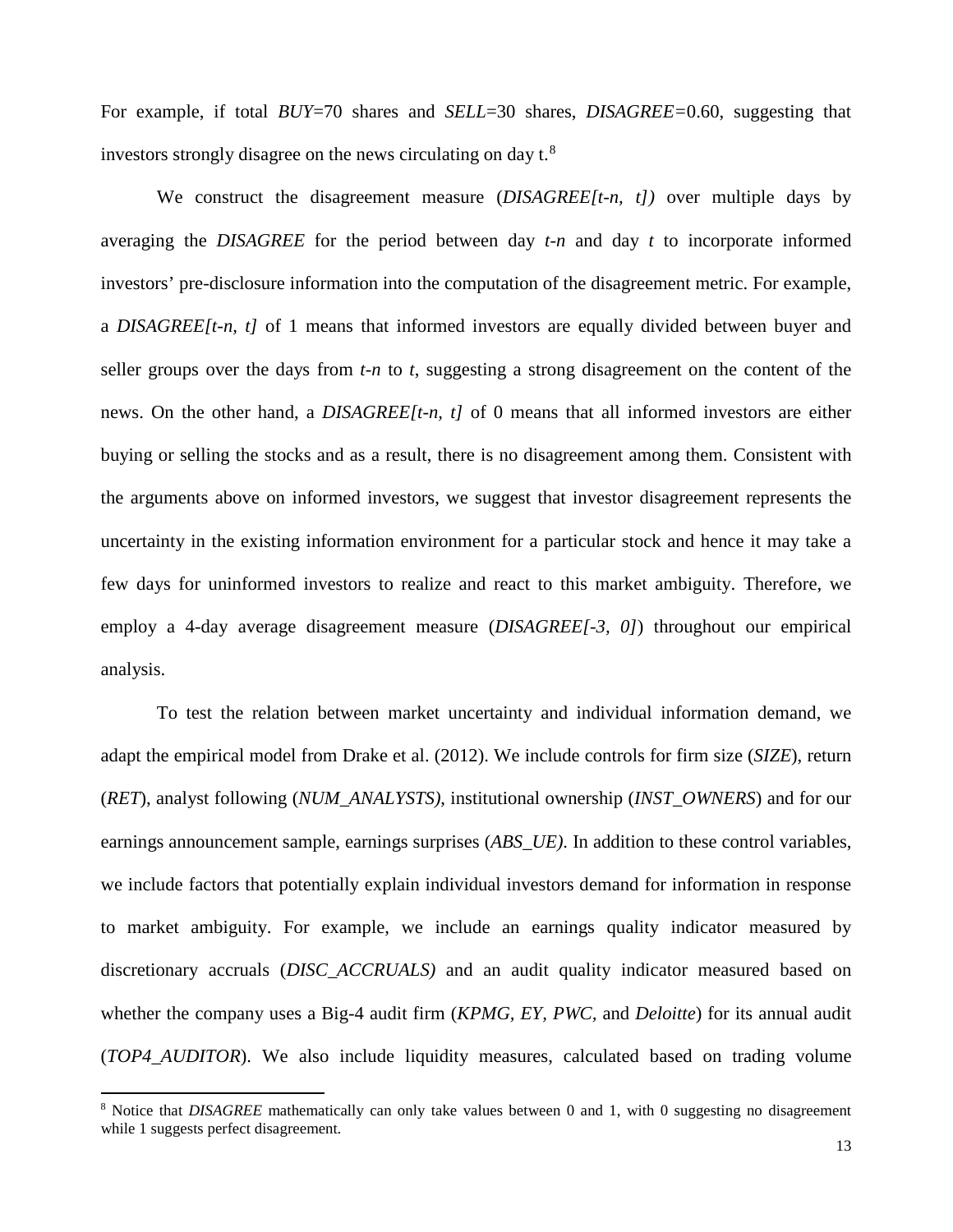(*TURNOVER*) and the difference in the daily bid and ask price for a stock (*SPREAD*). We estimate variations of the following general model throughout our analyses:

*ABN\_SVI = b0 + b1\*DISAGREE[-3, 0] + b2\*SIZE + b3\*RET + b4\*NUM\_ANALYSTS + b5\*INST\_OWNERS + b6\* DISC\_ACCRUALS + b7\*TOP4\_AUDITOR + b8\*TURNOVER + b9\*SPREAD + b10\*DUMMIES + e[9](#page-15-0) (2)*

where:

 $\overline{a}$ 

*ABN\_SVI* is measured as SVI on day *t* minus the average SVI for the same weekday over the past 10 weeks, scaled by the average SVI for the same weekday over the past 10 weeks;

*DISAGREE[-3, 0]* is measured as the average DISAGREE over the 4-day period from day *t-3* to day *t*;

*SIZE* is annual decile rank of market value of equity *(MVE)* for each firm;

*RET* is the absolute value of the difference between return of a stock on day *t* and the valueweighted CRSP index return for the market on day *t*;

*NUM\_ANALYSTS* is the number of analyst following each firm per quarter;

*INST\_OWNERS* is the percentage of shares owned by institutional investors;

*DISC\_ACCRUALS* is the absolute value of performance-matched discretionary accruals as suggested by Kothari, Leone, and Wasley (2005);

*TOP4\_AUDITOR* is an indicator variable taking the value of 1 if the external auditor is one of the top 4 auditors;

*TURNOVER* is decile rank of annual turnover for each firm where turnover is computed as annual trading volume scaled by shares outstanding; and

*SPREAD* is daily spread calculated for each firm based on the high-low estimate as (Askhi –  $Bidlo$ / $((Askhi + Bidlo)/2)$ .

<span id="page-15-0"></span><sup>9</sup> We use the White (1980) heteroscedasticity adjusted robust standard errors and also include fixed effects for weekday, month, year, and industry in the regression models to control for time period and industry effects.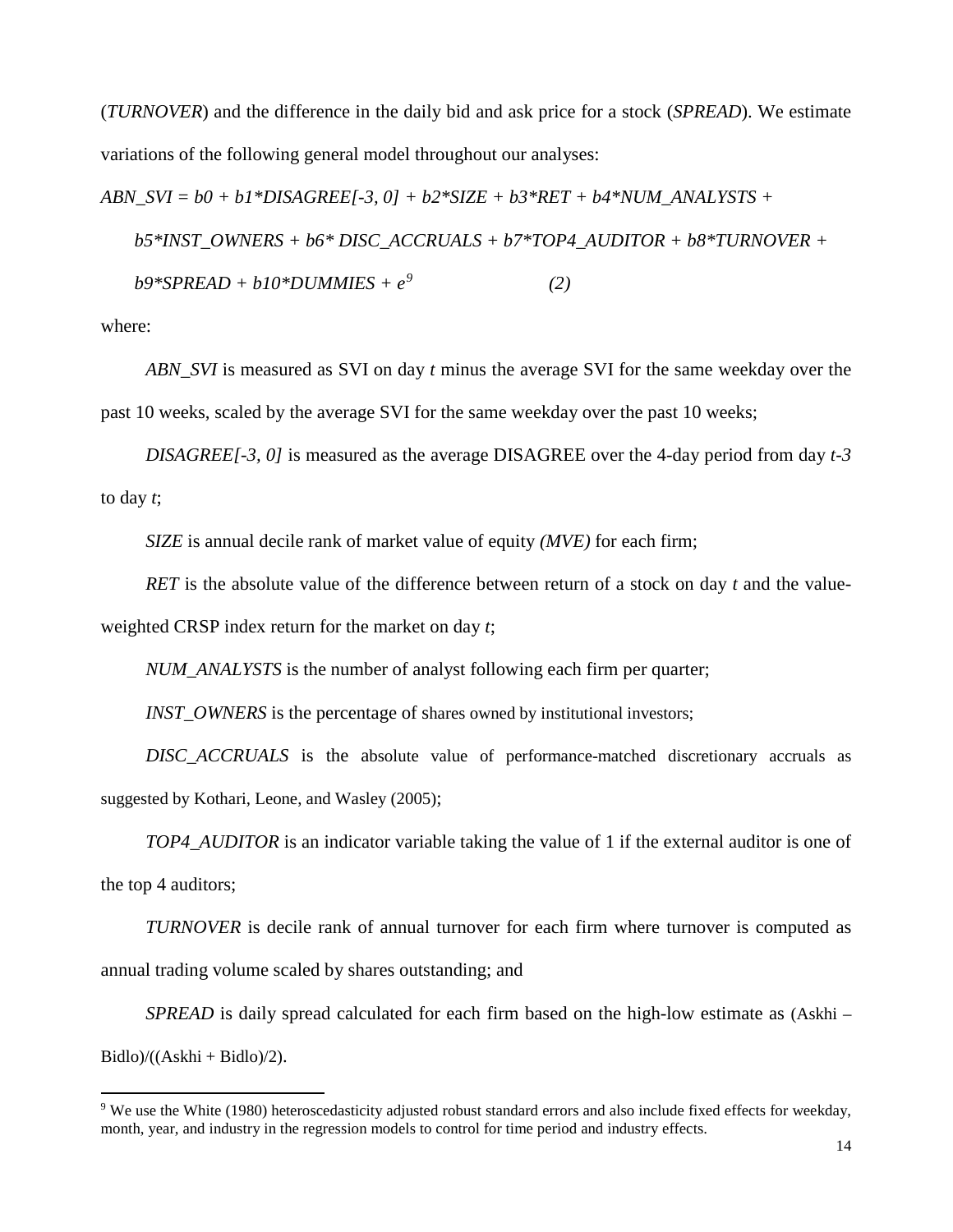The main variable of interest throughout our analyses is *DISAGREE[-3, 0]* and we hypothesize a significant positive coefficient, *b1*, indicating that individual investors demand more information in response to market ambiguity, as measured by the disagreement among sophisticated market participants.

#### **5. Results**

 $\overline{a}$ 

#### *5.1 Univariate Results*

In this study, we examine the relation between market ambiguity and individual investor information demand. Table 1 presents descriptive statistics showing that average abnormal demand for information, *ABN\_SVI*, as measured by Internet searches on any given day is positive (.016) with a p-value of  $\leq 0.01$ . The average disagreement among institutional investors on any given day is .446, reflecting a high degree of disagreement among these investors. More interestingly, an average *DISAGREE* of .446 means that on average buy trades are 3.48 times more than sell trades or vice versa.<sup>[10](#page-16-0)</sup> As a robustness check, we also employ disagreement metrics computed at different time intervals (ranging from [-1, 0] to [-4, 0]). Our sample from S&P 500 firms consists of large companies with an average market capitalization (*MVE*) of \$21.29 billion; abnormal return, *RET*, on average for our sample firms is close to 0; and earnings surprise, *ABS\_UE*, for our sample firms on average is 28.1% based on the consensus estimate. On average, per Thomson Reuters institutional investor own 76.9% of our sample firms shares outstanding; this is consistent with institutional ownership in the U.S. market. Furthermore, the largest four audit firms, Big-4, are the external auditors for the majority, 88.8%, of our sample firms. Firms in our sample are large, and on average, they are followed by 13.8 analysts.

<span id="page-16-0"></span><sup>&</sup>lt;sup>10</sup> The way that we compute the multiples is as follows. First, solving for the equation (1) yields 1-Abs(OIB)=.446, and therefore Abs(OIB)=.554, which suggests that OIB is either .554 or -.554. Hence, solving for both possibilities yields that either Buy=3.482\*Sell or Sell=3.482\*Buy, respectively.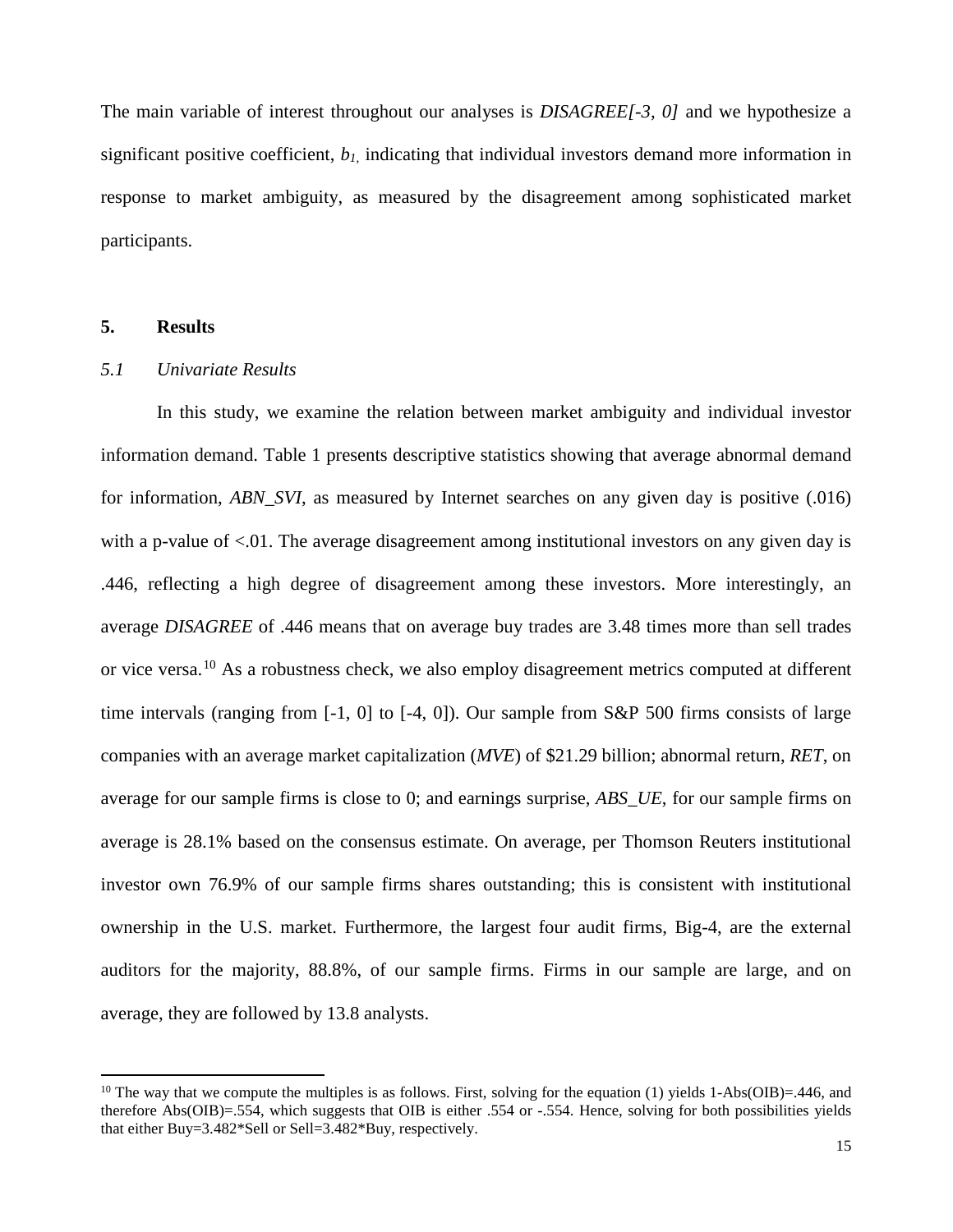#### [Insert Table 1 here]

Table 2 presents the Pearson correlation coefficients for our variables. Univariate results show positive correlation (.004) albeit weak between our disagreement measure (*DISAGREE*) and information demand *(ABN\_SVI*), which provides the initial support for *H1* that market ambiguity is positively related to individual investor information demand. We also find that size, *SIZE,* has a moderate positive (0.357) correlation with disagreement and weak positive correlation (.003) with individual investor information demand, *ABN\_SVI*. There is negative correlation between the magnitude of surprise measured either as unexpected earnings, *ABS\_UE*, or as absolute abnormal return, *RET*, and our disagreement measure, *DISAGREE.* These unconditional statistics for *ABS\_UE* particularly suggest that the new information provided by earnings announcements narrows the information gap among investors and/or decreases information asymmetry, reducing the disagreement existing prior to the announcement.

#### [Insert Table 2 here]

Next, we graphically illustrate the general relationship between market ambiguity and information demand. In order to reduce the complexity of our graphical demonstration we partition our sample into ten groups (deciles) based on the disagreement measure (*DISAGREE [-3, 0]*) and plot average abnormal information demand (*ABN\_SVI*) for each group. Figure 2 shows the average information demand for each disagreement decile. Our results indicate that average information demand for the highest disagreement decile (.0201 for decile 10) is more than 63 percent (.0201/.0123) greater than the average information demand for the lowest disagreement decile (.0123 for decile 1), clearly supporting our initial hypothesis, *H1*, the higher the market ambiguity the greater the information demand from individual investors.

#### [Insert Figure 2 here]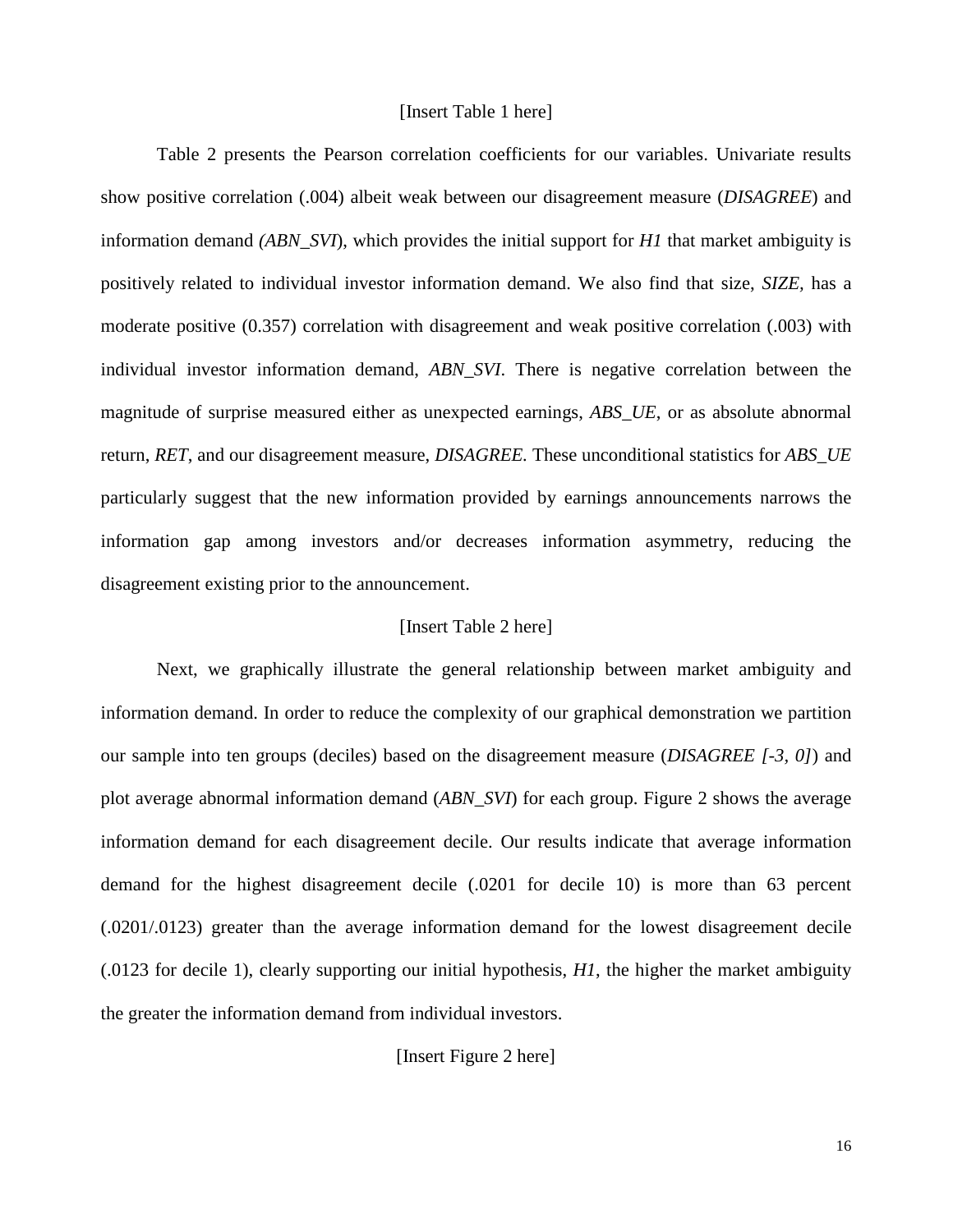When we move from our full sample of all trading days  $(n=463,659)$  to only earnings announcement (EA) days  $(n=20.947)$ , we find that average information demand has substantially increased. The average information demand (*ABN\_SVI*) for our full sample is .016 (Table 1), while the average information demand for the earnings announcement sample is .101, which represents an increase of almost 631 percent (.101/.016). These results corroborate the evidence in Drake et al. (2012) showing that demand for information peaks on earnings announcement days. Figure 3 shows the average information demand for each disagreement decile, constructed by partitioning our earnings announcement sample (n=20,947) into decile groups based on the disagreement measure (*DISAGREE* [-3, 0]) and plotting the average abnormal information demand (*ABN\_SVI*) for each group. We show that average information demand for the highest disagreement decile (.19 for decile 10) is around 404 percent (.19/.047) greater than the average information demand for the lowest disagreement decile (.047 for decile 1). In sum, Figure 3 suggests that uninformed investors on average demand more information when there is market uncertainty (decile 10) surrounding the content of the news released from the earnings announcements.

#### [Insert Figure 3 here]

Overall, both Figures 2 and 3 show that as we move from low disagreement deciles to high disagreement deciles we generally observe a drastic increase in information demand by uninformed investors, 63 percent and 404 percent, respectively. These univariate analyses indicate a positive relation between informed investor disagreement, as measured by differential trading activities, and the information demand from the retail investors.

#### *5.2 Multivariate Results*

In order to examine the relation between individual investor information demand and market uncertainty, we estimate equation  $(2)$  for the full sample  $(n=463,659)$  controlling for other factors associated with individual investor demand for information. We present the results in Table 3. First,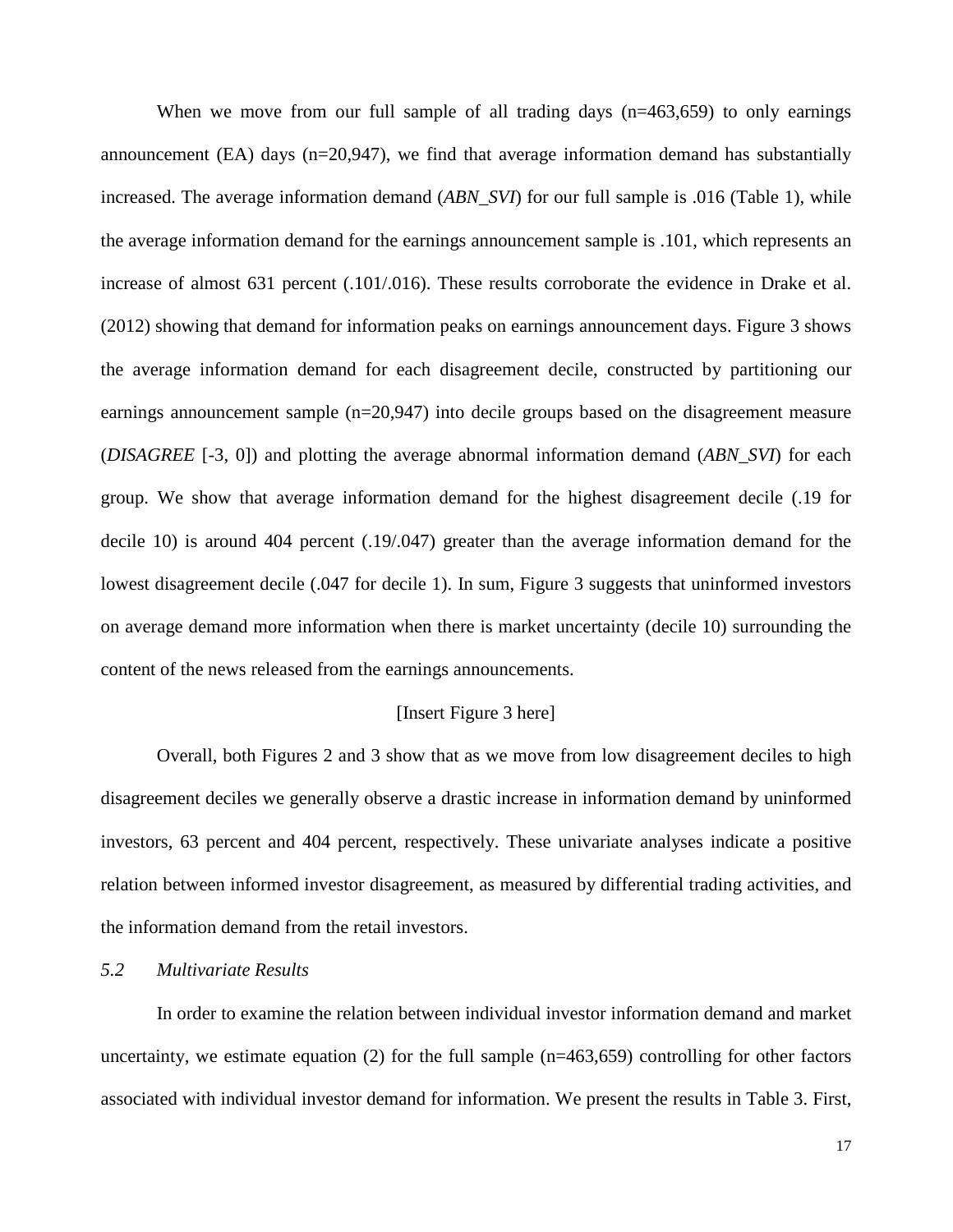the significant, positive coefficient (.0117, p<.01) on *DISAGREE [-3, 0]* in Column 1 of Table 3 suggests that greater market ambiguity leads to higher information demand by individual investors when no other control variables are included. After introducing control variables in our model, one by one, to better observe their impact on information demand, Columns 2 through 8 of Table 3, we still find a very significant, positive coefficient on *DISAGREE [-3, 0]* (e.g., .00833, p-value<.01 in Column 8). This finding indicates that the disagreement among informed investors, as revealed by their trading activity, leads to higher demand for information by uninformed investors.<sup>[11](#page-19-0)</sup> These results provide evidence supporting *H1*, i.e., market ambiguity is positively related to individual investor information demand. As a robustness check, we employ *DISAGREE[-1, 0]* reducing the period where disagreement is measured, and find that the inferences from *DISAGREE[-1, 0],*  untabulated*,* are substantially similar in sign, magnitude and significance to those reported in Tables 3. Thus, our results do not appear to be overly sensitive to the period, [-3, 0] over which we measure the investor disagreement metric.<sup>[12](#page-19-1)</sup>

The majority of the control variables in our regression analyses behave in the expected direction. For example, from our full model, column 8, we see that more information is demanded by individual investors for larger firms as evidenced by the positive coefficient on *SIZE (.00345, p<.01)*. The magnitude of surprise, as proxied by *RET,* on any given trading day necessitates higher demand for information as well. *TURNOVER* (.00402, p<.01) is positive indicating the more volatility observed in the market, the higher the information demand. Our proxies for earnings and audit quality behave as expected. If a firm uses a Big-4 audit firm, less information is demanded (*TOP4\_AUDITOR* -.00410, p<.05), and the higher the discretionary accruals (*DISC\_ACCRUALS*

<span id="page-19-0"></span><sup>&</sup>lt;sup>11</sup> Year, month, and weekday dummies are included in all regression models to control for time period effects. In addition, industry dummies are included to control for industry fixed effects. Heteroskedasticity adjusted robust standard errors (White 1980) are used in all models.

<span id="page-19-1"></span><sup>&</sup>lt;sup>12</sup> While it is very unlikely that retail uninformed investors are influencing sophisticated institutional investors' behavior, we test for the presence of possible endogeneity by conducting a two-stage-least-square regression approach using model (2). The tenor of our main results strongly holds after controlling for potential endogeneity.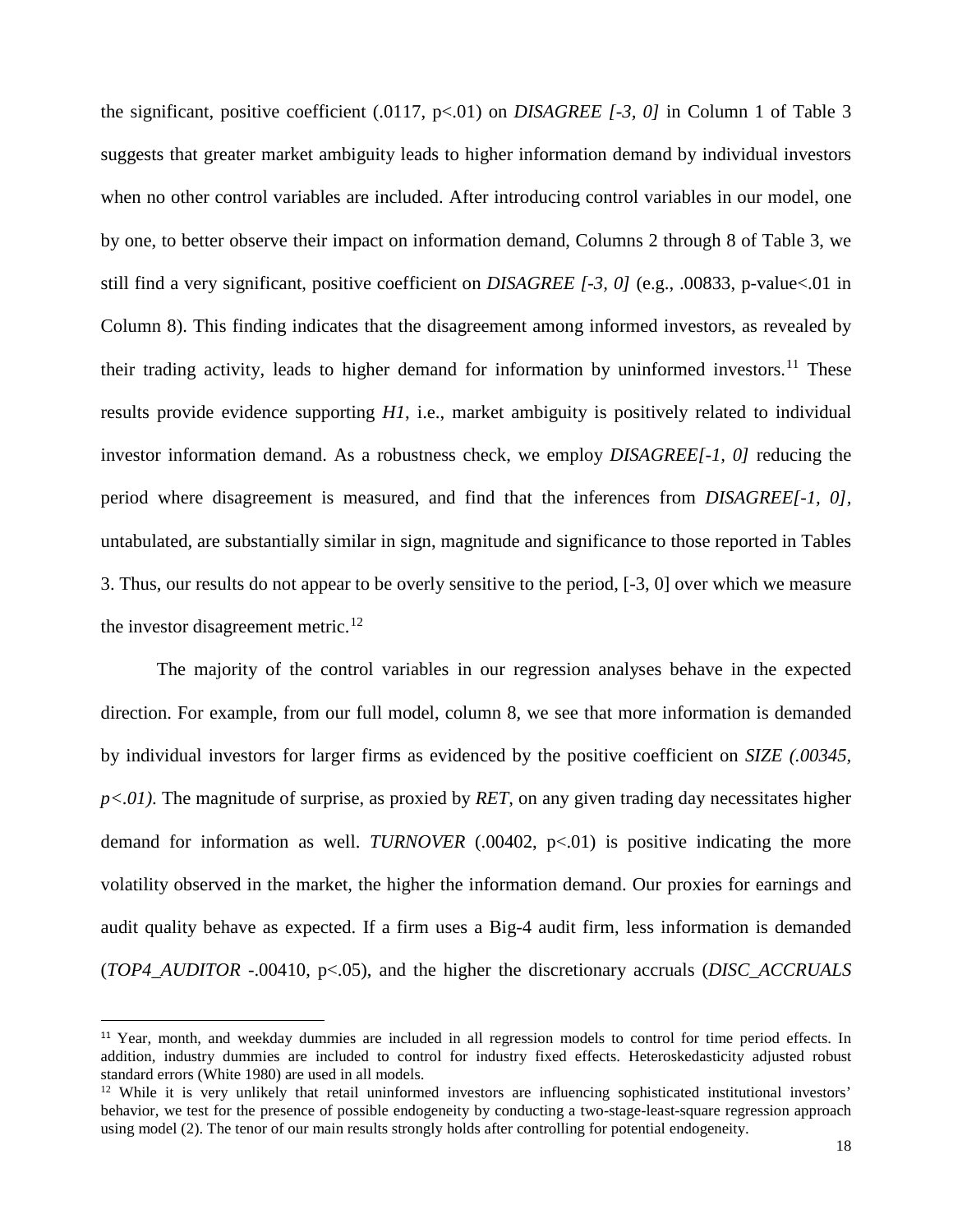.00578, p<.10), the more information is demanded. Both results indicating the higher the perceived quality of the accounting information the lower the demand for information.

We also find that the higher the ownership of shares by institutional investors the lower the information demanded by individuals (*INST\_OWNERS* -.0220, p<.01). Given there are fewer shares available to individual owners it follows there is less interest in those shares and thus less demand for information. Interestingly, our model (2) indicates a negative relation between the number of analysts following a company and the level of information demanded (*NUM\_ANALYSTS* -.00121, P<.01). Since analysts are information intermediaries, the more analysts that follow a company the more information that should be available requiring less search activity by individual investors.

The results presented in Table 3 also suggest that demand for information is highest on Monday, evidenced by negative and significant  $(p<0.01)$  coefficients on other weekdays. This is not surprising since the information revealed over the weekends may have a significant impact on investor beliefs, reflected in investors' information demand as they commute and return to work on Mondays. This is also consistent with prior research that observes higher trading volume from individual investors on Mondays (Lakonishok and Maberly 1990).

#### [Insert Table 3 here]

Table 3 presents the full sample analyses when we include all trading days in our sample. To examine the impact of market ambiguity on demand for information during earnings announcement periods, *H2*, we focus on earnings announcement days in our next analysis. Drake et al. (2012) show that information demand increases around earnings announcements. In this part of our analyses, we first provide evidence supporting Drake et al.'s (2012) findings and then gain finer intuitions about the type of earnings announcements that generate such increase in information demand. We modify equation (2) and employ the following empirical model: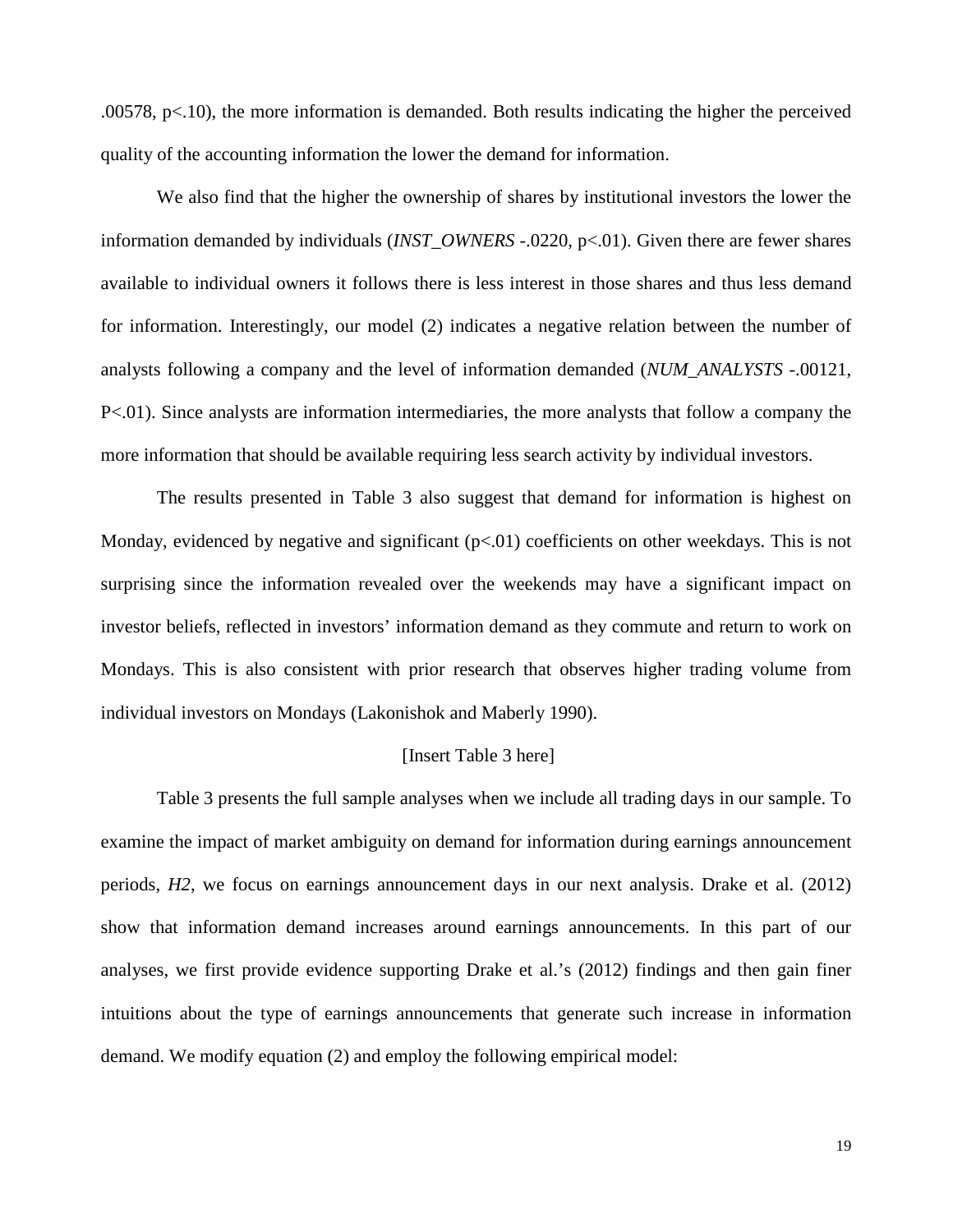$$
ABN\_SVI = b_0 + b_1 * DISAGREE[3, 0] + b_2 * SIZE + b_3 * RET + b_4 * TURNOVER + b_5 * ABS\_UE + b_6 * DISPERSION + b_7 * INST\_OWNERS + b_8 * NUM\_ANALYSIS + b_9 * TOP4\_AUDITION + b_{10} * DISC\_ACCRUALS + b_{11} * SPREAD + e
$$
\n(3)

where:

*ABS\_UE* represents the absolute value of earnings surprise computed as the actual announced earnings minus the consensus (median forecast among the analysts), scaled by the consensus; and

*DISPERSION* is calculated as the standard deviation among analyst forecasts over the 90 day period before the earnings announcement.

Consistent with the previous analyses, weekday, month, and year dummies along with industry dummies are included in model (3). We include absolute earnings news (*ABS\_UE*) based on consensus estimate to control for surprise from the actual earnings announcements, where consensus estimate is the median forecast among the analyst forecasts during the quarter prior to announcement. Prior evidence also indicates that greater divergence in analyst forecasts leads to higher monthly trading volume (Chordia et al. 2007) which may influence information demand. Thus, for the earnings announcement analysis, we include analyst forecast dispersion (*DISPERSION*) to control for pre-existing differences of opinion among analysts during the 90-day period before the announcement. This allows us to better interpret the influence of market ambiguity as measured by institutional investor trading activity, *DISAGREE.* 

In order to observe the individual impact of our control variables on information demand by individual investors, we add the controls, one by one, in our empirical analysis by using equation (3). Results presented in column (9) of Table 4 clearly show that there is a positive, significant relation between demand for information and market uncertainty around earnings announcement days (*DISAGREE[-3, 0]* .0453*,* p<.05*)*. More importantly, comparing the magnitude of coefficients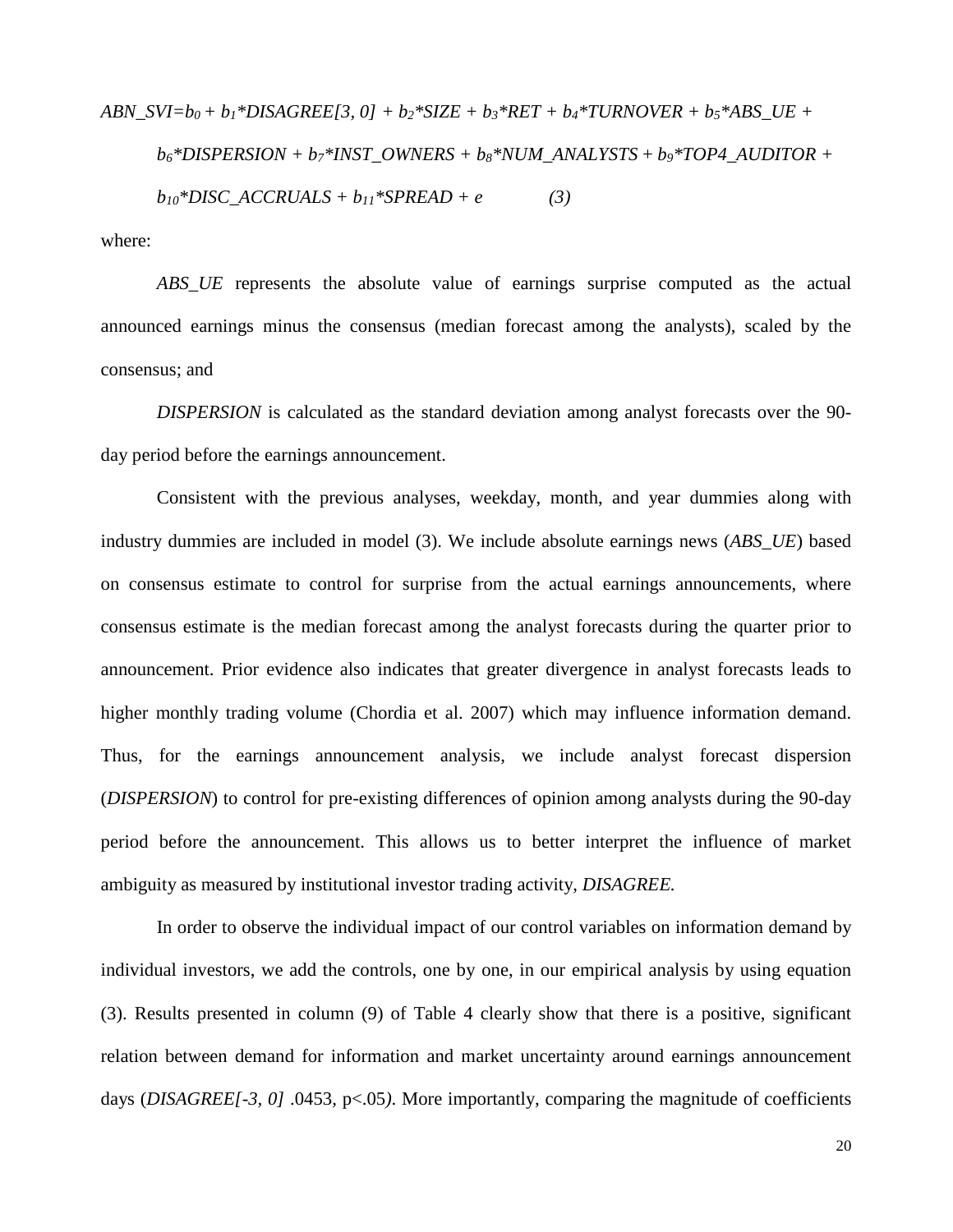on *DISAGREE[-3, 0]* between the full sample (.00883 in Table 3) and earnings announcement subsample (.0453 in Table 4) reveals that demand for information during earnings announcements is significantly higher than that during all trading days at  $p<.05$  (more than 510 percent (.0453/.00883)). Interestingly, *NUM\_ANALYSTS* reflects a positive coefficient in this model (.0103, p<.01) with the dispersion in analysts' forecasts exhibiting a significant, negative relation (*DISPERSION* -.0514, p<.01). This implies that, during earnings announcement periods, retail investors conduct more information searches on firms with high analyst following when market ambiguity is high i.e., there is high disagreement among institutional owners. This occurs in the presence of low disagreement in analysts' forecasts. The remaining control variables behave according to expectation.

#### [Insert Table 4 here]

While supportive of Drake et al.'s (2012) findings, the results in Table 4 do not provide us any substantially new intuitions beyond our main finding. In order to gain further insight into the effect of market ambiguity on information demand, we analyze whether key firm characteristics that influence the quality of the firm's information environment have any impact on investor information demand around earnings announcements. In Table 5, we run the following regression (i.e., equation (3)) for earnings announcement subsamples based on specific firm characteristics.

 $ABN_SVI = b_0 + b_1 * DISAGREE[-3, 0] + b_2 * SIZE + b_3 * RET + b_4 * TURNOVER + b_5 * ABS_UE +$ *b6\*DISPERSION + b7\*INST\_OWNERS + b8\*NUM\_ANALYSTS + b9\*TOP4\_AUDITOR +*   $b_{10}$ \*DISC\_ACCRUALS +  $b_{11}$ \*SPREAD +  $e^{13}$  $e^{13}$  $e^{13}$ 

The firm characteristics we use to form our earnings announcement subsamples are institutional ownership, analyst following, audit quality, and earnings quality. These characteristics may influence the information environment of the firm. Institutional ownership and analyst

<span id="page-22-0"></span><sup>&</sup>lt;sup>13</sup> Column (5) & (6) exclude TOP4 AUDITOR as a control, since the subsample includes only observations with a Big-4 auditor.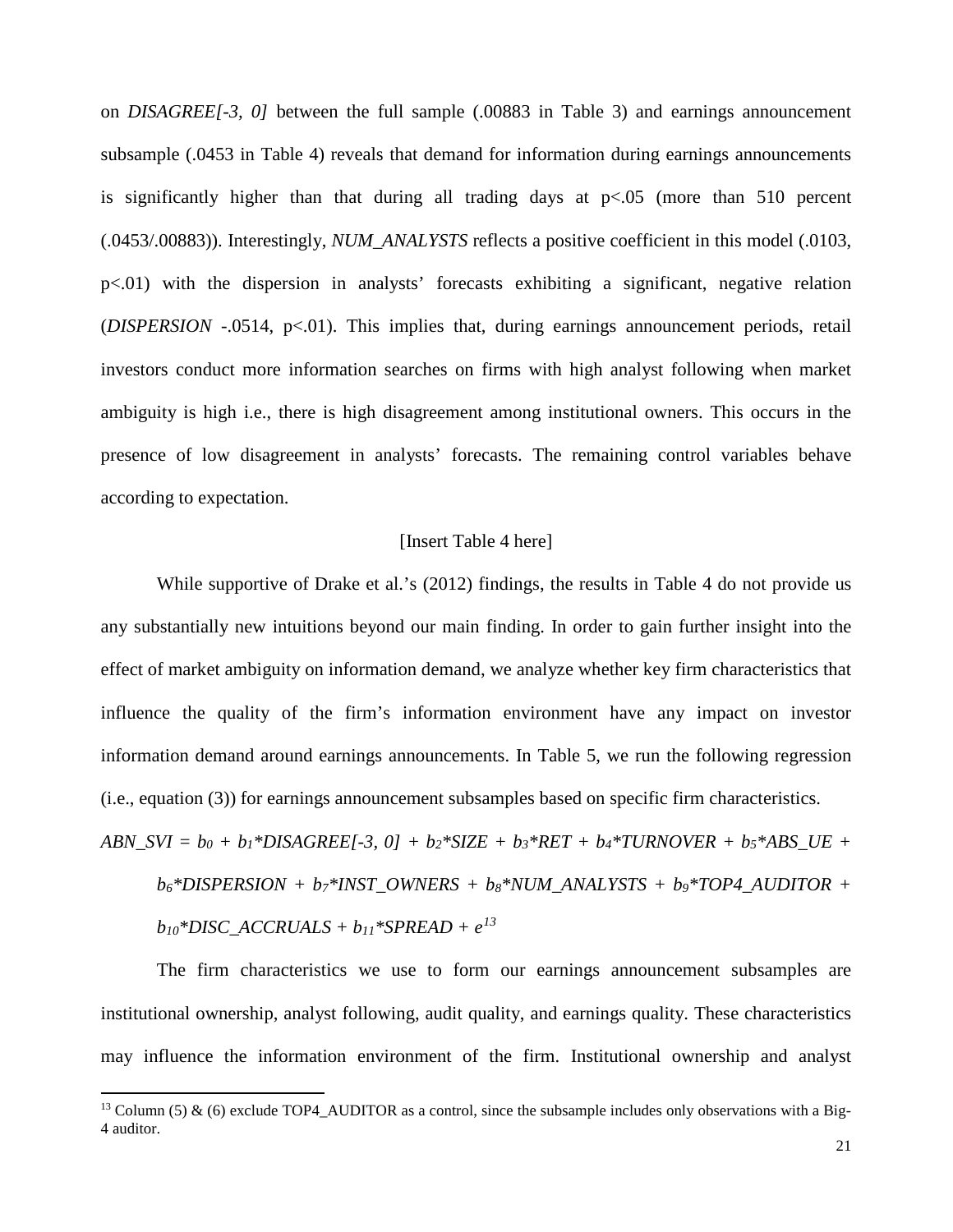following are market-based firm characteristics, while audit quality and earnings quality are characteristics influenced by firm choices. Since our sample is composed of large US firms, these firms tend to have high institutional ownership and analyst following as well as high audit and earnings quality.

Overall, we find that market ambiguity (*DISAGREE[-3, 0]*) is significant across each of our earnings announcement subsamples supporting our hypotheses that ambiguity is influencing information searches and providing further insight into the type of searches being conducted. Column (1) of Table 5 presents the results from the subsample of firms whose institutional ownership (*INST\_OWNERS*) is less than median institutional ownership for our sample firms (column (2) shows results for the remaining observations in the subsample). Our results show that retail investors demand significantly more information around earnings announcements for firms experiencing market ambiguity when the firms have low institutional ownership (.0964) compared to firms with high institutional ownership (test of difference *p<.01*). This intuition is rather mechanical, since for firms with low (high) institutional ownership, retail ownership will be higher (lower) and as a consequence, information demand from retail investors should also be relatively higher (lower). $14$ 

Column (3) and (4) of Table 5 present the subsample of earnings announcements where the number of analysts following (*NUM\_ANALYSTS*) is higher than the median (column (3)) and lower than the median (column (4)). Results show that retail investors demand significantly more information around earnings announcements as ambiguity increases for firms that have high analyst following (.0967) compared to firms with low analyst following (test of difference *p<.01*). This is consistent with the results presented in Table 4. Analysts are expert information intermediaries in

<span id="page-23-0"></span><sup>&</sup>lt;sup>14</sup> Moreover, a test of difference of coefficient on *DISAGREE[-3, 0]* between low institutional ownership subsample of earnings announcements (.0964) and all earnings announcement sample (.0453) reveals that the impact of ambiguity on information acquisition is significantly different.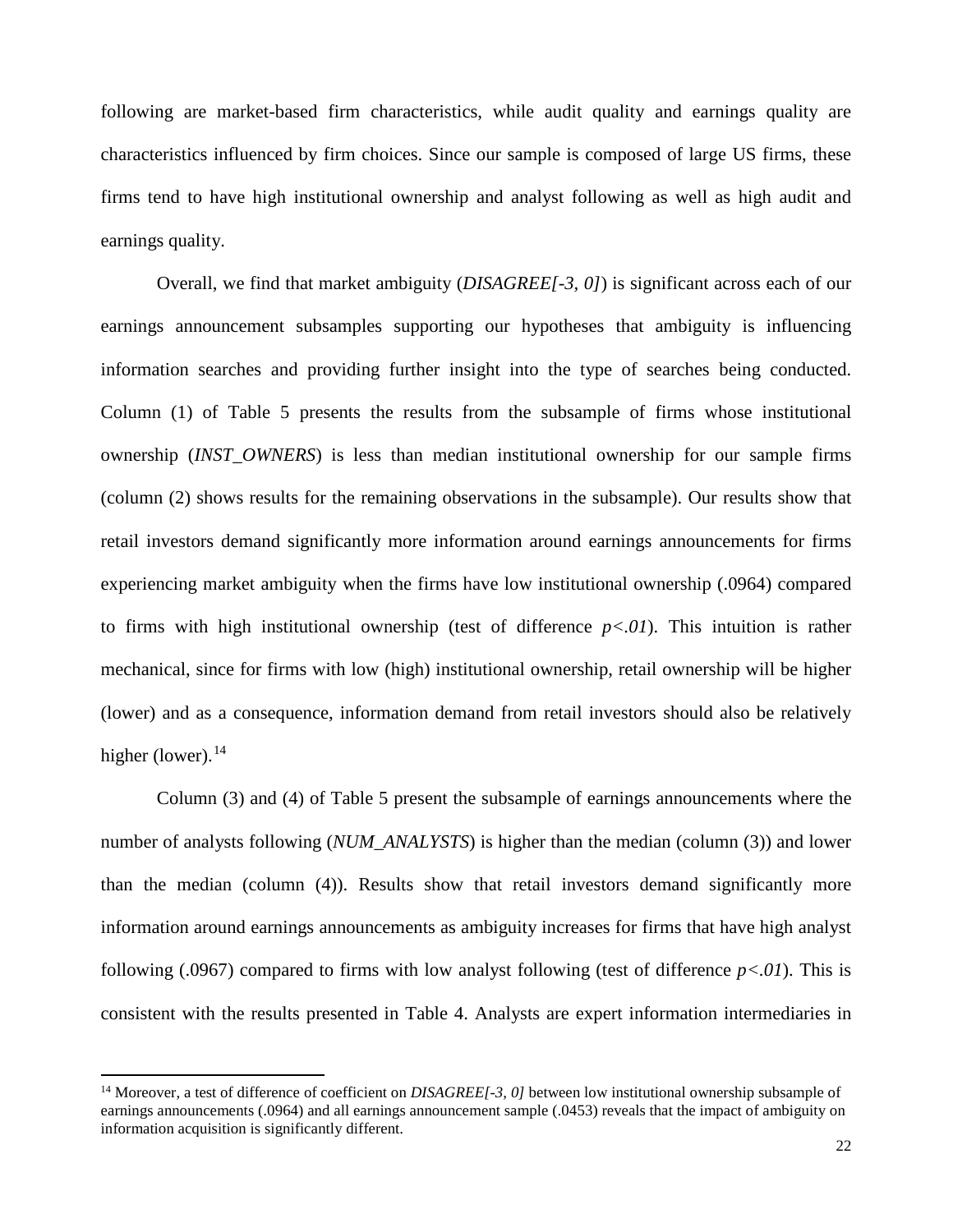the market. Firms with higher analyst following have more publicly available information (Chordia et al. 2007). This provides more search opportunities for retail investors in times of market ambiguity.[15](#page-24-0)

We turn now to characteristics that are a result of firm choices, audit quality and earnings quality. Almost 89% of our sample firms reported using a Big-4 auditor (*TOP4\_AUDITOR*). The presence of a Big-4 auditor indicates higher reliability of the reported earnings. Therefore, we predict that retail investors having assurance that the financial information is reliable for investment decision-making purposes will be more likely to search for more information on firms with Big-4 auditors. Similarly, we predict that high earnings quality, as indicated by low absolute discretionary accruals (*DISC\_ACCRUALS*), provides retail investors the impetus to search, as good quality information is available.

In particular, column (5) and column (6) of Table 5 show the regression results for the earnings announcement subsample for companies with a Big-4 auditor and non-Big-4 auditor, respectively. Our results show that retail investors demand significantly more information around earnings announcements as disagreement among institutional ownership increases for firms that report a Big-4 auditor (.0587) compared to firms with a non-Big-4 auditor (test of difference  $p<.05$ ).<sup>[16](#page-24-1)</sup> Similarly, we report the same inferences from the regression results in column (7) and column (8) for the quality of earnings subsamples; column (7) includes subsample of earnings announcements with discretionary accruals lower than median, i.e., high-quality earnings or highquality financial information, and column (8) includes remaining observations with low-quality earnings. Firms with high-quality financial information, i.e., companies with absolute discretionary

<span id="page-24-0"></span><sup>&</sup>lt;sup>15</sup> Furthermore, a test of difference of coefficient on *DISAGREE[-3, 0]* between high analyst following subsample of earnings announcements (.0967) and all earnings announcement sample (.0453) reveals that the impact of ambiguity on information acquisition is significantly different.

<span id="page-24-1"></span><sup>&</sup>lt;sup>16</sup> In addition, a test of difference of coefficient on *DISAGREE[-3, 0]* between top-4 audit subsample of earnings announcements (.0587) and all earnings announcement sample (.0453) reveals that the impact of ambiguity on information acquisition is significantly different.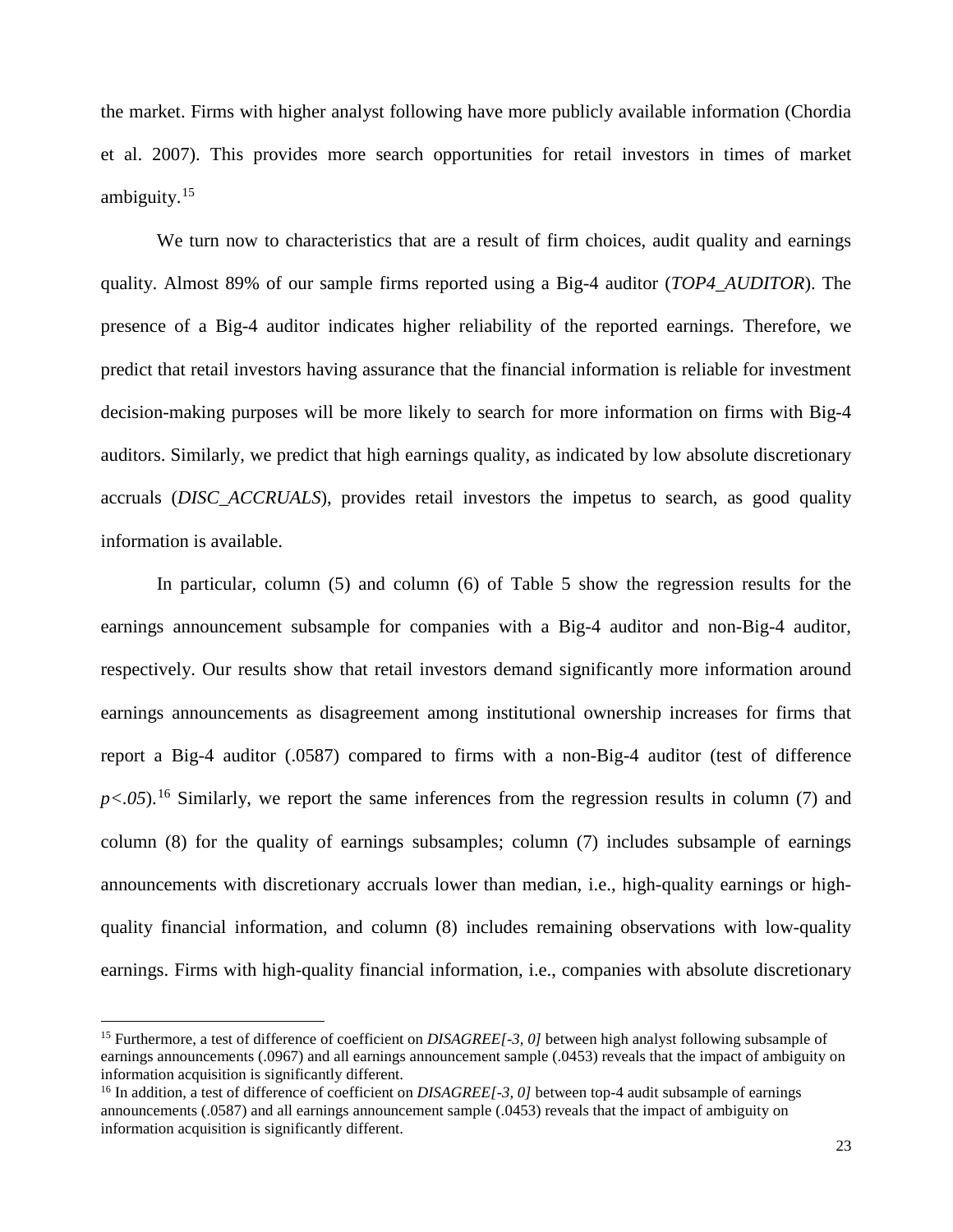accruals (*DISC\_ACCRUALS*) less than the median, generate more demand for information from retail investors (.0538). Overall, we find that retail investors demand more information around earnings announcements as disagreement among institutional ownership increases for firms that have high earnings quality compared to firms with low earnings quality. These results support our intuition that retail investors, when faced with ambiguity, will increase their search for information on companies that have high quality, reliable financial information.

#### [Insert Table 5 here]

#### *5.3 Additional analysis*

In this section of our analyses, we consider whether the structure of market ambiguity, i.e., the direction of informed investor disagreement, sell trades or buy trades, has a differential effect on individual investor information demand. In other words, we investigate a hitherto unexplored but interesting question, does the investor reaction differ if market uncertainty is driven by net selling activity versus net buying activity among institutional investors. Ahn, Kang and Ryu (2010) find that buyer-initiated trades usually have greater information content than seller-initiated trades. They also document that the asymmetry in information content between buy and sell initiated trades is generally attributable to institutional investors trading activities. Therefore, building on their research, we expect that demand for information by uninformed investors will be higher on days when market ambiguity is driven by selling activity (low information content days as per Ahn et al. 2010).

Interestingly, Table 1 reports an average *DISAGREE* of .446, implying that on average buy trades are either 3.48 times more than sell trades (net buying case) or vice versa (net selling case). To investigate the possibility of differential demand for information on net selling versus net buying days, we categorize our sample of trading days for each firm as net sell day versus net buy day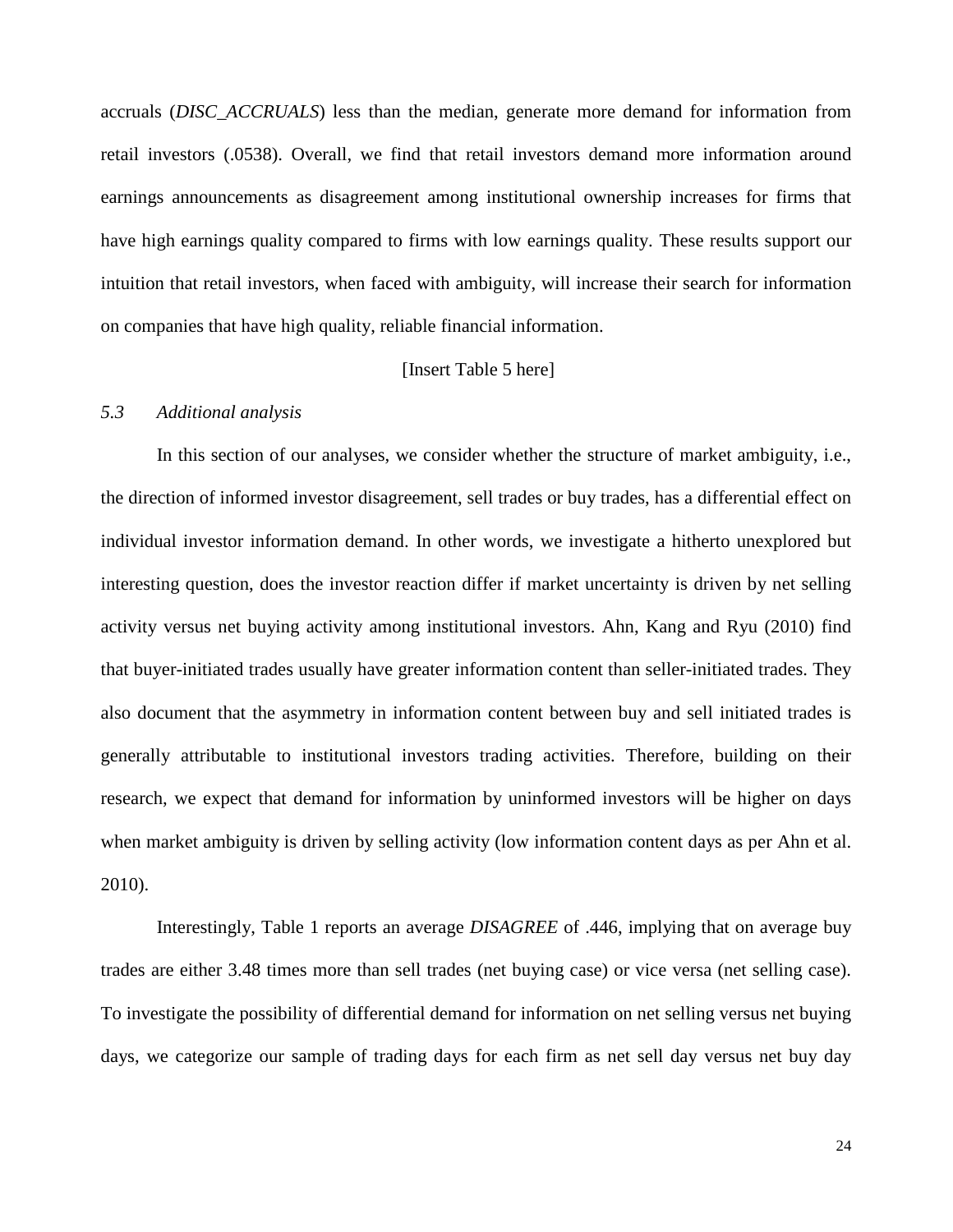where a net sell day represents any trading day institutional investors sell more shares than they buy.

Next, we employ our main empirical model (2) to investigate whether demand for information is higher on net selling days and therefore only include trading days where selling activity is greater than buying activity (i.e., net selling>0). Our results, presented in Table 6, document positive, significant (p-value<.05) coefficients on *DISAGREE[-3, 0]* across all models. Focusing on the full model results presented in column 5 in Panel A of Table 6, the *DISAGREE[-3, 0]* coefficient is .0107 (p-value <.05), which is 1.21 times the coefficient we found in column 8 reflecting the full model in Table 3 (.00883). Examining the relation between demand for information and market ambiguity on net buying days, our results (untabulated) indicate a positive, but insignificant, coefficient on *DISAGREE[-3, 0]*. [17](#page-26-0) This evidence indicates that information demand is stronger during days when net selling behavior drives market ambiguity compared to net buying days.

Turning to the earnings announcement period we identify the subsample of earning announcements around net selling days. Using this subsample we employ equation (3) and present the results in Panel B of Table 6. The coefficient on the *DISAGREE[-3, 0]* variable is positive and significant (.0652 in column 5,  $p<0.05$ ) indicating that retail investors demand more information when market ambiguity is driven by net selling activity during earnings announcement periods consistent with the results from our full sample.<sup>[18](#page-26-1)</sup>

[Insert Table 6 here]

#### **6. Conclusions and Limitations**

<span id="page-26-0"></span><sup>&</sup>lt;sup>17</sup> A test of difference of coefficient on *DISAGREE[-3, 0]* between subsamples from netsell and netbuy days reveals that the impact of ambiguity on information acquisition is significantly different.

<span id="page-26-1"></span><sup>&</sup>lt;sup>18</sup> Comparing coefficient on the *DISAGREE[-3, 0]* from net selling days presented in column 5 in Panel B of Table 6, (.0652), reveals that it is 1.44 times the coefficient we found in column 9 in Table 4 (.0453).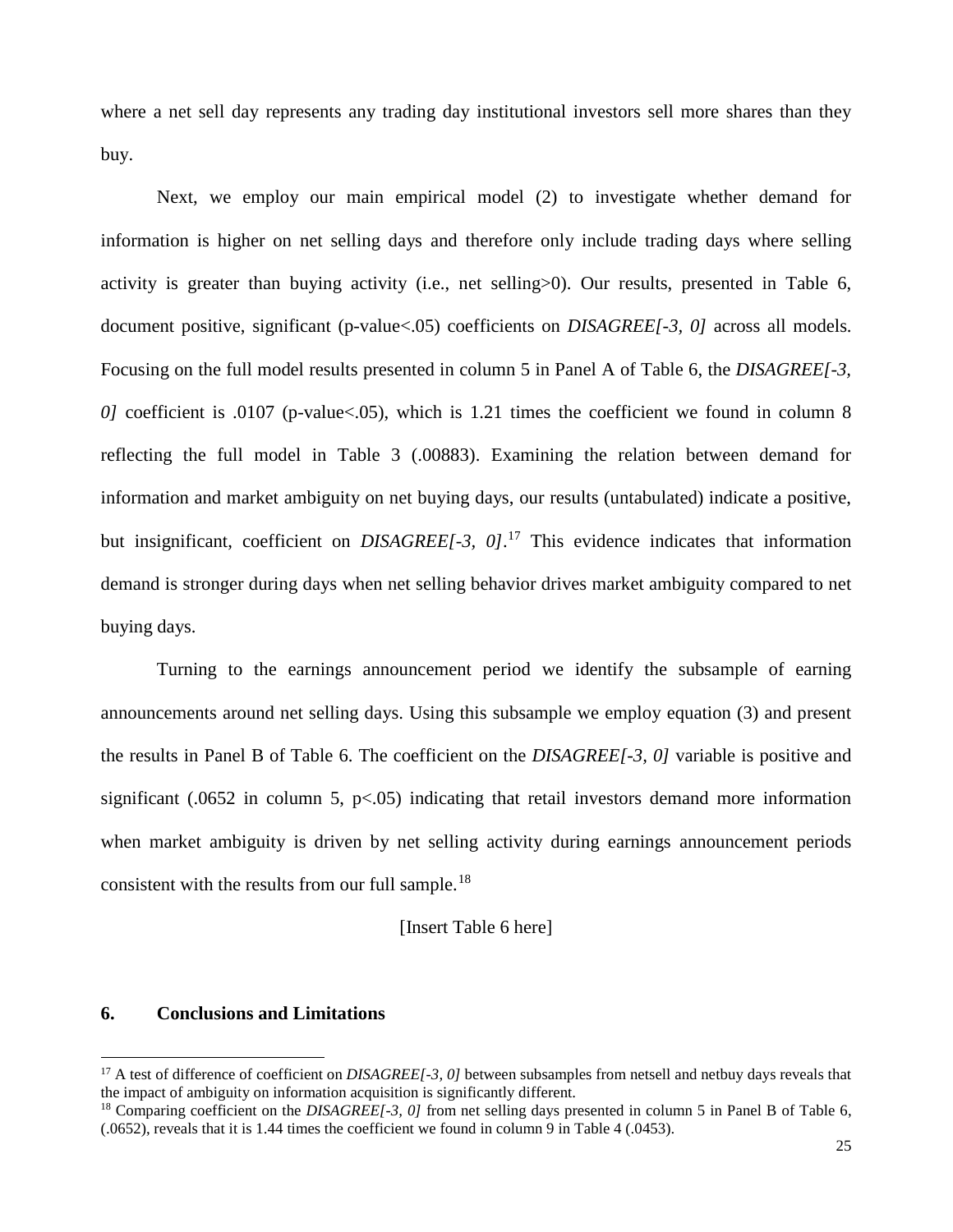In this paper, we examine the flow of information to individual investors in the U.S. capital market. We hypothesize that individual investors increase their information demand around the days when institutional investors' trading behavior reflects market uncertainty. We create a metric measuring institutional investor disagreement as a proxy for market ambiguity and employ the daily Google SVI on a particular security as a measure of demand for information by individual investors. We follow the construction of Drake et al. (2012) to capture the abnormal information demand from individual investors.

Overall, our results provide support for our hypotheses indicating that individual investors' demand for information is significantly related to market ambiguity, as measured by the disagreement among institutional investors, supporting the asset pricing model proposed by Mele and Sangiorgi (2015). We also find that individual investors demand significantly more information around earnings announcement days, as suggested by Drake et al. (2012). Further analyses show that firm characteristics influencing the quality of the firm's information environment (institutional ownership, analyst following, audit quality, and earnings quality) impact investor information demand around earnings announcements. These results support our intuition that retail investors, when faced with ambiguity, will increase their search for information on companies that have high quality, reliable financial information. Additional analyses indicate that individual investors also demand more information when market ambiguity, the disagreement among institutional investors, originates from net selling activities supporting the prior research (Ahn et al. 2010) finding that buyer-initiated trades have greater information content than seller-initiated trades.

We believe these results add to the literature examining capital market information flows. Our work provides additional support for the use of the Google SVI search data as a proxy for individual information demand. Further, our metric for market ambiguity provides an additional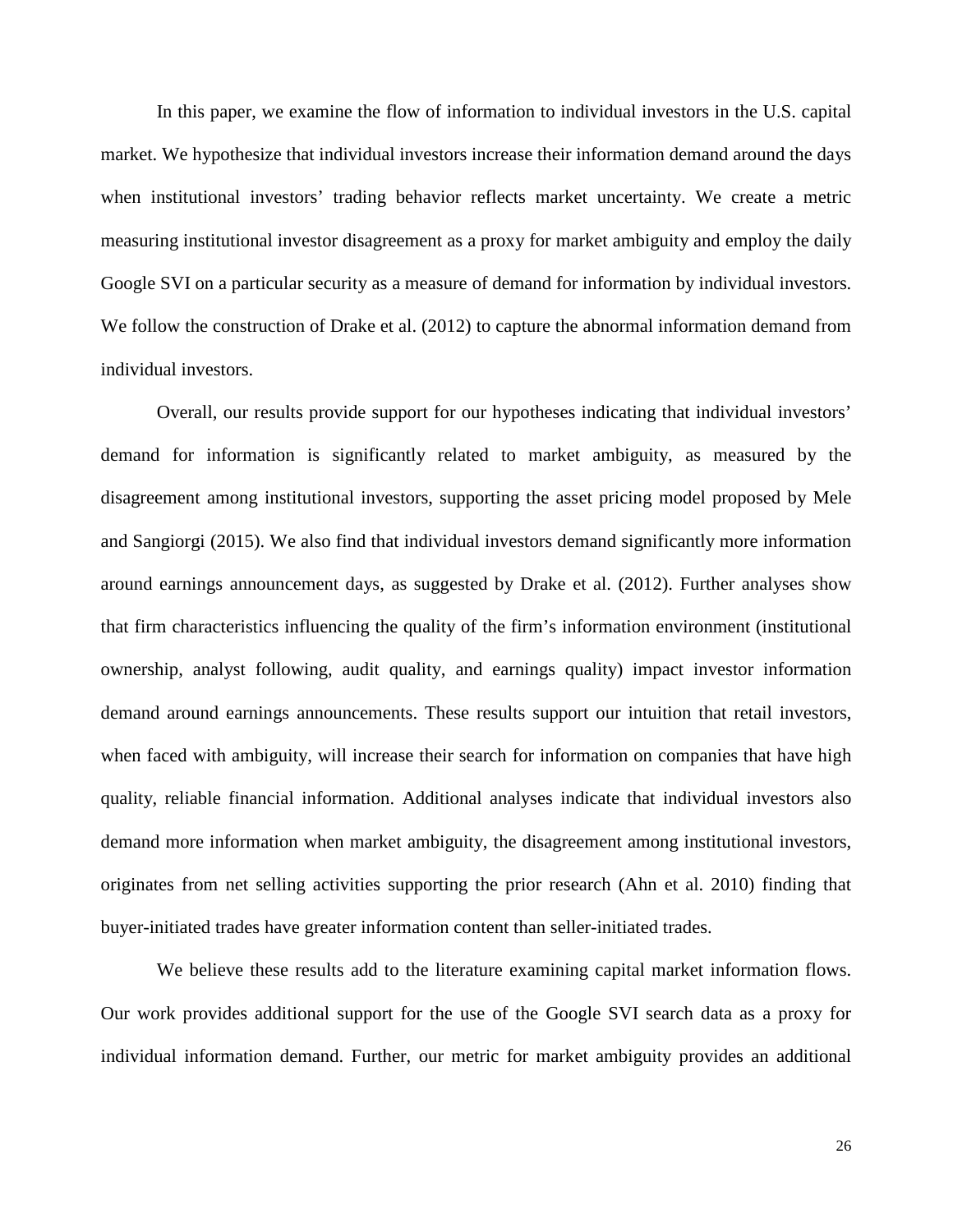measure of investor disagreement, one based on actual institutional investor trading behavior, thus, adding to the literature examining order imbalance.

Our research is subject to several limitations. First, as noted by other researchers (Drake et al 2012), the Google SVI search data which we use to measure individual information demand, is an approximation of the actual search volume and may contain errors so care should be taken when interpreting our results. Another limitation of our study is that we employ trading activities of mutual and pension funds from Ancerno that represent only a subset of the population of institutional investors. Accordingly, our inferences regarding the disagreement among institutions may not generalize beyond these types of institutional investors. However, as noted by Cready et al. (2014) Ancerno investors in our study account for roughly 10 percent of all CRSP trading volume. Finally, our sample period is limited to 2006–2010. We begin in 2006 since that is the first year we could collect daily ticker-search related data from Google and end in 2010 since that is the last year we had access to Ancerno data. Since our sample period captures data when there was most likely less Google search activity we believe our results would be stronger in an updated period. However, this is a limitation of our study and our results should be interpreted with this in mind.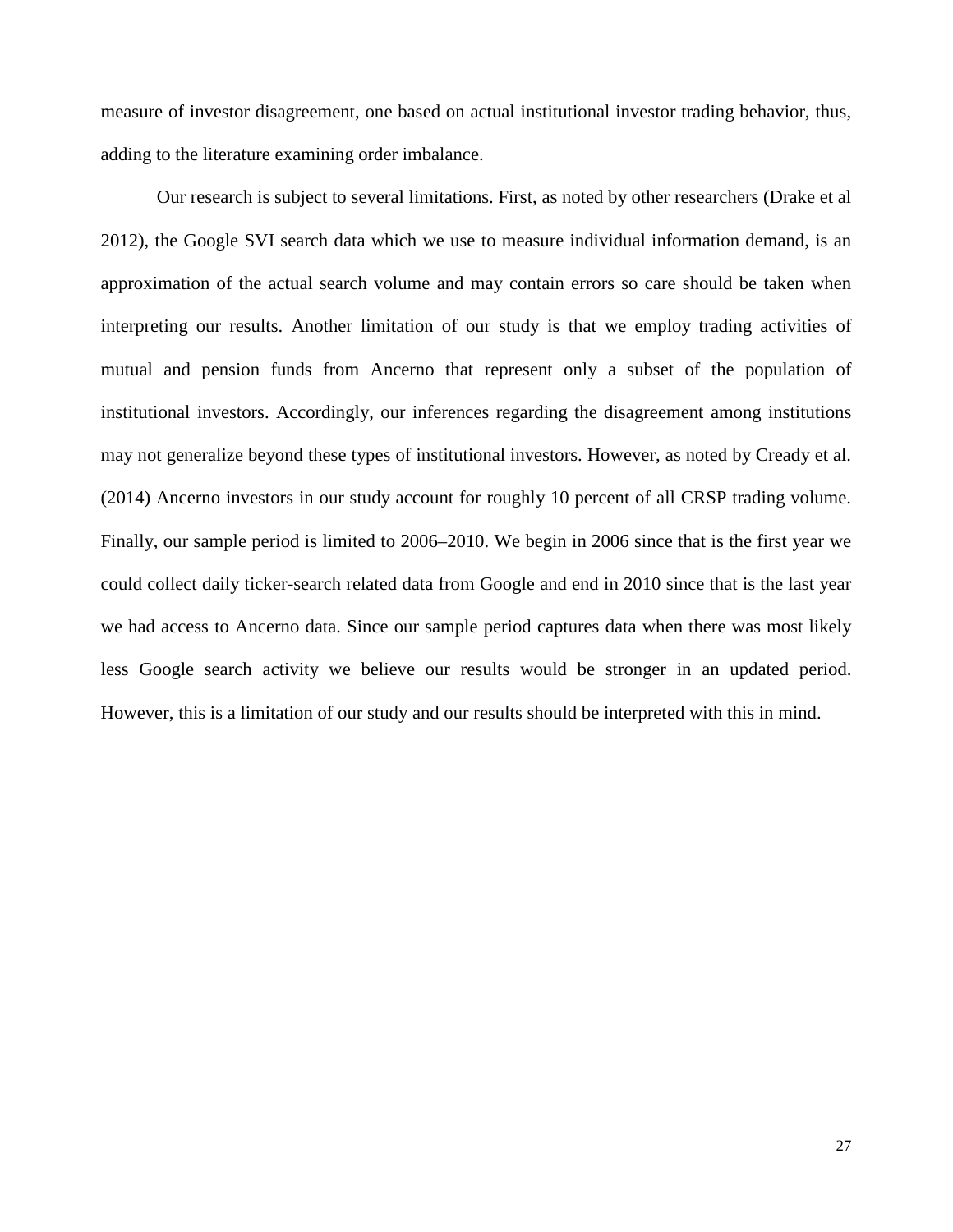#### **References**

- Abadie, A., Imbens, G., 2006. Large sample properties of matching estimators for average treatment effects. Econometrica. 74(1), 235-267.
- Ahn, H., Kang, J., and Ryu, D., 2010. Information effects of trade size and trade direction: Evidence from the KOSPI 200 index options market. Asia-Pacific Journal of Financial Studies. 39(3), 301–339.
- Badrinath, S., Kale, J., and Noe, T., 1995. Of shepherds, sheep, and the cross-autocorrelations in equity returns. Review of Financial Studies. 8(2), 401–430.
- Boehmer, E., and Kelley, E. K., 2009. Institutional investors and the informational efficiency of prices. Review of Financial Studies. 22(9), 3563–3594.
- Brown, P., Feigin, A., and Ferguson, A., 2014. Market reactions to the reports of a star resource analyst. Australian Journal of Management. 39(1), 137–158.
- Brown, N., Stice, H., and White, R., 2015. Mobile communication and local information flow: Evidence from distracted driving laws. Journal of Accounting Research. 53(2), 275-329.
- Bushee, B., Jung, M., and Miller, G., 2011. Conference Presentations and Selective Access to Disclosure. Journal of Accounting Research. 49(3), 1163–1192.
- Chemmanur, T. J., Hu, G., and Huang, J., 2010. The role of institutional investors in initial public offerings. Review of Financial Studies. 23(12), 4496–4540.
- Chordia, T, Roll, R., and Subrahmanyam, A., 2002. Order imbalance, liquidity, and market returns. Journal of Financial Economics. 65, 111-130.
- Chordia, T and Subrahmanyam, A., 2004. Order imbalance and individual stock returns: Theory and evidence. Journal of Financial Economics. 72, 485-571.
- Chordia, T., Huh, S. and Subrahmanyam, A., 2007. The Cross-Section of Expected Trading Activity. Review of Financial Studies. 20, 709-741.
- Cready, W.M., Kumas, A., and Subasi, M., 2014. Are trade size based inferences about traders reliable? Evidence from institutional earnings related trading. Journal of Accounting Research. 52(4), 877–909.
- Da, Z., Engelberg, J., and Gao, P., 2011. In search of attention. Journal of Finance. 66(5), 1461- 1499.
- Diamond, D., and Verrecchia, R., 1991. Disclosure, liquidity, and the cost of capital. Journal of Finance. 46(4), 1325-1359.
- Drake, M., Roulstone, D., and Thornock, J., 2012. Investor information demand: evidence from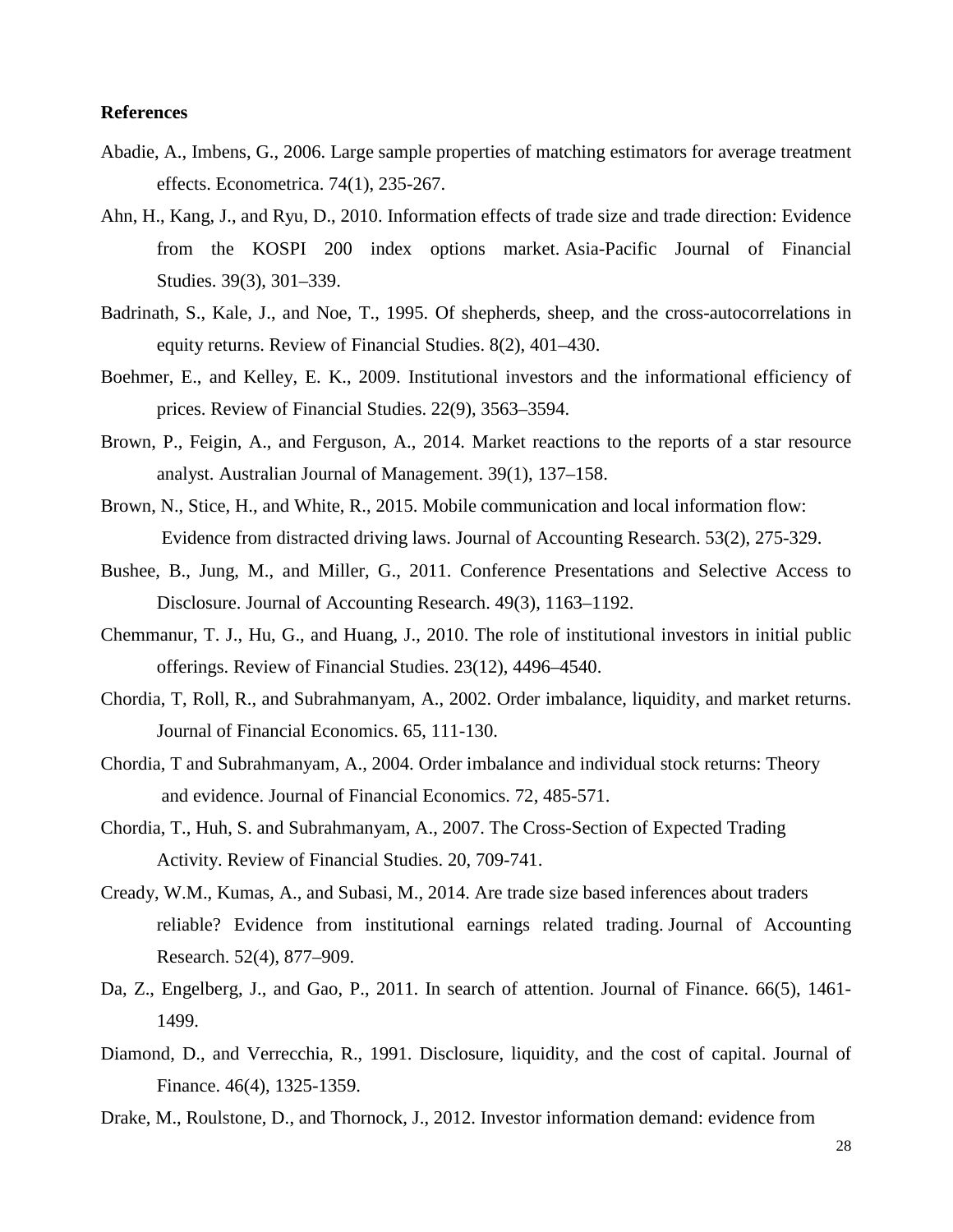Google searches around earnings announcements. Journal of Accounting Research. 50(4), 1001-1040.

- Geiger, M. Keskek, S. and Kumas, A., 2018. Institutional Investor Trading Around Auditor's Going Concern Modified Opinions: An Analysis of Mutual Funds and Pension Funds. Working Paper.
- Graham, J., C. Harvey, and S. Rajgopal., 2005. The economic implications of corporate financial reporting. Journal of Accounting and Economics. 40(1–3), 3–73.
- Green, T. C., Jame, R., Markov, S. and Subasi, M., 2014. Access to management and the informativeness of analyst research. Journal of Financial Economics. 114(2), 249–255.
- Healey, P. and Palepu, K., 2001. Information asymmetry, corporate disclosure, and the capital markets: A review of the empirical disclosure literature. Journal of Accounting and Economics. 31, 405-440.
- Hribar, P., Jenkins, N., and Wang, J., 2009. Institutional investors and accounting restatements. Asian Journal of Finance and Accounting. 1(2), 75–105.
- Irvine, P., Lipson, M., and Puckett, A., 2007. Tipping. Review of Financial Studies. 20(3), 741-768.
- Jegadeesh, N., and Tang, Y., 2010. Institutional trades around takeover announcements: Skill vs. inside information. Unpublished Working Paper available at [http://papers.ssrn.com/sol3/papers.cfm?abstract\\_id=1516621](http://papers.ssrn.com/sol3/papers.cfm?abstract_id=1516621) (last accessed April 8, 2017).
- Ke, B., Petroni, K., and Yu, Y., 2008. The effect of regulation FD on transient institutional investor's trading behavior. Journal of Accounting Research. 46(4), 853–883.
- Ke, B., and Ramalingegowda, S., 2005. Do institutional investors exploit the post-earnings announcement drift? Journal of Accounting and Economics. 39(1), 25–53.
- Kennedy, P., 2003. A Guide to Econometrics  $(5<sup>th</sup> Edition)$ . Cambridge, Massachusetts. The MIT Press.
- Kim, O., Verrecchia, R., 1991. Trading volume and price reactions to public announcements. Journal of Accounting Research. 29, 302–321.
- Kothari, S., Leone, A., and Wasley, C., 2005. Performance matched discretionary accrual measures. Journal of Accounting and Economics. 39(1), 163–197.
- Lakonishk, J. and Maberly, E., 1990. The weekend effect: Trading patterns of individual and institutional investors. The Journal of Finance. 45, 231-243.
- Lee, C., and M. J. Ready., 1991. Inferring trade direction from intraday data. The Journal of Finance. 46, 733–746.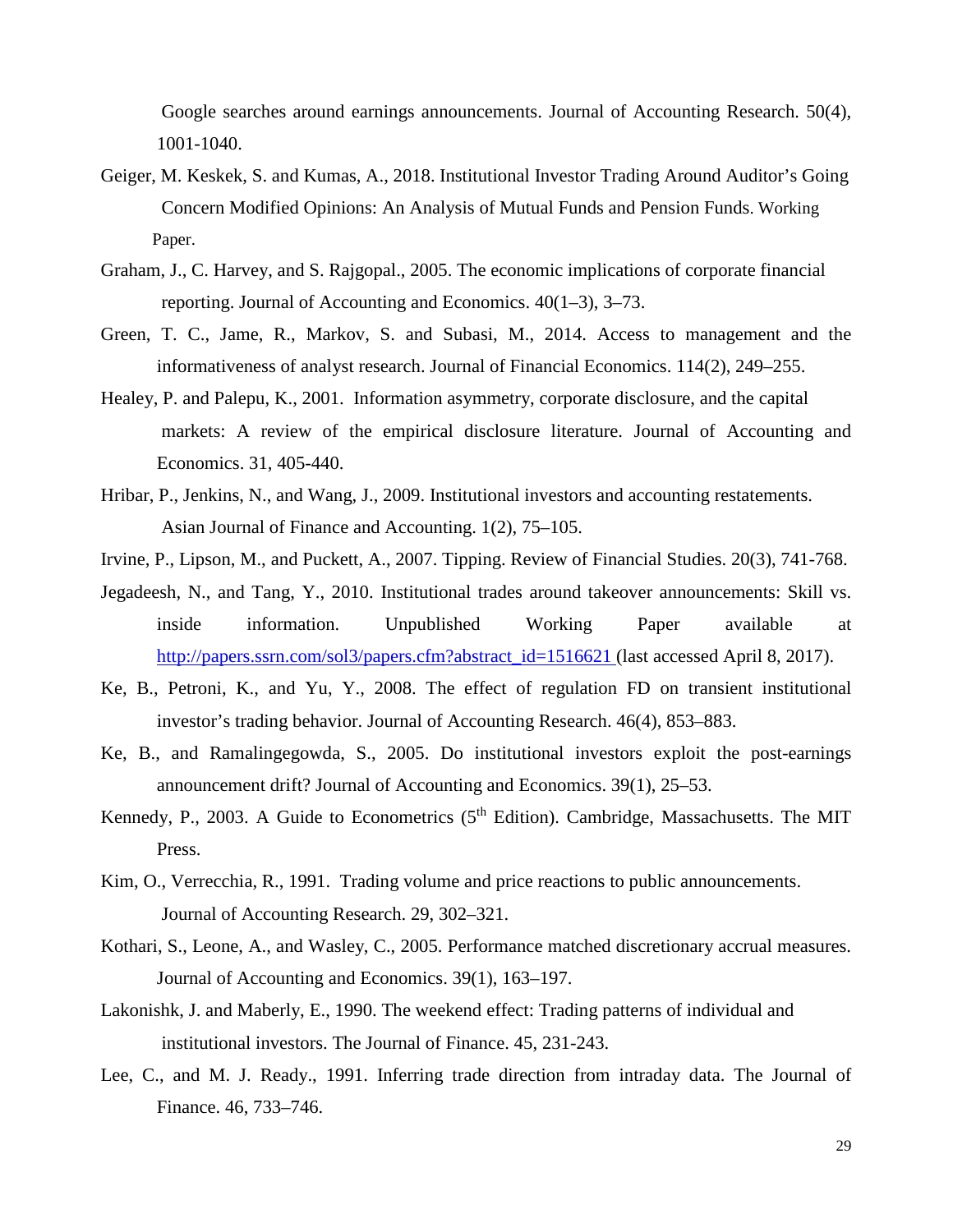- Mele, A. and Sangiorgi, F., 2015. Uncertainty, information acquisition, and price swings in asset Markets. Review of Economic Studies. 82, 1533-1567.
- Ng, S., and Troianovski, A., 2015. How some investors get special access to companies? Wall Street Journal. September 27, 2015. [https://www.wsj.com/articles/how-some-investors-get](https://www.wsj.com/articles/how-some-investors-get-special-access-to-companies-1443407097)[special-access-to-companies-1443407097](https://www.wsj.com/articles/how-some-investors-get-special-access-to-companies-1443407097) (last accessed April 8, 2017).
- O'Brien, P. C., and Bhushan, B., 1990. Analyst following and institutional ownership. Journal of Accounting Research. 28(1), 55–76.
- Peress, J., 2014. The Media and the Diffusion of Information in Financial Markets: Evidence from Newspaper Strikes. The Journal of Finance. 69, 2007–2043.
- Puckett, A., and Yan, X., 2010. The interim trading skills of institutional investors. The Journal of Finance. 66(2), 601–33.
- Ramalingegowda, S., 2014. Evidence from impending bankrupt firms that long horizon institutional investors are informed about firm value. Review of Accounting Studies. 19(3), 1009**–**1045.
- Sias, R. W., and Starks. L. T., 1997. Return autocorrelation and institutional investors. Journal of Financial Economics. 46(1), 103–131.
- Solomon, D., and Soltes, E., 2015. What are we meeting for? The consequences of private meetings with investors. Journal of Law and Economics. 58(2), 325-355.
- Soltes, E., 2014. Private interaction between firm management and sell-side analysts. Journal of Accounting Research. 52(1), 245–272.
- Xu, S. X., and Zhang, X., 2013. Impact of Wikipedia on market information environment: Evidence on management disclosure and investor reaction. MIS Quarterly. 37(4), 1043- 1068.
- Ziebart, D.A., 1990. The association between consensus of beliefs and trading activity surrounding earnings announcements. The Accounting Review. 65(2), 477-488.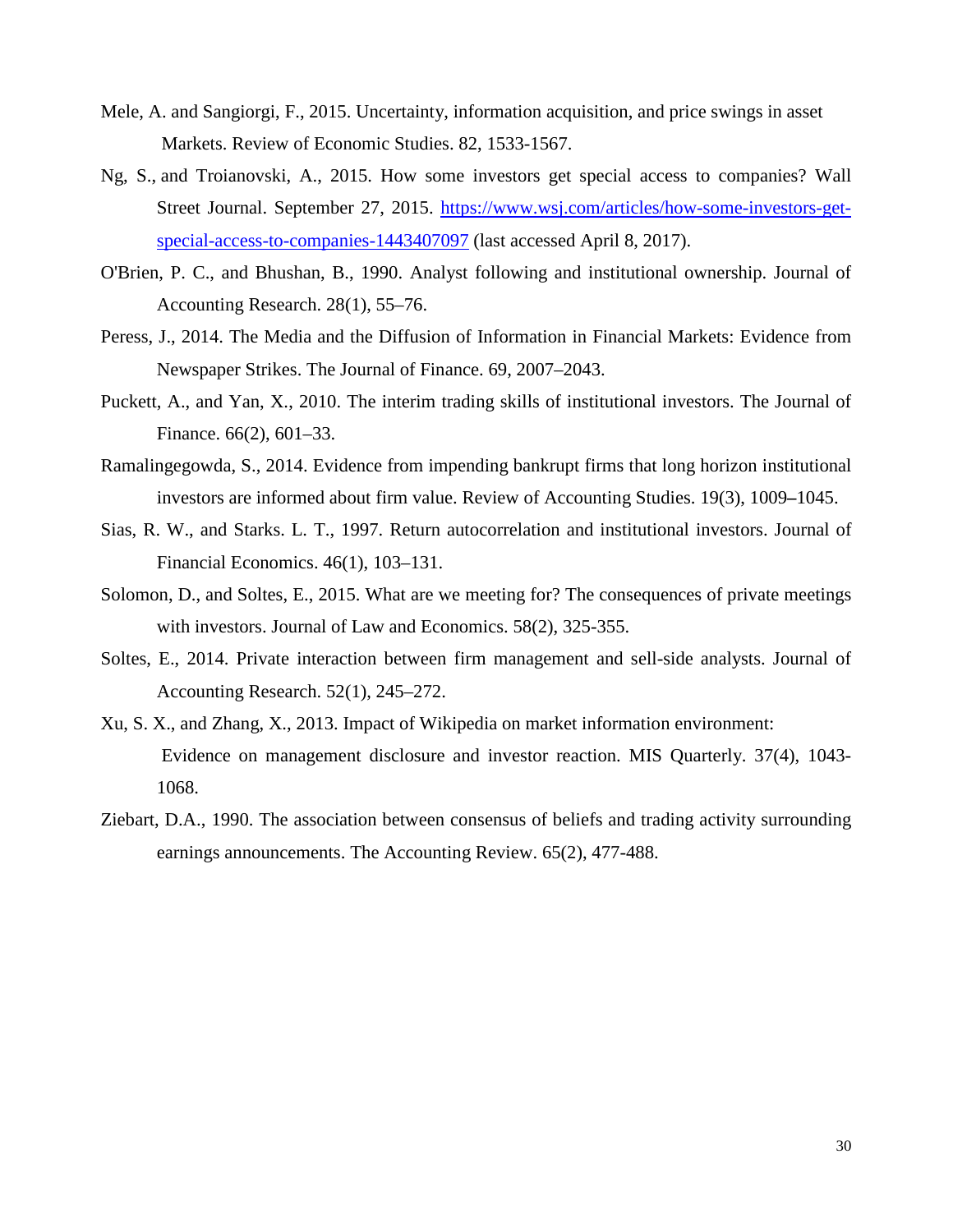## **Appendix**

| <b>Variable Name</b> | <b>Variable Definition</b>                                                                                                                                                                                                     | <b>Source</b>                    |
|----------------------|--------------------------------------------------------------------------------------------------------------------------------------------------------------------------------------------------------------------------------|----------------------------------|
| ABN_SVI              | The average value of raw Google Search Volume Index<br>(SVI) for a given day t minus the average SVI for the same<br>weekday over the past 10 weeks, scaled by the average<br>SVI for the same weekday over the past 10 weeks. | Google Trends                    |
| <b>DISAGREE</b>      | 1 minus absolute value of order imbalance, order Ancerno<br>imbalance on day t is $(BUY_t$ -SELL <sub>t</sub> )/(BUY <sub>t</sub> + SELL <sub>t</sub> ).                                                                       |                                  |
| $DISAGREE[-3, 0]$    | Average of DISAGREE over the 4 day period from t-3 to<br>day t.                                                                                                                                                                |                                  |
| <b>MVE</b>           | Market value of shares outstanding $(PRC \cdot SHROUT)$ ,<br>expressed in billions.                                                                                                                                            | <b>CRSP</b>                      |
| <b>SIZE</b>          | Annual decile rank of MVE for each firm.                                                                                                                                                                                       |                                  |
| <b>RET</b>           | Absolute value of daily abnormal return; where abnormal<br>return is calculated as return for stock i on day t minus<br>value weighted CRSP index return for the market,<br>ABS(RET - VWRETD).                                 | <b>CRSP</b>                      |
| <b>TURNOVER</b>      | Annual decile rank of turnover, which is calculated as<br>annual trading volume scaled by shares outstanding<br>[(VOL/SHROUT)*1000] for each firm.                                                                             | <b>CRSP</b>                      |
| <b>INST_OWNERS</b>   | Percentage of shares owned by institutional investors.<br>Calculated quarterly.                                                                                                                                                | Thompson                         |
| NUM_ANALYSTS         | Number of total analysts following for each firm.<br>Calculated quarterly.                                                                                                                                                     | <b>IBES</b>                      |
| TOP4_AUDITOR         | Indicator variable: takes a value of 1 if the external auditor<br>is a top 4 auditor, 0 otherwise, defined as EY, PWC,<br>Deloitte and KPMG. Calculated annually.                                                              | <b>AUDIT</b><br><b>ANALYTICS</b> |
| <b>DISC ACCRUALS</b> | Absolute value of performance matched discretionary<br>accruals as suggested by Kothari, Leone, and Wasley<br>(2005). Calculated yearly.                                                                                       | <b>COMPUSTAT</b>                 |
| <b>SPREAD</b>        | $(Askhi - Bidlo)/((Askhi + Bidlo)/2)$ . Calculated daily.                                                                                                                                                                      | <b>CRSP</b>                      |
| UE                   | Actual earnings minus consensus scaled by consensus,<br>(ACTUAL - MEDEST)/MEDEST where MEDEST is<br>median forecast among the analysts during the quarter<br>prior to earnings announcement.                                   | <b>IBES</b>                      |
| ABS_UE               | Absolute value of UE.                                                                                                                                                                                                          |                                  |
| <b>DISPERSION</b>    | Standard deviation of forecasts made within 90 calendar<br>days before the earnings announcements.                                                                                                                             | <b>IBES</b>                      |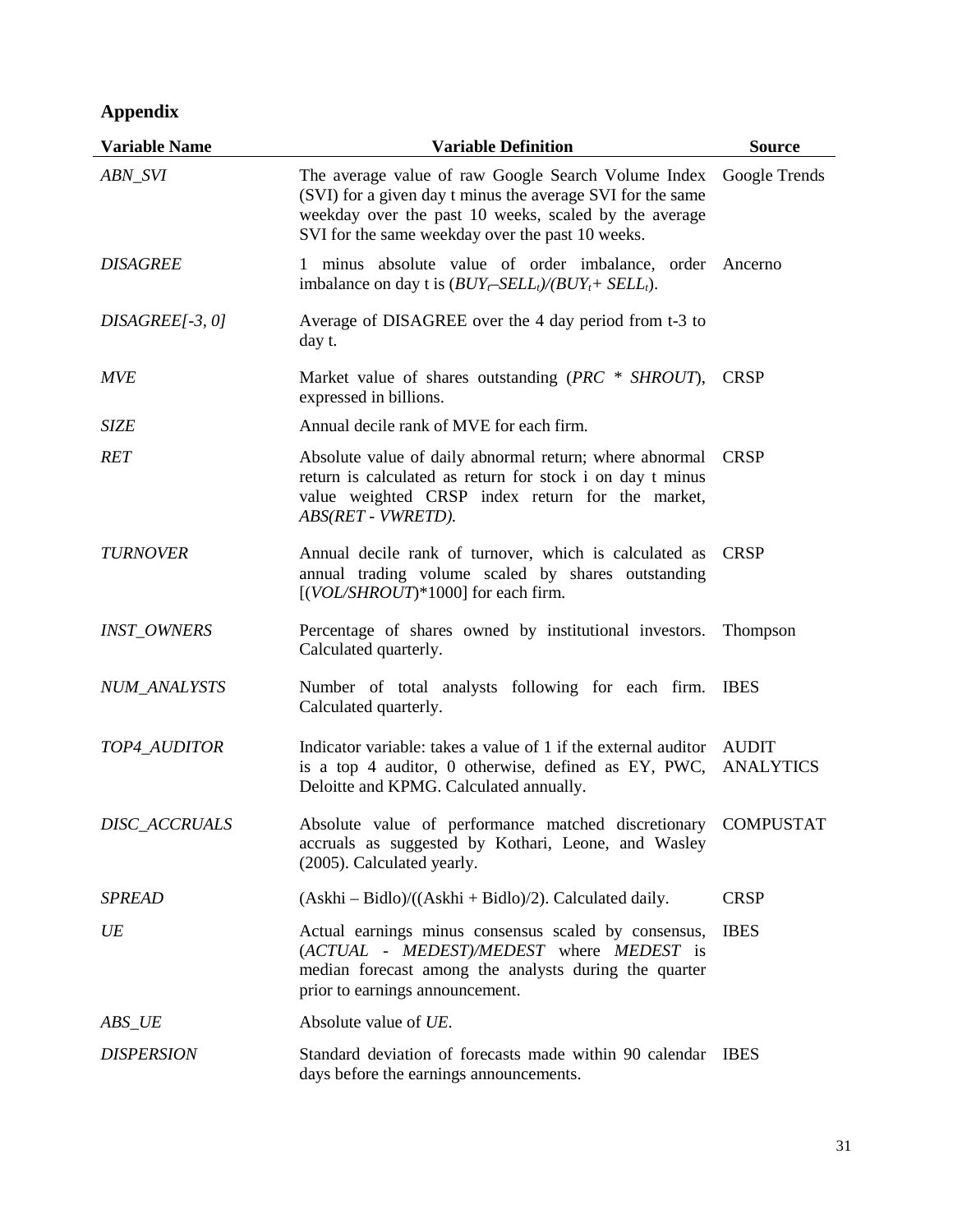### **Calculation of Performance-Matched Discretionary Accruals following Kothari, Leone, and Wasley (2005):**

We estimate Total Accruals using the following regression.

 $TAC = b0 + b1*1/TA_{t-1} + b2*(ChgSALES - ChgREC) + b3*PPE + b4*ROA + error$ 

All variables are scaled by beginning of year total assets (except ROA) to control for heteroscedasticity.

TAC: Total accruals, computed as net profit after tax before extraordinary items less cash flows from operations. 1/TA<sub>t-1</sub>: Inverse of beginning of year total assets; ChgSALES: Change in net sales revenue; ChgREC: Change in net receivables; PPE: Gross property, plant, and equipment; and ROA: Return on assets.

First, we estimate the coefficients for b0, b1, b2, b3, and b4 for our sample. Next, we use the estimated coefficients to determine firm level performance matched non-discretionary accruals for each firm. Then we take the difference between total accruals and performance matched non-discretionary accruals to calculate discretionary accruals for each firm. Extreme levels of discretionary accruals, both high and low, are considered as signals for low quality earnings. Hence, we take absolute value of discretionary accruals to proxy for earnings quality, where low (high) levels of absolute discretionary accruals (DISC\_ACCRUALS) represents high (low) quality of earnings.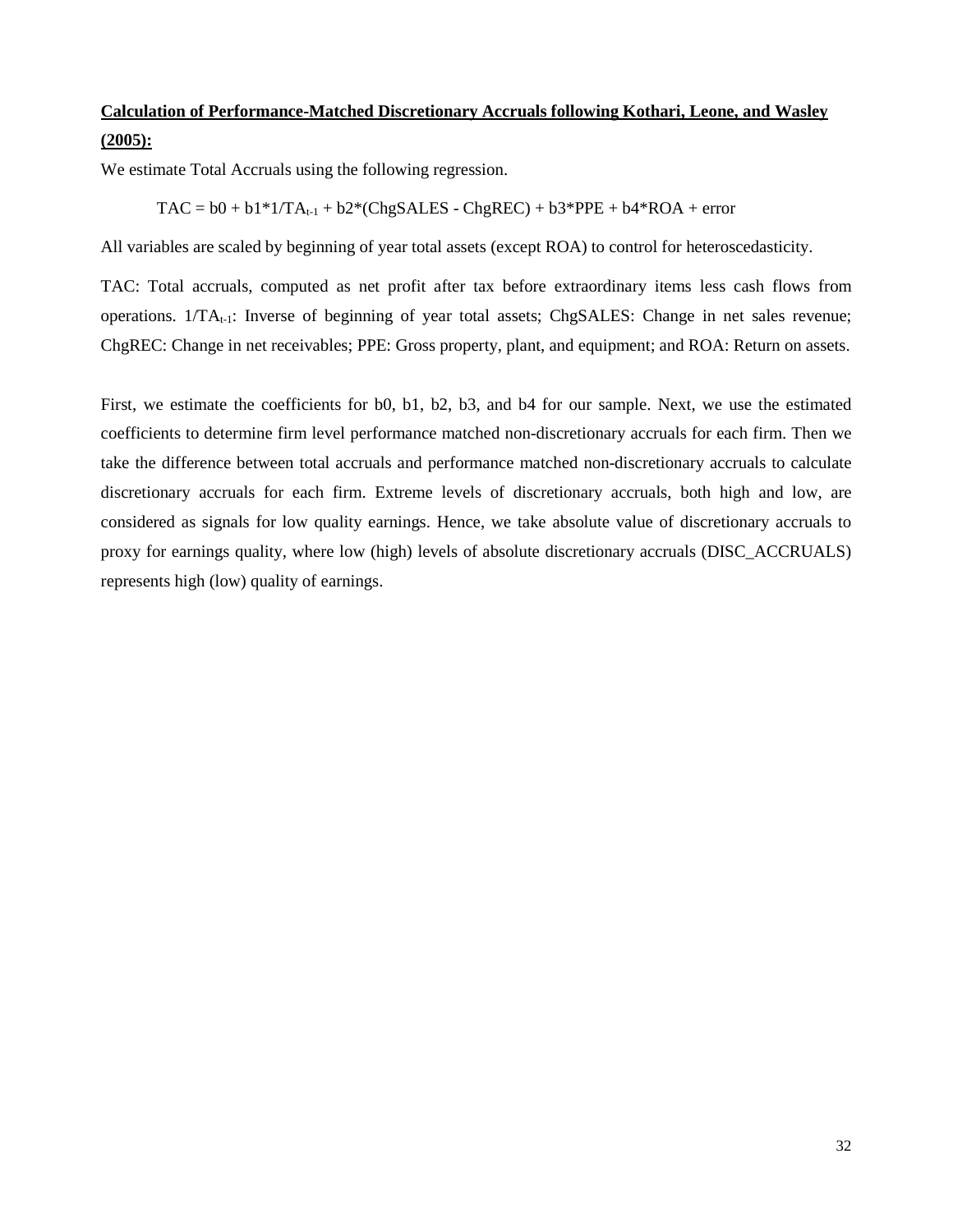**Figure 1: Healy and Palepu model of financial and information flows in a financial market (**Healy and Palepu 2001, p. 408.)

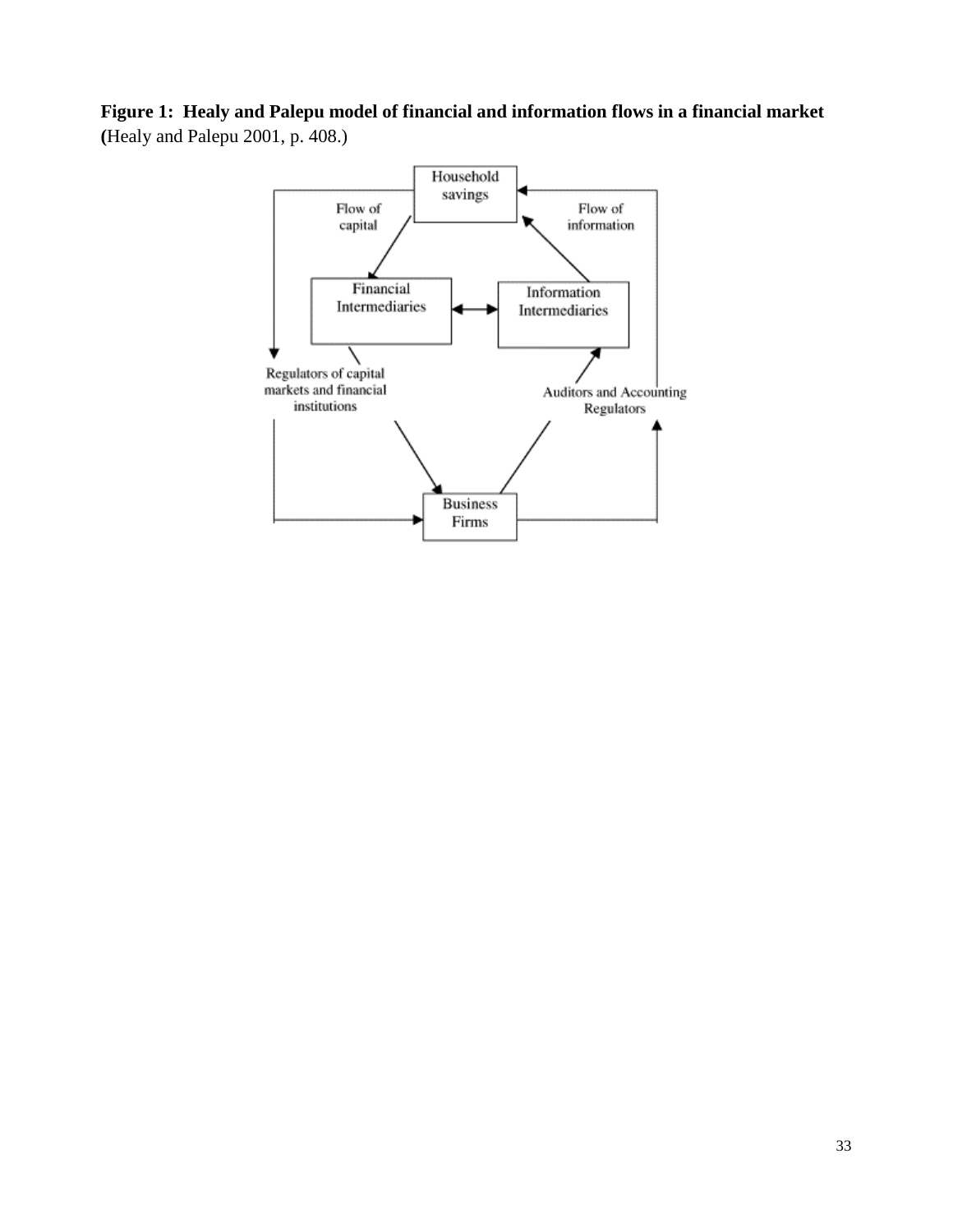Figure 2: The following figure shows the average abnormal SVI for each decile rank of investor disagreement, where decile rank of disagreement over a 4-day period from t-3 to t is a proxy for the uncertainty in the market.



**Figure 3:** The following figure shows the average abnormal SVI around earnings announcements (EA) for each decile rank of investor disagreement, where decile rank of disagreement over a 4-day period from t-3 to t is a proxy for the uncertainty in the market.

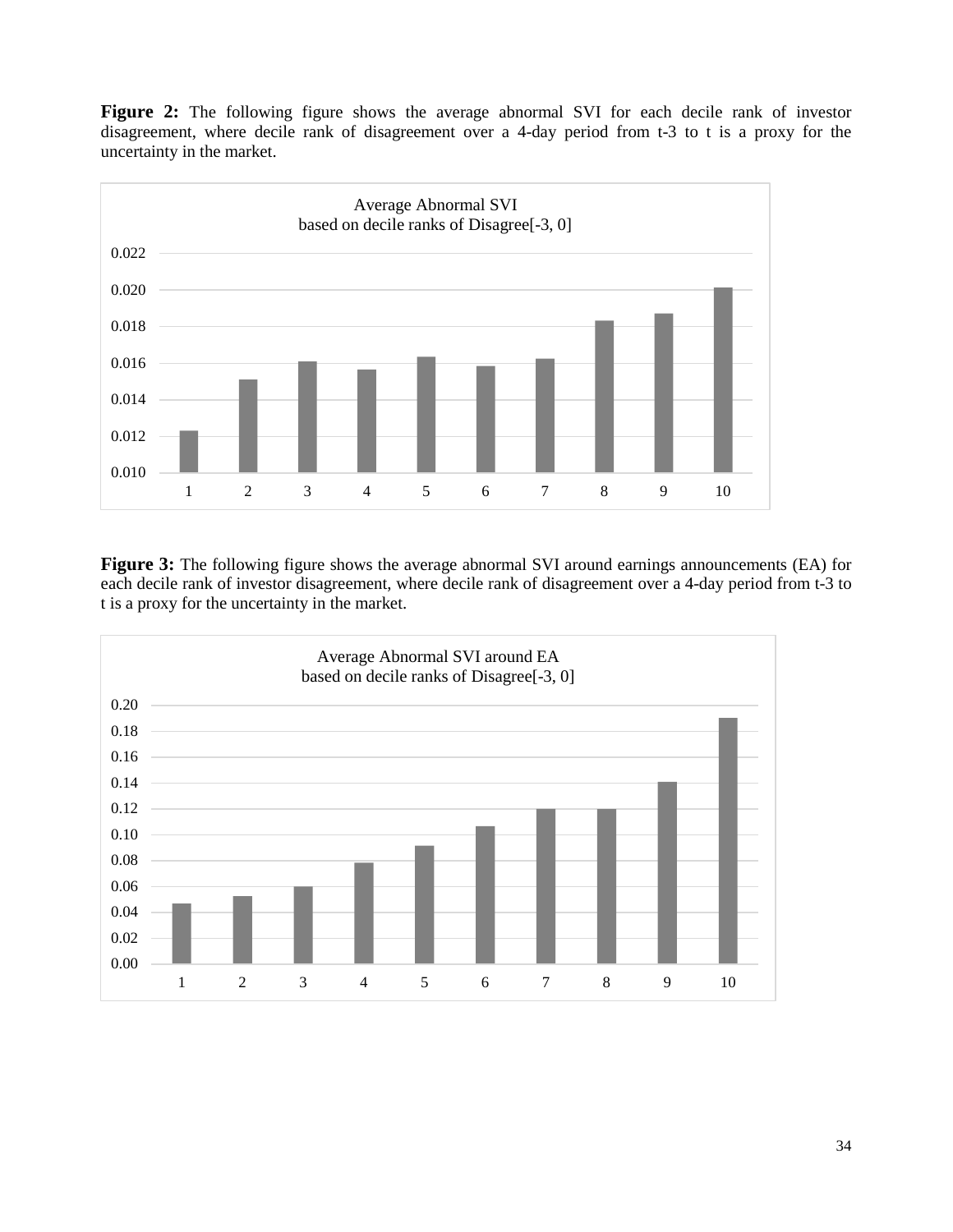| Variable              | N       | Mean   | P <sub>1</sub> | P <sub>25</sub> | P <sub>50</sub> | P75    | P99     |
|-----------------------|---------|--------|----------------|-----------------|-----------------|--------|---------|
| <b>ABN_SVI</b>        | 463,659 | 0.016  | $-1.000$       | $-0.100$        | $-0.001$        | 0.100  | 1.053   |
| $DISAGREE[-3, 0]$     | 463,659 | 0.446  | 0.055          | 0.319           | 0.449           | 0.575  | 0.830   |
| $MVE^a$               | 463,659 | 21.288 | 0.543          | 3.680           | 8.775           | 20.725 | 196.948 |
| <b>RET</b>            | 463,659 | 0.014  | 0.000          | 0.004           | 0.009           | 0.018  | 0.086   |
| TURNOVER <sup>b</sup> | 463,659 | 0.013  | 0.002          | 0.006           | 0.009           | 0.015  | 0.066   |
| <b>INST OWNERS</b>    | 463,659 | 0.769  | 0.291          | 0.682           | 0.787           | 0.877  | 1.000   |
| <b>NUM ANALYSTS</b>   | 463,659 | 13.804 | 2.000          | 9.000           | 13.000          | 18.000 | 34.000  |
| TOP4_AUDITOR          | 463,659 | 0.888  | 0.000          | 1.000           | 1.000           | 1.000  | 1.000   |
| DISC_ACCRUALS         | 463,659 | 0.093  | 0.004          | 0.018           | 0.043           | 0.095  | 0.897   |
| <b>SPREAD</b>         | 463,659 | 0.033  | 0.007          | 0.017           | 0.025           | 0.039  | 0.146   |
| ABS_UE                | 20,947  | 0.281  | 0.000          | 0.037           | 0.103           | 0.255  | 3.000   |
| <b>DISPERSION</b>     | 20,947  | 0.073  | 0.003          | 0.017           | 0.032           | 0.067  | 0.792   |

#### **Table 1:** Summary Statistics

Table 1 reports summary statistics for a sample of 463,659 firm-days with available data from Google Trends, Ancerno, IBES, COMPUSTAT, and CRSP between January 1, 2006 and December 31, 2010. Variable definitions are provided in the Appendix.

*Notes:* "We report actual market value of equity (MVE) instead of SIZE, which is calculated as a decile rank of MVE.<br><sup>b</sup>We report actual annual turnover for each stock instead of turnover rank (THRNOVER), which is used in *We report actual annual turnover for each stock instead of turnover rank (TURNOVER), which is used in our analyses and calculated as the decile rank of turnover.*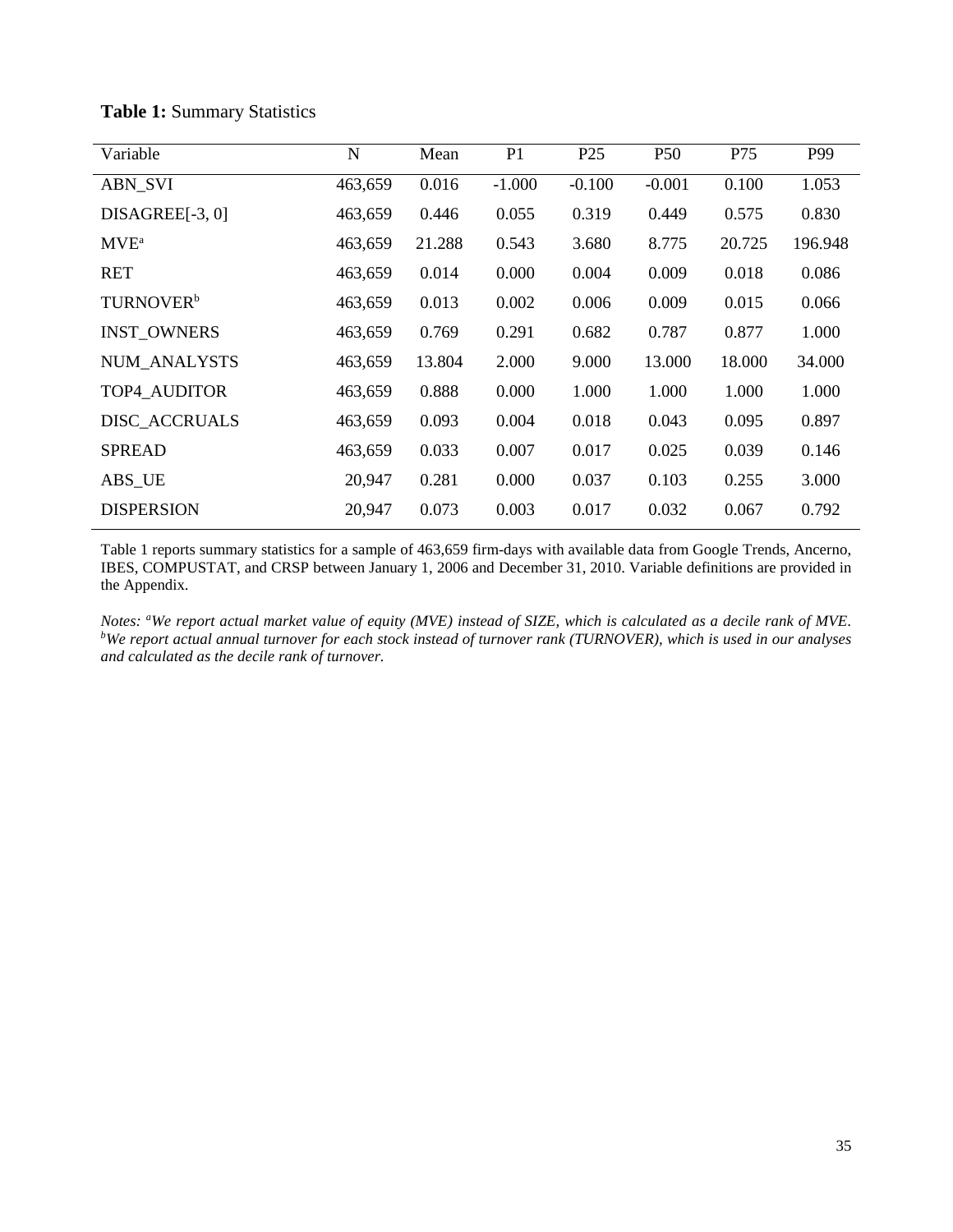|  |  | <b>Table 2: Pearson Correlations</b> |
|--|--|--------------------------------------|
|--|--|--------------------------------------|

|        |                                  | $[1]$    | $[2]$        | $[3]$    | $[4]$    | $[5]$        | [6]          | $[7]$        | [8]      | $[9]$    | $[10]$ | $[11]$       |
|--------|----------------------------------|----------|--------------|----------|----------|--------------|--------------|--------------|----------|----------|--------|--------------|
| $[1]$  | <b>ABN_SVI</b>                   |          |              |          |          |              |              |              |          |          |        |              |
| $[2]$  | $DISAGREE[-3, 0]$                | 0.004    | $\mathbf{1}$ |          |          |              |              |              |          |          |        |              |
| $[3]$  | <b>SIZE</b>                      | 0.003    | 0.357        | 1        |          |              |              |              |          |          |        |              |
| $[4]$  | <b>RET</b>                       | 0.045    | $-0.040$     | $-0.162$ | 1        |              |              |              |          |          |        |              |
| $[5]$  | <b>TURNOVER</b>                  | 0.036    | $-0.054$     | $-0.259$ | 0.382    | $\mathbf{1}$ |              |              |          |          |        |              |
| [6]    | <b>INST OWNERS</b>               | $-0.006$ | $-0.035$     | $-0.337$ | 0.056    | 0.315        | $\mathbf{1}$ |              |          |          |        |              |
| $[7]$  | NUM_ANALYSTS                     | -0.004   | 0.232        | 0.533    | $-0.021$ | 0.160        | $-0.046$     | $\mathbf{1}$ |          |          |        |              |
| [8]    | TOP4_AUDITOR                     | $-0.003$ | 0.014        | 0.038    | $-0.001$ | 0.010        | $-0.015$     | 0.048        |          |          |        |              |
| $[9]$  | DISC_ACCRUALS                    | 0.002    | 0.042        | 0.095    | $-0.029$ | 0.004        | $-0.025$     | 0.122        | $-0.021$ |          |        |              |
| $[10]$ | <b>SPREAD</b>                    | 0.035    | $-0.032$     | $-0.235$ | 0.668    | 0.444        | 0.093        | $-0.024$     | $-0.001$ | $-0.050$ |        |              |
| $[11]$ | $ABS$ <sub>_UE<sup>a</sup></sub> | $-0.003$ | $-0.090$     | $-0.201$ | 0.125    | 0.176        | 0.033        | $-0.044$     | $-0.020$ | 0.001    | 0.196  | $\mathbf{1}$ |
| $[12]$ | <b>DISPERSION</b> <sup>b</sup>   | $-0.013$ | $-0.019$     | $-0.017$ | 0.093    | 0.101        | $-0.035$     | 0.021        | $-0.008$ | $-0.026$ | 0.156  | 0.246        |

Table 2 reports Pearson correlations between the indicated variables for our population of 463,659 firm-days between January 1, 2006 and December 31, 2010. Variable definitions are provided in the Appendix.

*Note: a Correlation coefficients for ABS\_UE are based on Earnings Announcement sample only. b Correlation coefficients for DISPERSION are based on available observations for Earnings Announcement sample only. Bold coefficients are significant at p<.05.*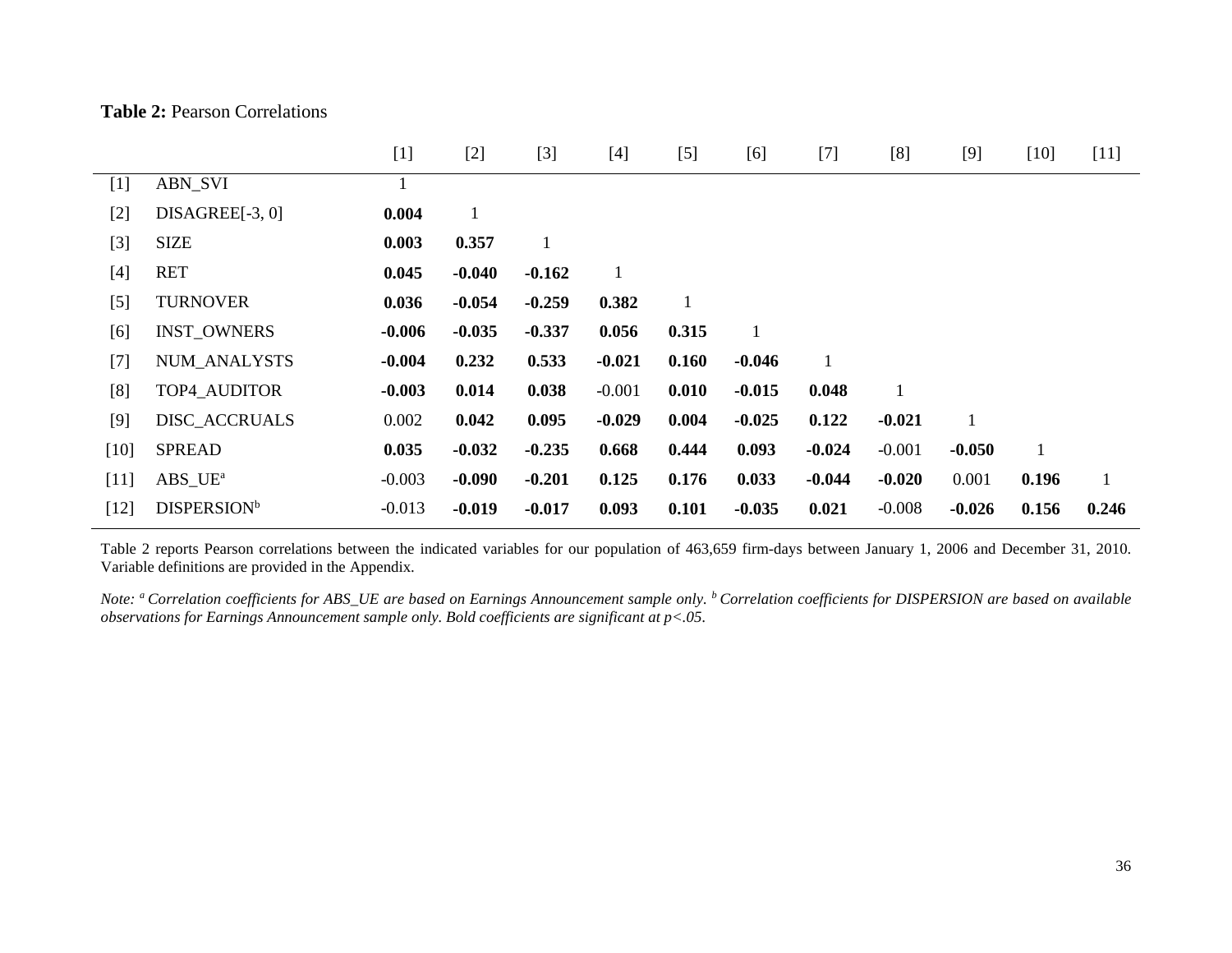|                     | (1)           | (2)           | (3)           | (4)           | (5)            | (6)            | (7)            | (8)            |
|---------------------|---------------|---------------|---------------|---------------|----------------|----------------|----------------|----------------|
| DISAGREE[-3, 0]     | $0.0117***$   | $0.00910***$  | $0.00771**$   | 0.00919***    | 0.00909***     | 0.00909***     | $0.00908$ ***  | $0.00883***$   |
|                     | (4.07)        | (3.00)        | (2.54)        | (3.05)        | (2.99)         | (2.99)         | (2.99)         | (2.89)         |
| <b>SIZE</b>         |               | $0.00123***$  | $0.00184***$  | $0.00146***$  | $0.00340***$   | $0.00340***$   | 0.00339***     | $0.00345***$   |
|                     |               | (6.13)        | (8.83)        | (6.50)        | (11.91)        | (11.91)        | (11.88)        | (11.98)        |
| <b>RET</b>          |               | $0.999***$    | $0.794***$    | $0.768***$    | $0.744***$     | $0.745***$     | $0.743***$     | $0.705***$     |
|                     |               | (20.41)       | (15.58)       | (15.16)       | (14.79)        | (14.80)        | (14.79)        | (12.20)        |
| <b>TURNOVER</b>     |               |               | $0.00312***$  | $0.00341***$  | $0.00412***$   | $0.00412***$   | $0.00413***$   | $0.00402***$   |
|                     |               |               | (14.67)       | (15.77)       | (18.69)        | (18.70)        | (18.70)        | (17.80)        |
| <b>INST_OWNERS</b>  |               |               |               | $-0.0248***$  | $-0.0224***$   | $-0.0225***$   | $-0.0226***$   | $-0.0220***$   |
|                     |               |               |               | $(-5.87)$     | $(-5.25)$      | $(-5.26)$      | $(-5.27)$      | $(-5.18)$      |
| NUM_ANALYSTS        |               |               |               |               | $-0.0012***$   | $-0.0012***$   | $-0.00121***$  | $-0.00121***$  |
|                     |               |               |               |               | $(-10.81)$     | $(-10.73)$     | $(-10.80)$     | $(-10.81)$     |
| TOP4 AUDITOR        |               |               |               |               |                | $-0.00416**$   | $-0.00407**$   | $-0.00410**$   |
|                     |               |               |               |               |                | $(-2.45)$      | $(-2.39)$      | $(-2.41)$      |
| DISC_ACCRUALS       |               |               |               |               |                |                | $0.00592*$     | $0.00578*$     |
|                     |               |               |               |               |                |                | (1.75)         | (1.71)         |
| <b>SPREAD</b>       |               |               |               |               |                |                |                | 0.0505         |
|                     |               |               |               |               |                |                |                | (1.43)         |
| <b>TUESDAY</b>      | $-0.00748***$ | $-0.00742***$ | $-0.00847***$ | $-0.00859***$ | $-0.00862***$  | $-0.00863***$  | $-0.00863***$  | $-0.00864***$  |
|                     | $(-4.71)$     | $(-4.67)$     | $(-5.32)$     | $(-5.40)$     | $(-5.42)$      | $(-5.42)$      | $(-5.42)$      | $(-5.43)$      |
| WEDNESDAY           | $-0.0104***$  | $-0.0104***$  | $-0.0115***$  | $-0.0116***$  | $-0.0117***$   | $-0.0117***$   | $-0.0118***$   | $-0.0118***$   |
|                     | $(-6.52)$     | $(-6.53)$     | $(-7.21)$     | $(-7.29)$     | $(-7.38)$      | $(-7.39)$      | $(-7.39)$      | $(-7.39)$      |
| <b>THURSDAY</b>     | $-0.00630***$ | $-0.00683***$ | $-0.00783***$ | $-0.00792***$ | $-0.00801$ *** | $-0.00802$ *** | $-0.00802$ *** | $-0.00809$ *** |
|                     | $(-3.88)$     | $(-4.21)$     | $(-4.82)$     | $(-4.88)$     | $(-4.94)$      | $(-4.94)$      | $(-4.94)$      | $(-4.98)$      |
| <b>FRIDAY</b>       | $-0.00630***$ | $-0.00541***$ | $-0.00633***$ | $-0.00643***$ | $-0.00654***$  | $-0.00654***$  | $-0.00654***$  | $-0.00658***$  |
|                     | $(-3.81)$     | $(-3.27)$     | $(-3.83)$     | $(-3.89)$     | $(-3.96)$      | $(-3.96)$      | $(-3.96)$      | $(-3.99)$      |
| Constant            | $0.0502***$   | $0.0284***$   | $0.0101*$     | $0.0294***$   | $0.0186***$    | $0.0228***$    | $0.0225***$    | $0.0215***$    |
|                     | (10.64)       | (5.66)        | (1.96)        | (4.75)        | (3.00)         | (3.47)         | (3.42)         | (3.26)         |
| <b>Observations</b> | 463659        | 463659        | 463659        | 463659        | 463659         | 463659         | 463659         | 463659         |
| Adj- $R^2$          | 0.006         | 0.008         | 0.009         | 0.009         | 0.009          | 0.009          | 0.009          | 0.009          |

| <b>Table 3:</b> Investor Information Demand and Market Ambiguity |  |
|------------------------------------------------------------------|--|
|                                                                  |  |

Table 3 presents coefficients estimates from the following regression model: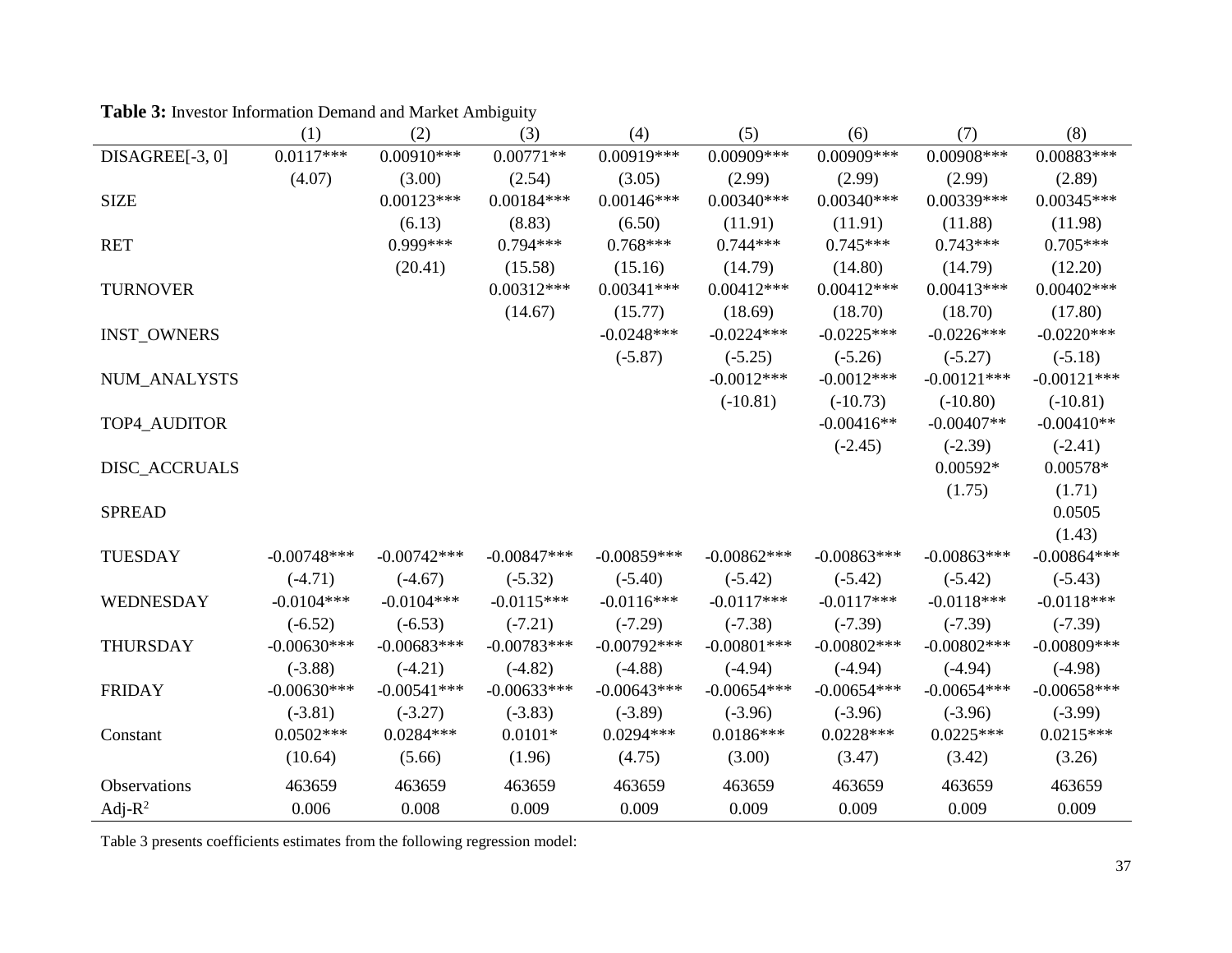$ABN_SVI = b_0 + b_1 * DISAGREE[ -3, 0] + b_2 * SIZE + b_3 * RET + b_4 * TURNOVER + b_5 * INST_OWNERS + b_6 * NUM_A NALYSIS + b_7 * TOP4_AUDITOR + b_8 *$ *DISC\_ACCRUALS + b9\*SPREAD + b10\*DUMMIES + e* Variable definitions are provided in the Appendix.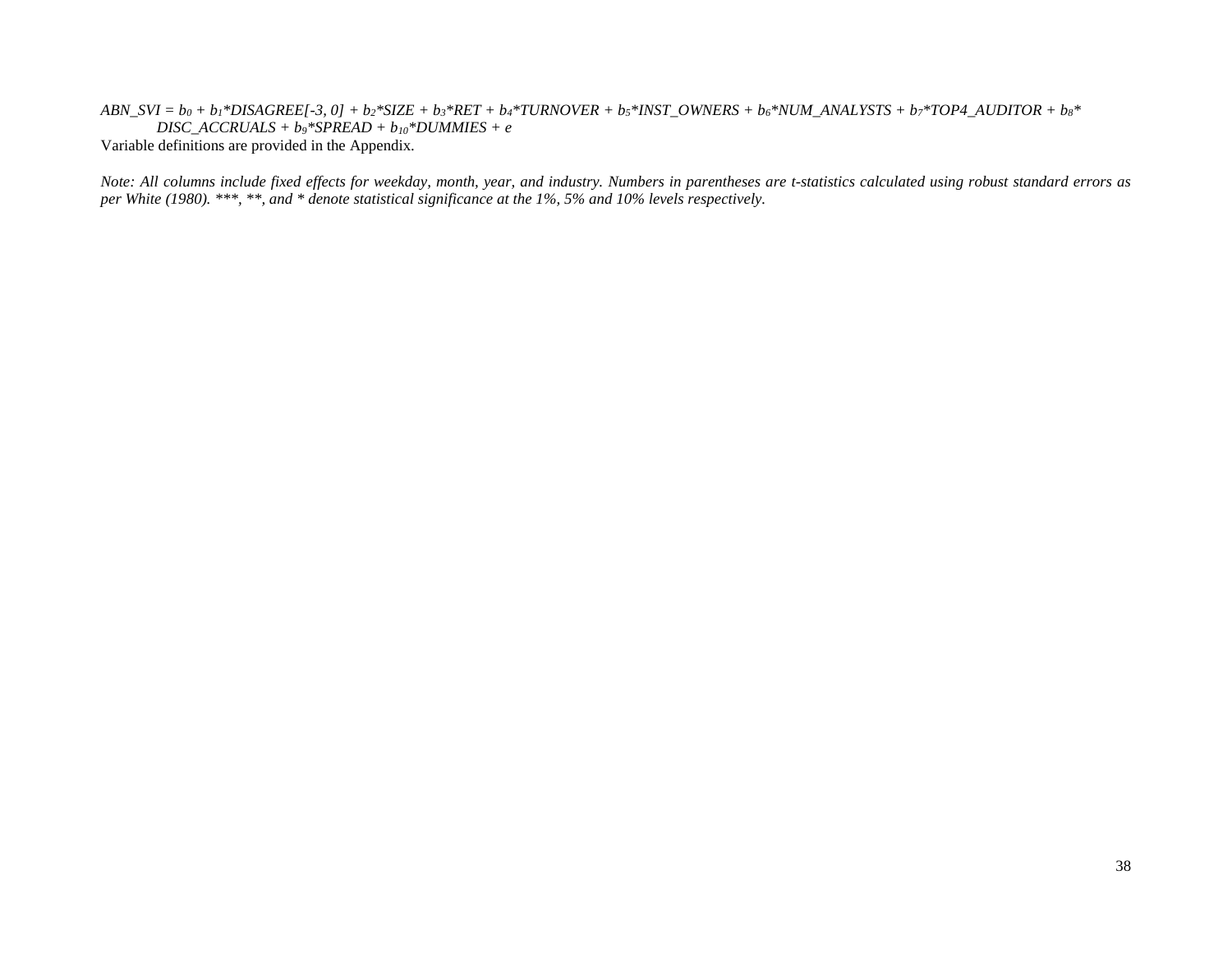|                    | (1)          | (2)         | (3)         | (4)          | (5)          | (6)          | (7)          | (8)          | (9)          |
|--------------------|--------------|-------------|-------------|--------------|--------------|--------------|--------------|--------------|--------------|
| DISAGREE[-3, 0]    | $0.205***$   | $0.0558***$ | $0.0424**$  | $0.0441**$   | $0.0507***$  | $0.0424**$   | $0.0424**$   | $0.0426**$   | $0.0453**$   |
|                    | (10.80)      | (2.95)      | (2.28)      | (2.32)       | (2.67)       | (2.27)       | (2.27)       | (2.28)       | (2.44)       |
| <b>SIZE</b>        |              | $0.0279***$ | $0.0313***$ | $0.0324***$  | 0.0309***    | $0.0157***$  | $0.0157***$  | $0.0157***$  | $0.0148***$  |
|                    |              | (20.78)     | (22.39)     | (22.42)      | (20.56)      | (8.99)       | (8.99)       | (9.03)       | (8.59)       |
| <b>RET</b>         |              | 1.890***    | $1.093***$  | $1.118***$   | $1.063***$   | $1.215***$   | $1.217***$   | 1.208***     | $1.457***$   |
|                    |              | (10.97)     | (5.56)      | (5.48)       | (5.22)       | (6.07)       | (6.08)       | (6.07)       | (5.78)       |
| <b>TURNOVER</b>    |              |             | $0.0182***$ | $0.0196***$  | $0.0211***$  | $0.0136***$  | $0.0136***$  | $0.0137***$  | $0.0149***$  |
|                    |              |             | (11.89)     | (12.07)      | (13.15)      | (9.85)       | (9.84)       | (9.88)       | (10.69)      |
| ABS_UE             |              |             | 0.00522     | 0.00945      | 0.00845      | 0.00679      | 0.00677      | 0.00666      | 0.00793      |
|                    |              |             | (0.85)      | (1.46)       | (1.31)       | (1.06)       | (1.06)       | (1.04)       | (1.22)       |
| <b>DISPERSION</b>  |              |             |             | $-0.0513***$ | $-0.0573***$ | $-0.0548***$ | $-0.0549***$ | $-0.0552***$ | $-0.0514***$ |
|                    |              |             |             | $(-2.85)$    | $(-3.21)$    | $(-3.02)$    | $(-3.03)$    | $(-3.04)$    | $(-2.81)$    |
| <b>INST_OWNERS</b> |              |             |             |              | $-0.0976***$ | $-0.110***$  | $-0.110***$  | $-0.110***$  | $-0.116***$  |
|                    |              |             |             |              | $(-3.91)$    | $(-4.40)$    | $(-4.40)$    | $(-4.42)$    | $(-4.62)$    |
| NUM_ANALYSTS       |              |             |             |              |              | $0.0103***$  | $0.0104***$  | $0.0103***$  | $0.0103***$  |
|                    |              |             |             |              |              | (10.94)      | (10.97)      | (10.78)      | (10.76)      |
| TOP4_AUDITOR       |              |             |             |              |              |              | $-0.00527$   | $-0.00468$   | $-0.00398$   |
|                    |              |             |             |              |              |              | $(-0.55)$    | $(-0.49)$    | $(-0.42)$    |
| DISC_ACCRUALS      |              |             |             |              |              |              |              | 0.0349       | 0.0364       |
|                    |              |             |             |              |              |              |              | (1.24)       | (1.28)       |
| <b>SPREAD</b>      |              |             |             |              |              |              |              |              | $-0.448**$   |
|                    |              |             |             |              |              |              |              |              | $(-2.56)$    |
| Constant           | $-0.0995***$ | $-0.284***$ | $-0.422***$ | $-0.439***$  | $-0.367***$  | $-0.304***$  | $-0.299***$  | $-0.302***$  | $-0.290***$  |
|                    | $(-3.37)$    | $(-8.53)$   | $(-10.73)$  | $(-10.84)$   | $(-8.06)$    | $(-7.22)$    | $(-6.90)$    | $(-6.94)$    | $(-6.63)$    |
| Observations       | 20947        | 20947       | 20947       | 20947        | 20947        | 20947        | 20947        | 20947        | 20947        |
| Adj- $R^2$         | 0.024        | 0.049       | 0.056       | 0.059        | 0.059        | 0.071        | 0.071        | 0.071        | 0.071        |

**Table 4:** Investor Information Demand and Market Ambiguity around Earnings Announcements

Table 4 presents coefficients estimates from the following regression model: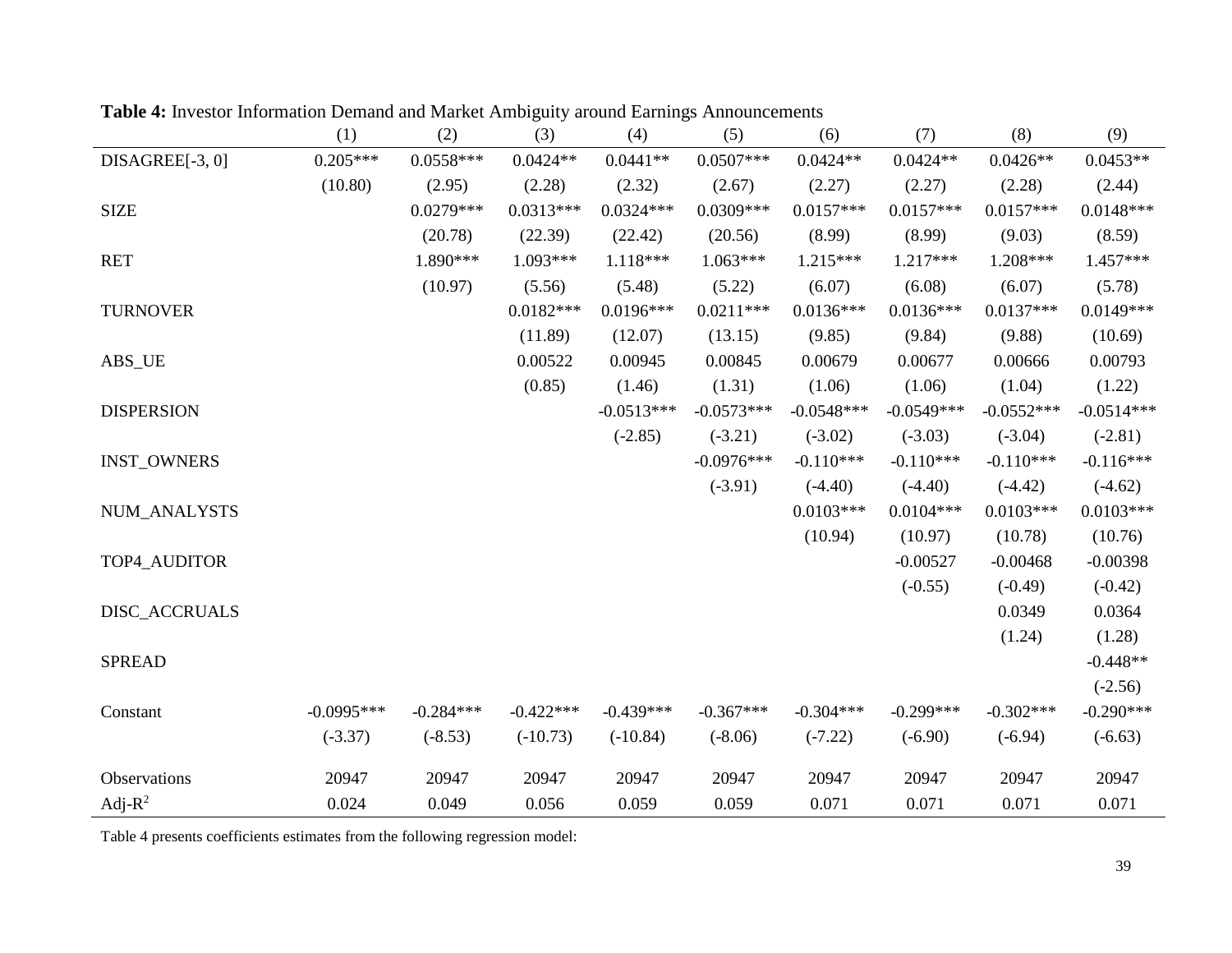$ABN_SVI = b_0 + b_1 * DISAGREE[-3, 0] + b_2 * SIZE + b_3 * RET + b_4 * TURNOVER + b_5 * ABS_UE + b_6 * DISPERSION + b_7 * INST_OWNERS + b_8 * NUM_A NALYSTS + b_9 * RET + b_1 * TURNOVER + b_1 * ABS_UE + b_1 * DISPERSION + b_1 * INST_OWNERS + b_2 * NUM_A NALYSTS + b_2 * RET.$ *b9\*TOP4\_AUDITOR + b10\*DISC\_ACCRUALS + b11\*SPREAD + e*

Variable definitions are provided in the Appendix. WEEKDAY\_DUMMIES for Tuesday, Wednesday, Thursday, and Friday are included.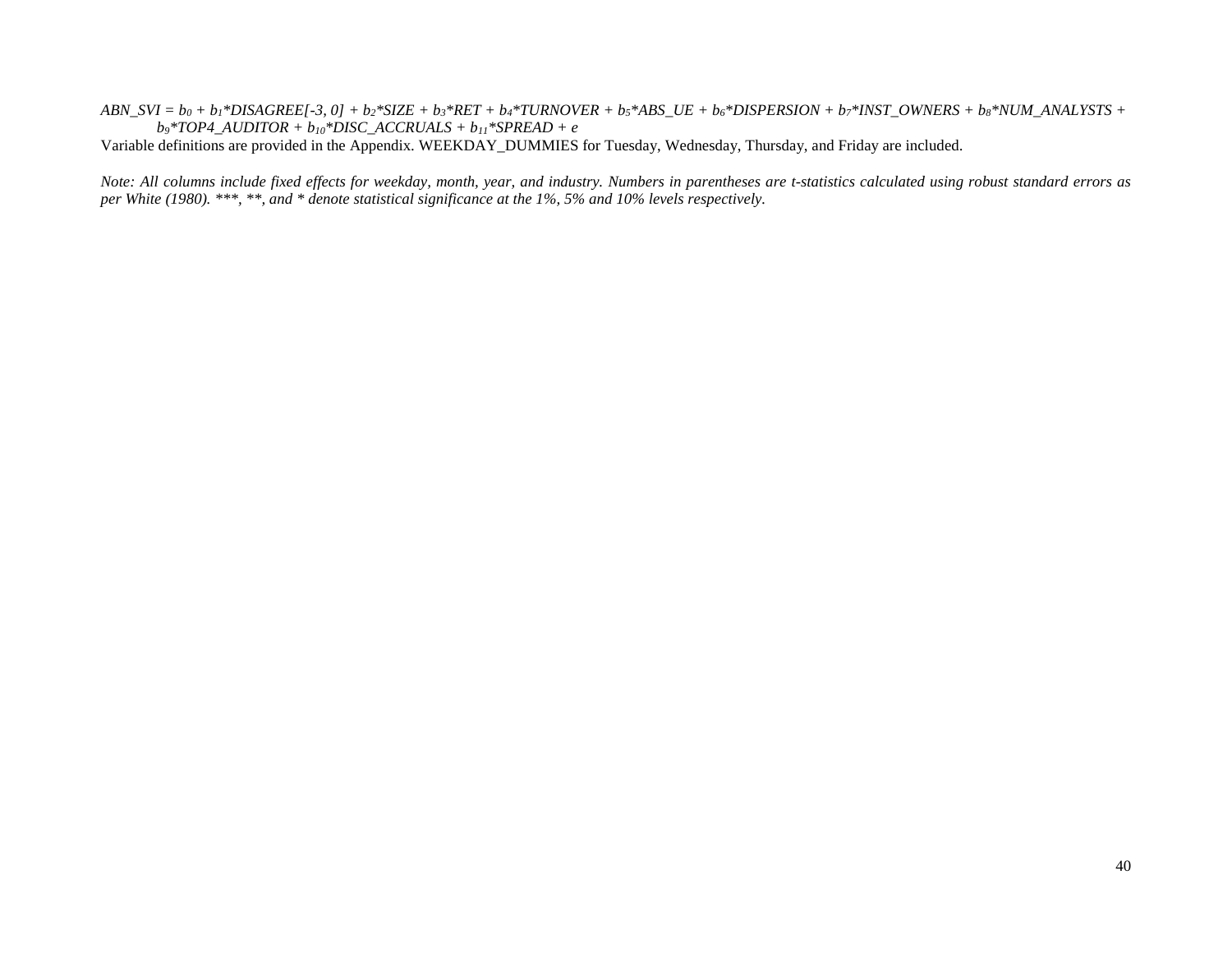|                      | <b>INST_OWNERS</b> |              |             | NUM_ANALYSTS  |              | TOP4_AUDITOR | DISC_ACCRUALS   |                |  |
|----------------------|--------------------|--------------|-------------|---------------|--------------|--------------|-----------------|----------------|--|
|                      | Low                | All Others   | High        | Low           | $Big-4$      | Non-Big-4    | High<br>Quality | Low<br>Quality |  |
|                      | (1)                | (2)          | (3)         | (4)           | (5)          | (6)          | (7)             | (8)            |  |
| DISAGREE[-3, 0]      | $0.0964***$        | $-0.00263$   | $0.0967***$ | $-0.00644$    | $0.0587***$  | $-0.0352$    | $0.0538**$      | 0.0336         |  |
|                      | (3.57)             | $(-0.10)$    | (3.17)      | $(-0.32)$     | (2.98)       | $(-0.65)$    | (2.42)          | (1.15)         |  |
| <b>SIZE</b>          | $0.0135***$        | $0.0163***$  | $0.0283***$ | $0.0154***$   | $0.0129***$  | $0.0294***$  | $0.00970***$    | $0.0214***$    |  |
|                      | (5.71)             | (6.07)       | (10.31)     | (6.60)        | (7.25)       | (4.97)       | (4.44)          | (8.30)         |  |
| <b>RET</b>           | 1.884***           | $1.126***$   | $2.053***$  | $0.380*$      | 1.392***     | $2.004***$   | $1.038***$      | $1.772***$     |  |
|                      | (5.18)             | (3.21)       | (4.90)      | (1.83)        | (5.20)       | (2.88)       | (3.94)          | (4.20)         |  |
| <b>TURNOVER</b>      | $0.0171***$        | $0.0130***$  | $0.0280***$ | $0.00794***$  | $0.0151***$  | $0.0128***$  | $0.00900$ ***   | $0.0220***$    |  |
|                      | (8.22)             | (6.95)       | (11.70)     | (4.85)        | (10.21)      | (3.21)       | (5.19)          | (9.84)         |  |
| ABS_UE               | $0.0208**$         | $-0.00166$   | 0.00651     | 0.00177       | $-0.00983*$  | $0.136***$   | $0.0217**$      | $-0.00446$     |  |
|                      | (2.25)             | $(-0.18)$    | (0.51)      | (0.35)        | $(-1.92)$    | (3.53)       | (2.15)          | $(-0.56)$      |  |
| <b>DISPERSION</b>    | $-0.108***$        | 0.0325       | $-0.102***$ | $0.0722**$    | $-0.0511***$ | 0.0651       | $-0.0661***$    | $-0.0220$      |  |
|                      | $(-3.97)$          | (1.42)       | $(-5.14)$   | (2.02)        | $(-2.70)$    | (0.91)       | $(-3.46)$       | $(-0.66)$      |  |
| <b>INST OWNERS</b>   | $-0.186***$        | 0.148        | $-0.107**$  | $-0.0118$     | $-0.116***$  | $-0.0201$    | $-0.0748***$    | $-0.156***$    |  |
|                      | $(-4.52)$          | (1.35)       | $(-2.13)$   | $(-0.49)$     | $(-4.35)$    | $(-0.29)$    | $(-2.81)$       | $(-3.77)$      |  |
| NUM_ANALYSTS         | $0.0142***$        | $0.00613***$ | $0.0188***$ | $-0.00518***$ | $0.0112***$  | 0.00165      | $0.00521***$    | $0.0136***$    |  |
|                      | (11.59)            | (3.95)       | (11.23)     | $(-3.85)$     | (11.06)      | (0.65)       | (5.08)          | (9.48)         |  |
| TOP4_AUDITOR         | $-0.0217$          | 0.00390      | 0.0118      | $-0.0195*$    |              |              | $-0.00641$      | 0.00157        |  |
|                      | $(-1.48)$          | (0.34)       | (0.77)      | $(-1.68)$     |              |              | $(-0.49)$       | (0.12)         |  |
| <b>DISC ACCRUALS</b> | $0.0771**$         | $-0.000344$  | 0.0653      | $-0.0299$     | 0.0346       | 0.0502       | $-0.837***$     | $-0.0141$      |  |
|                      | (2.46)             | $(-0.01)$    | (1.58)      | $(-1.14)$     | (1.07)       | (0.97)       | $(-2.59)$       | $(-0.41)$      |  |
| <b>SPREAD</b>        | $-0.752***$        | $-0.203$     | $-0.763**$  | 0.211         | $-0.405**$   | $-0.690$     | $-0.178$        | $-0.656**$     |  |
|                      | $(-3.16)$          | $(-0.80)$    | $(-2.49)$   | (1.40)        | $(-2.16)$    | $(-1.53)$    | $(-1.02)$       | $(-2.18)$      |  |
| Constant             | $-0.284***$        | $-0.438***$  | $-0.795***$ | $-0.0579$     | $-0.276***$  | $-0.347***$  | $-0.171***$     | $-0.384***$    |  |
|                      | $(-4.35)$          | $(-3.34)$    | $(-8.51)$   | $(-1.45)$     | $(-6.20)$    | $(-3.47)$    | $(-2.69)$       | $(-5.83)$      |  |
| Observations         | 10542              | 10405        | 11354       | 9593          | 18544        | 2403         | 10486           | 10461          |  |
| Adj- $R2$            | 0.116              | 0.034        | 0.100       | 0.018         | 0.072        | 0.136        | 0.042           | 0.093          |  |

**Table 5:** Investor Information Demand and Market Ambiguity around Earnings Announcements: Earnings Announcement Days Split into Sub-samples Based on Key Firm Characteristics

Table 5 presents coefficients estimates from the following regression model:

 $ABN_SVI = b_0 + b_1 * DISAGREE[-3, 0] + b_2 * SIZE + b_3 * RET + b_4 * TURNOVER + b_5 * ABS_UE + b_6 * DISPERSION + b_7 *INST_OWNERS + b_8 * NUM_A NALYSTS + b_9 * RET + b_1 * TURNOVER + b_1 * ABS_UE + b_1 * DISPERSION + b_1 * INST_OWNERS + b_2 * NUM_A NALYSTS + b_3 * RET_A + B_1 * TURNOVER + b_1 * SUSPERSION + b_2 * SUSPERSION + b_3 * SUSPERS IN_S + b_4 * NUM_A NALYSTS + b_5 * SUSPERSION + b_5 * SUSPERSION + b$ *b9\*TOP4\_AUDITOR + b10\*DISC\_ACCRUALS + b11\*SPREAD + e*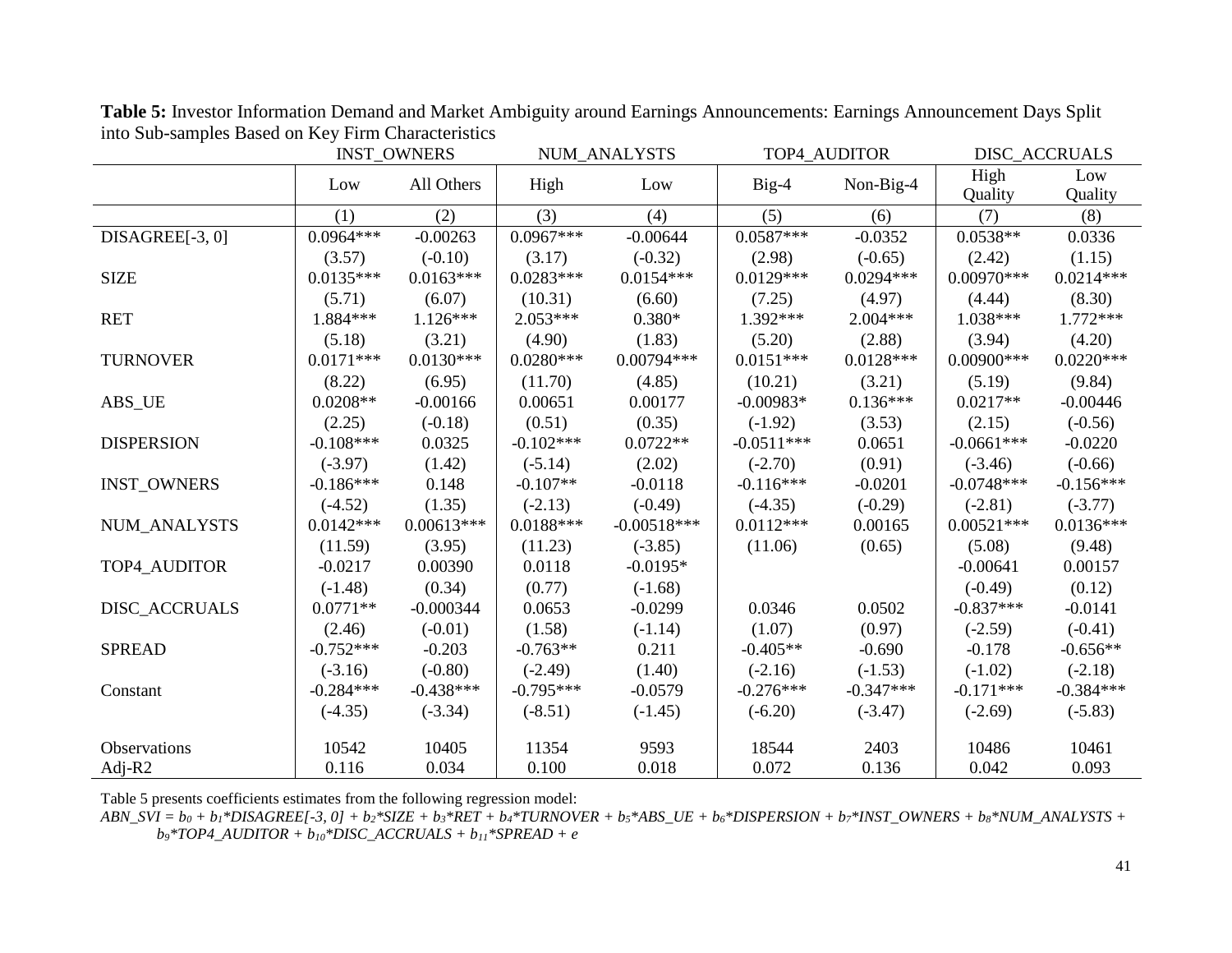Variable definitions are provided in the Appendix. WEEKDAY\_DUMMIES for Tuesday, Wednesday, Thursday, and Friday are included. Column (1) shows regression results for the subsample of earnings announcement days for companies with low institutional ownership (INST\_OWNERS<Median), while column (2) shows regression results for the remaining observations from earnings announcement subsample. Column (3) shows regression results for the subsample of earnings announcement days for companies with high analyst following (NUM\_ANALYSTS>Median), while column (4) shows regression results for the remaining observations from earnings announcement subsample. Column (5) shows regression results for the subsample of earnings announcement days for companies with a top-4 auditor (TOP4\_AUDITOR=1), while column (6) shows regression results for the remaining observations from earnings announcement subsample. Thus, Column  $(5)$  &  $(6)$  exclude TOP4\_AUDITOR indicator variable as a control. Column  $(7)$  shows regression results for the subsample of earnings announcement days for companies with low absolute discretionary accruals (DISC\_ACCRUALS<Median), i.e., high quality of reported earnings, while column (8) shows regression results for the remaining observations from earnings announcement subsample.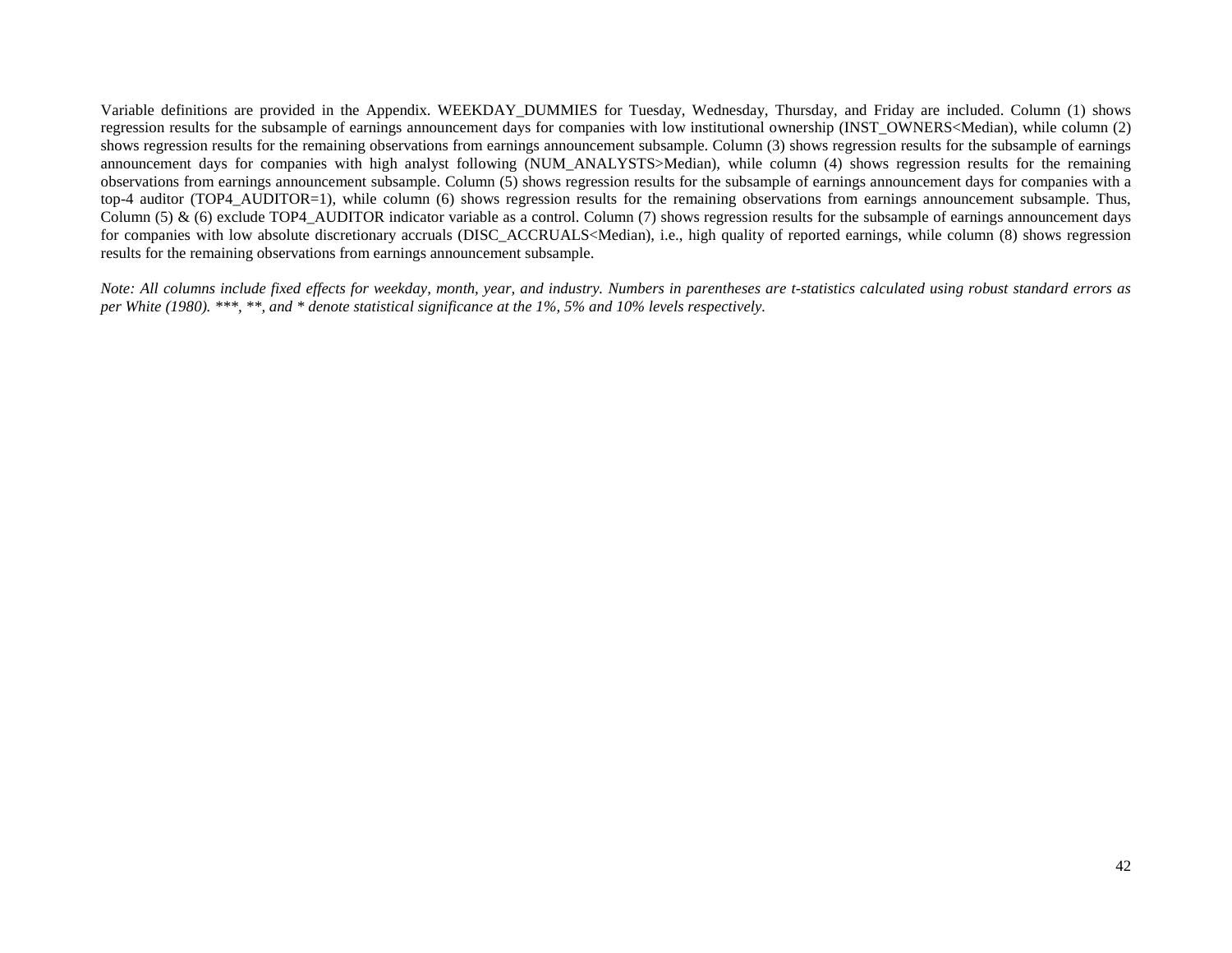|                     | (1)           | (2)            | (3)           | (4)           | (5)           |
|---------------------|---------------|----------------|---------------|---------------|---------------|
| DISAGREE[-3, 0]     | $0.0112***$   | $0.0106**$     | $0.00970**$   | $0.0114**$    | $0.0107**$    |
|                     | (2.63)        | (2.37)         | (2.18)        | (2.56)        | (2.38)        |
| <b>SIZE</b>         |               | 0.000936***    | $0.00157***$  | $0.00306***$  | $0.00323***$  |
|                     |               | (3.31)         | (5.35)        | (8.09)        | (8.40)        |
| <b>RET</b>          |               | $1.066***$     | $0.857***$    | $0.827***$    | $0.728***$    |
|                     |               | (13.93)        | (10.87)       | (10.63)       | (8.81)        |
| <b>TURNOVER</b>     |               |                | $0.00318***$  | $0.00419***$  | $0.00391***$  |
|                     |               |                | (10.59)       | (13.76)       | (12.57)       |
| <b>INST_OWNERS</b>  |               |                |               | $-0.0269***$  | $-0.0252***$  |
|                     |               |                |               | $(-4.32)$     | $(-4.12)$     |
| NUM_ANALYSTS        |               |                |               | $-0.00118***$ | $-0.00119***$ |
|                     |               |                |               | $(-7.88)$     | $(-7.89)$     |
| TOP4 AUDITOR        |               |                |               | $-0.00126$    | $-0.00133$    |
|                     |               |                |               | $(-0.53)$     | $(-0.56)$     |
| DISC_ACCRUALS       |               |                |               | 0.00117       | 0.000846      |
|                     |               |                |               | (0.25)        | (0.18)        |
| <b>SPREAD</b>       |               |                |               |               | $0.130**$     |
|                     |               |                |               |               | (2.55)        |
| <b>TUESDAY</b>      | $-0.00558**$  | $-0.00559**$   | $-0.00662***$ | $-0.00683***$ | $-0.00684***$ |
|                     | $(-2.48)$     | $(-2.48)$      | $(-2.94)$     | $(-3.04)$     | $(-3.05)$     |
| WEDNESDAY           | $-0.00915***$ | $-0.00906$ *** | $-0.0101***$  | $-0.0107***$  | $-0.0107***$  |
|                     | $(-4.06)$     | $(-4.01)$      | $(-4.47)$     | $(-4.77)$     | $(-4.78)$     |
| <b>THURSDAY</b>     | $-0.00581***$ | $-0.00625***$  | $-0.00712***$ | $-0.00739***$ | $-0.00756***$ |
|                     | $(-2.60)$     | $(-2.80)$      | $(-3.19)$     | $(-3.32)$     | $(-3.40)$     |
| <b>FRIDAY</b>       | $-0.00529**$  | $-0.00429*$    | $-0.00520**$  | $-0.00545**$  | $-0.00554**$  |
|                     | $(-2.35)$     | $(-1.90)$      | $(-2.30)$     | $(-2.43)$     | $(-2.46)$     |
| Constant            | $0.0614***$   | $0.0406***$    | $0.0202***$   | $0.0331***$   | $0.0303***$   |
|                     | (8.78)        | (5.40)         | (2.61)        | (3.42)        | (3.13)        |
| <b>Observations</b> | 227905        | 227905         | 227905        | 227905        | 227905        |
|                     |               |                |               |               |               |
| Adj- $R^2$          | 0.007         | 0.009          | 0.009         | 0.010         | 0.010         |

**Table 6 Panel A:** Investor Information Demand and Market Ambiguity on Net Selling Days

Panel A of Table 6 presents coefficients estimates from the following regression model:

*ABN\_SVI = b0 + b1\*DISAGREE[-3, 0] + b2\*SIZE + b3\*RET + b4\*TURNOVER + b5\*INST\_OWNERS* 

*+b6\*NUM\_ANALYSTS + b7\*TOP4\_AUDITOR + b8\*DISC\_ACCRUALS + b9\*SPREAD + b10\*DUMMIES + e*

Variable definitions are provided in the Appendix.